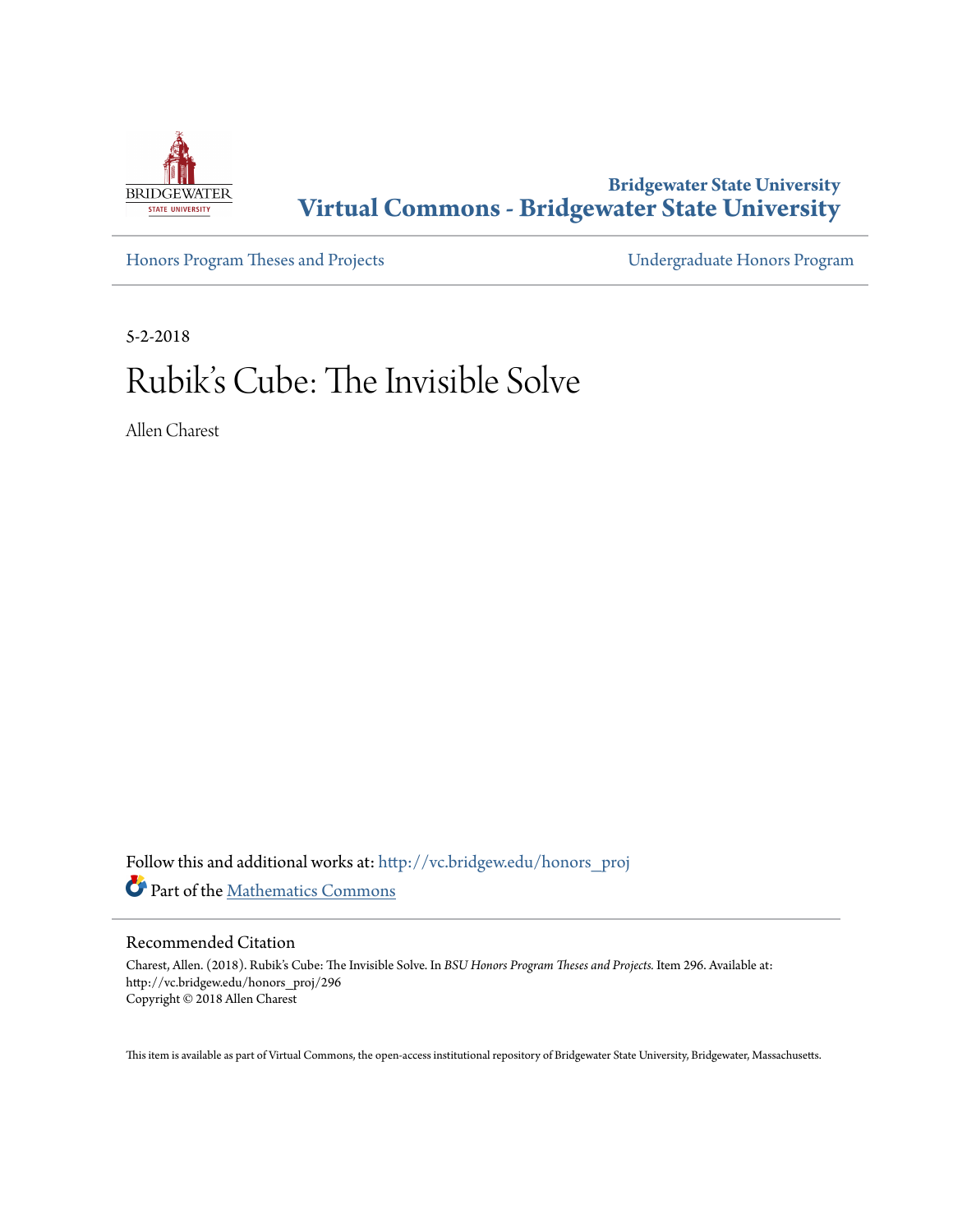Rubik's Cube: The Invisible Solve

Allen Charest

Submitted in Partial Completion of the Requirements for Commonwealth Honors in Mathematics

Bridgewater State University

May 2, 2018

Dr. Ward Heilman, Thesis Advisor Dr. Irina Seceleanu, Committee Member Dr. Rachel Stahl, Committee Member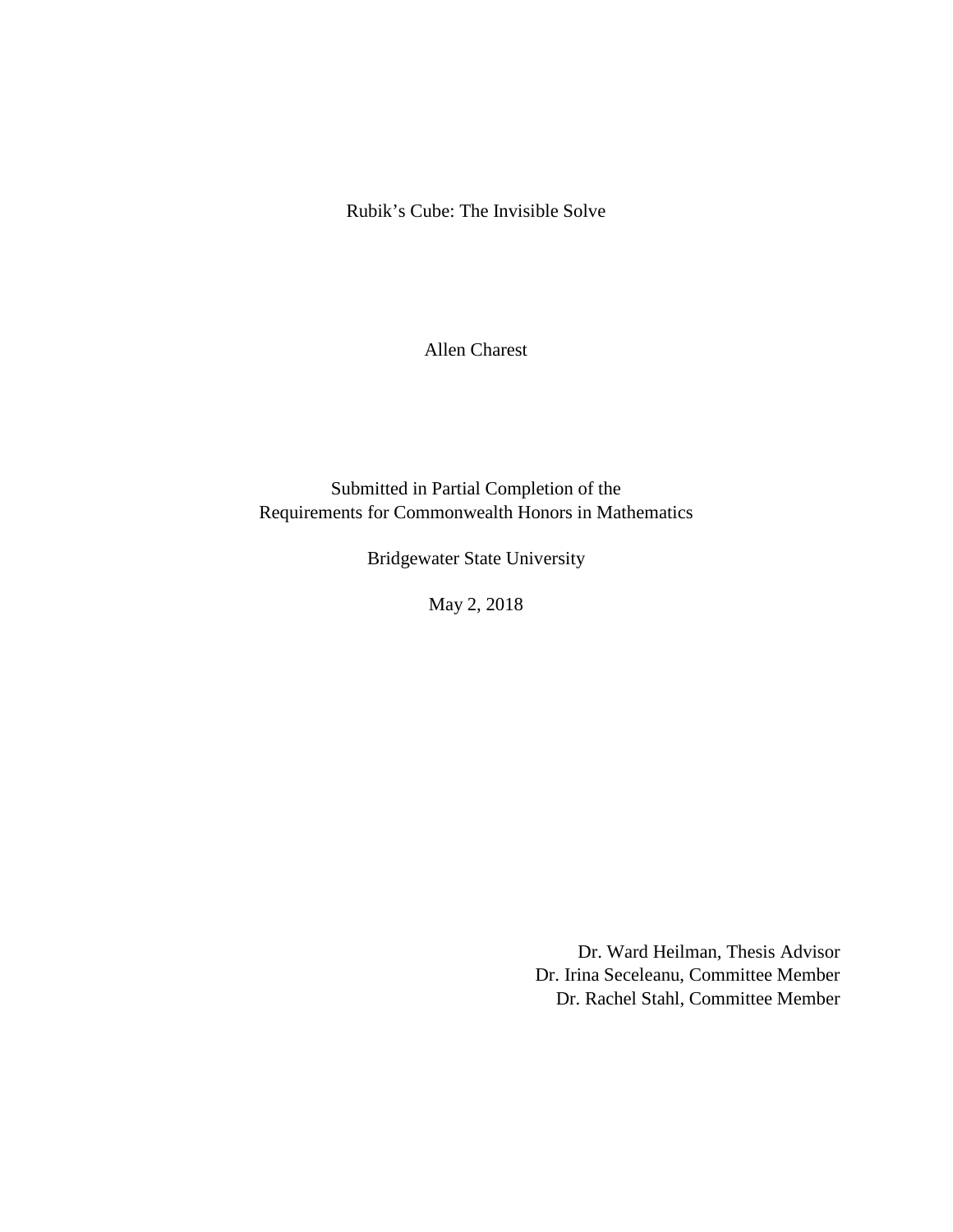# **Table of Contents**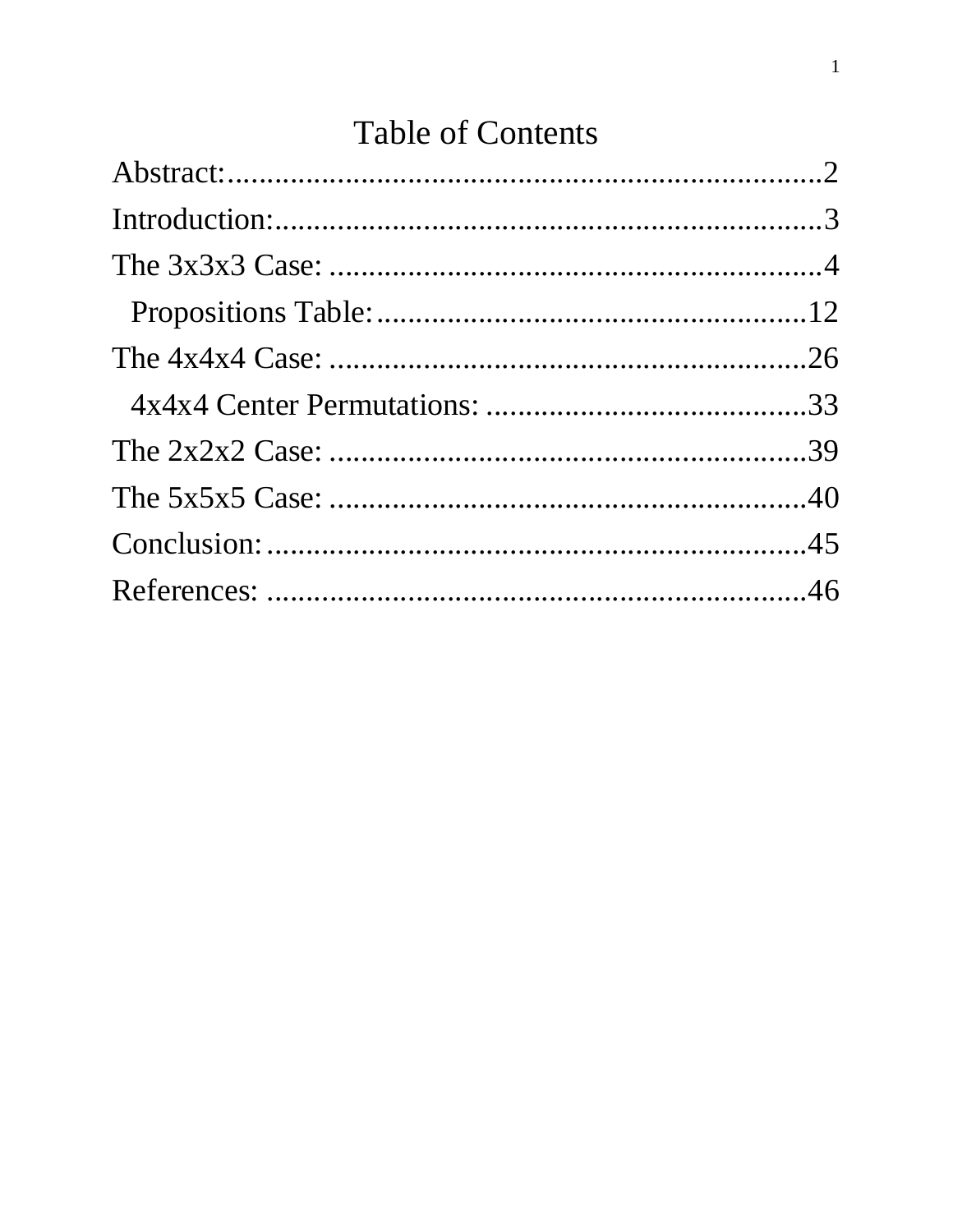#### **Abstract:**

<span id="page-3-0"></span>The Rubik's Cube is one of the most popular and recognizable puzzles ever made. In this research, we use group theory to identify and analyze the different solutions for the Rubik's Cube and its variations. Since they cannot be seen on a standard Rubik's Cube, these different solutions are called invisible solves. But by putting specialized labels on each of the center pieces of a Rubik's Cube, we are able to track each of the invisible solves and see how they are different from one another. Dependent on the size of the Rubik's Cube, the number of distinct invisible solves varies. For example, the 3x3x3 cube has only one center piece on each side; but the 4x4x4 has four different centers on each side. This difference in centers changes the total number of invisible solves. In addition to finding the number of invisible solves in the 3x3x3 and 4x4x4 cases, we also determine, in the 3x3x3 case, how each solve can be produced using certain algorithms. In the case of the 4x4x4 cube, we can use the parity theorem (the difference between odd and even) to verify that the number of invisible solves is correct. This research provides new insight about the structure of different solutions to the Rubik's cube and its variations.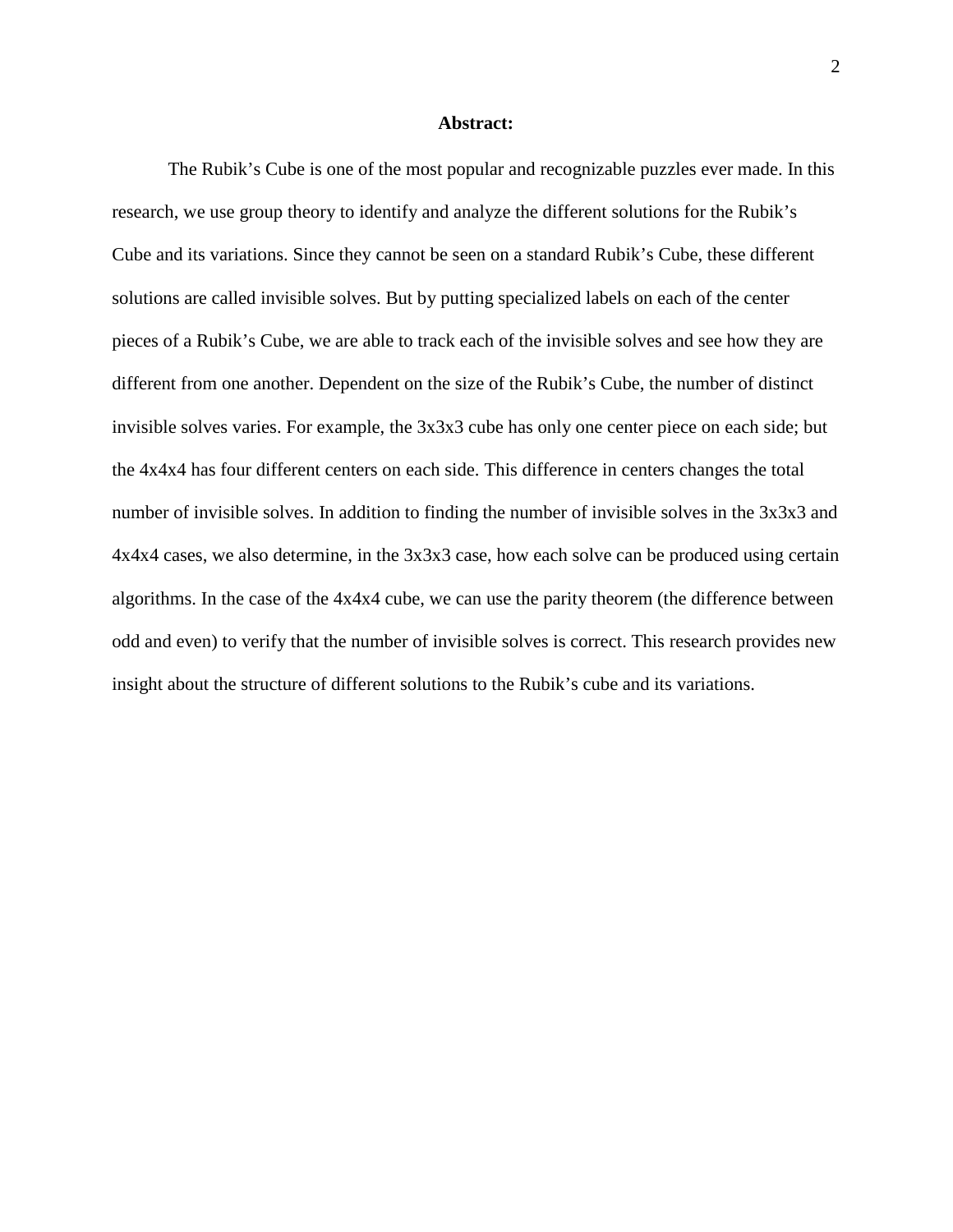#### **Introduction:**

<span id="page-4-0"></span>When Ernő Rubik first invented the Rubik's Cube in 1974, he had no idea how popular it would become. Originally, he had designed the cube to see if there was a way to move all of the individual parts without the entire cube falling apart. It was not until he scrambled it and did not know how to solve it again that he realized he had actually created a puzzle. After spending a month learning how to solve the cube, Rubik decided to try and popularize his product on a worldwide scale. Although the entire process took six years, the Rubik's Cube become a craze during the 1980s and eventually, one of the best-selling games of all time. In the early days, many players were only focused on finding the best way to solve the Rubik's Cube from a given original layout. Since there were no instructions on how to solve the cube, the most common method was trial and error. Eventually, numerous books and articles were published which allowed people to solve the cube in under a minute. As these books and articles became more and more available to everyone, interest died out and sales ultimately fell drastically compared to their levels in the 1980s. Although interest rose again in the 2000s due to recreational activities like speed-solving competitions, most people believed there wasn't really anything new to learn about the Rubik's cube.

The basic design of the structure of a standard Rubik's Cube is a 3x3x3 cube made out of 26 cubies. These cubies consist of 12 edge pieces (each of which contains two different colors), 8 corner pieces (each of which contains three different colors), and 6 center pieces (each of which contains one color). There are six different moves that can be made on a  $3x3x3$  cube:  $U^1$ ,  $L^1$ ,  $F^1$ ,  $R<sup>1</sup>$ ,  $B<sup>1</sup>$  and  $D<sup>1</sup>$ . These six letters correspond to quarter-turn clockwise twists about the up, left, front, right, back and down faces, respectively. In this case, the term "clockwise" refers to the direction to turn the face when you are looking directly at it. Thus, if you hold the cube looking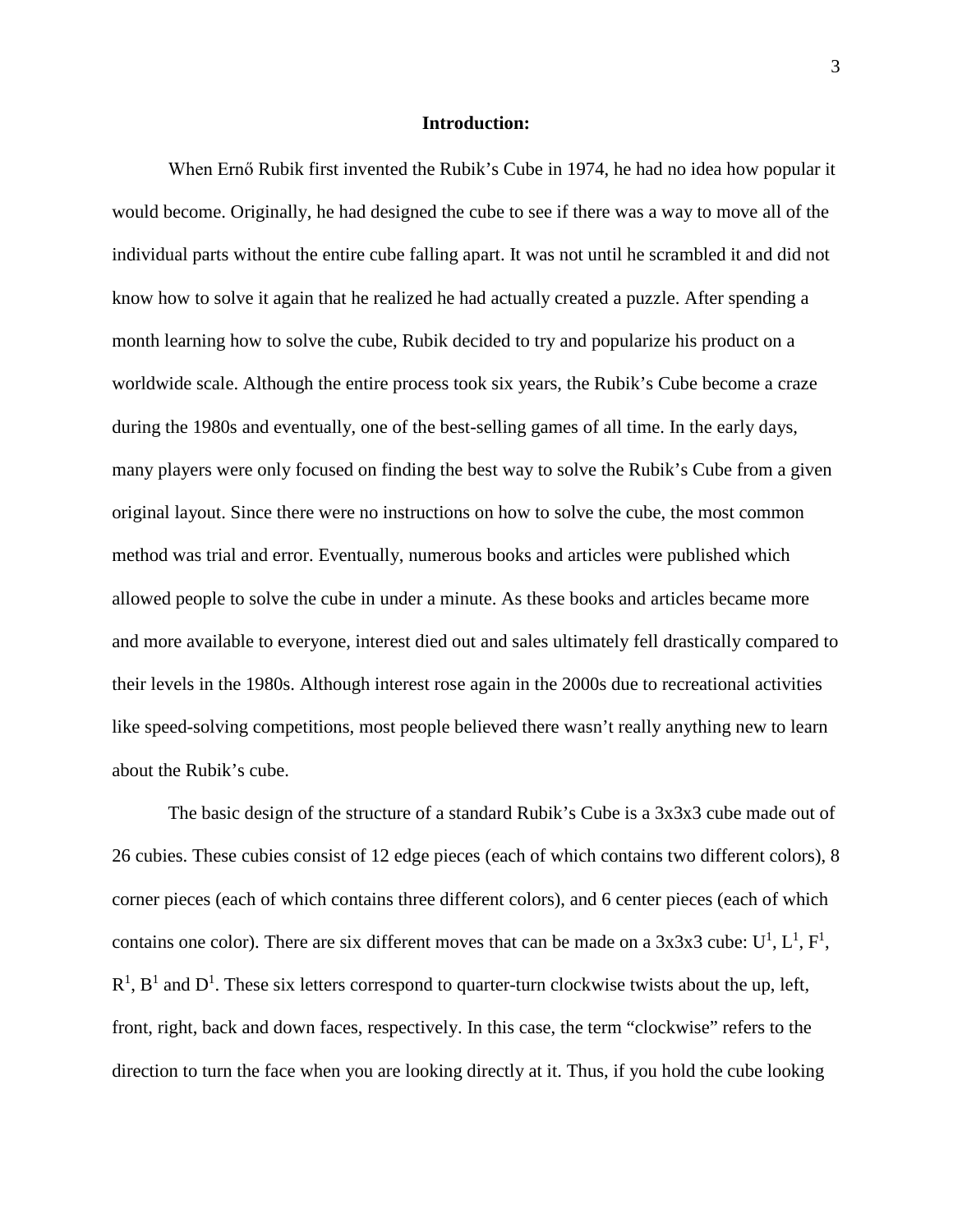at the front face, the move  $B<sup>1</sup>$  would appear to turn the back-face counter-clockwise. If there are any counter- clockwise turns, they are named by putting a -1 superscript after the movement; for example, a counter clockwise turn to the right is written as  $R^{-1}$ . Also, a face can be turned clockwise twice and this is indicated by  $R^2$ . The goal of the game is to produce a final configuration where all of the cubies on a side are the same color. Combinations of these different moves are then used to create more complex moves that rearrange specific parts of the cube and these combinations of moves are called algorithms. Information from "The Handbook of Cubik Math" by Alexander H. Frey and David Singmaster allowed us to come up with the names for these algorithms. [1] This handbook enables anyone interested in learning how to solve the cube. In all of the books, articles, and videos on Rubik's Cube, the idea seems to be that there is only one final state in which the cube is actually solved. This final state is when, on each side, all of the cubies on that side are the same color. In the following, we show how by labeling the center pieces, there are several distinct final states depending on how the cube is solved.

#### **The 3x3x3 Case:**

<span id="page-5-0"></span>To understand how these different final states depend on how the cube is solved, we need to study the three types of pieces found on a standard Rubik's Cube: the corner piece, the side piece, and the center piece. Since both the corner and side pieces contain more than one color (the corner has three and the side has two), they cannot change their physical positions without the cube becoming unsolved. The center piece has only one color on one side; but it still ends up being in one physical place. The assumption at this point would be that each of the center pieces have only one fixed position since they cannot move their physical place. But upon closer inspection, it turns out that there is more than one way each of the center pieces can be oriented.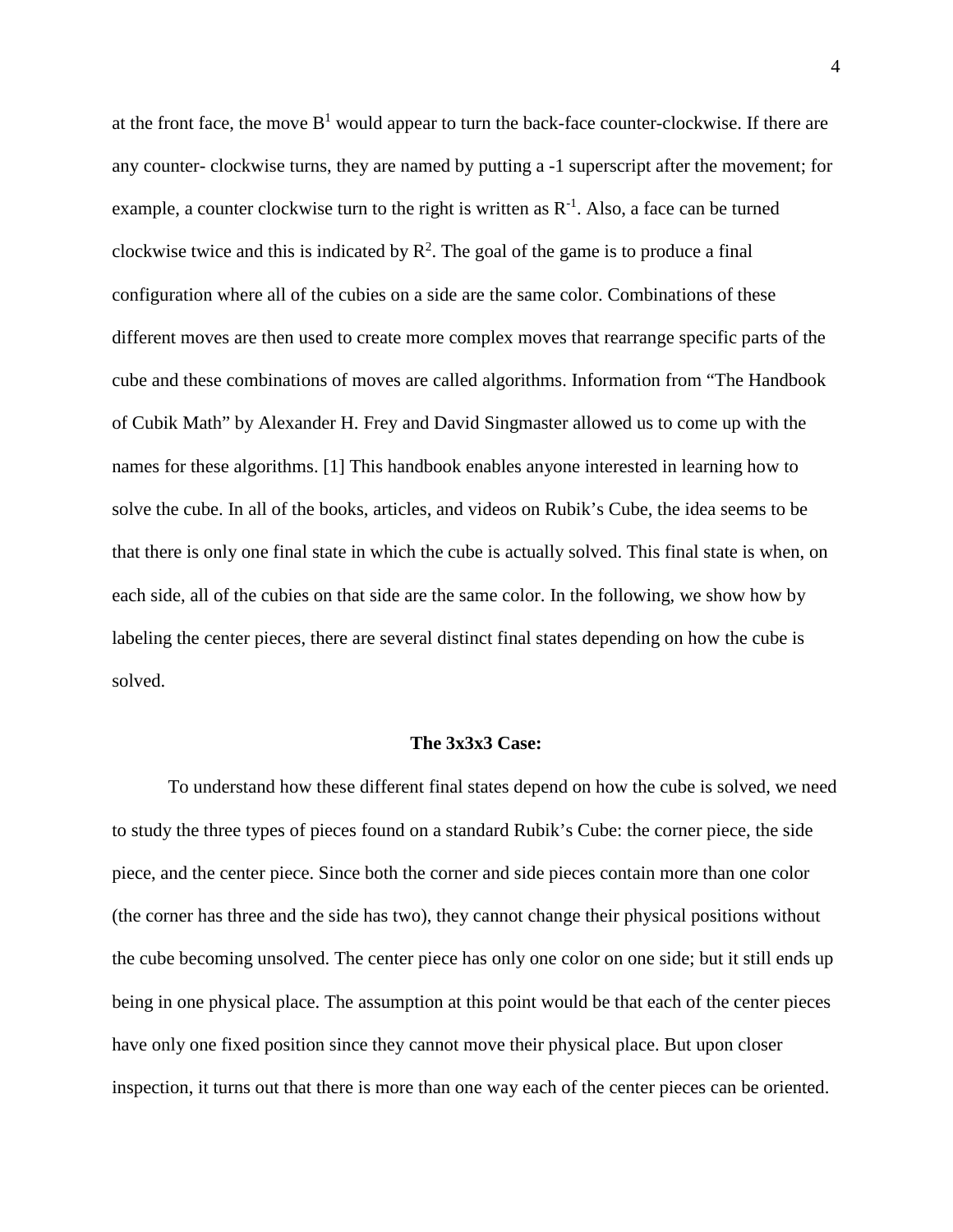Although the center piece cannot move from its central place, it can rotate four different ways within its physical center location. Each center can rotate either 0º, 90º, 180º, and 270º. Once it gets to 360º, it becomes the equivalent of the center piece rotating 0º. This group of rotations can be described as  $\mathbb{Z}^4$ , the cyclic group with four elements corresponding to the four different rotations of a center piece. The difference in the position of the center piece for each of these rotations is shown in Figure 1.



# *Figure #1: The group of*  $\mathbb{Z}^4$ .

The problem is that these different rotations of the final state are not noticeable unless one has some type of label on the centers of the cube. On a standard cube, there are no labels allowing one to discern different elements of the rotational group. With that in consideration, the name we gave these different rotations is **invisible solves**. Each different rotation of any of the six center pieces creates a different and unique invisible solve for the entre cube. Ultimately, all of the invisible solves together created a group which we called the **Invisible Solves Group**. In the case of the 3x3x3 cube, the Invisible Solves Group is based off of the group  $\mathbb{Z}^4$ , the cyclic group with four elements corresponding to the four different rotations of a center piece. Once this group was discovered, the next step was to figure out the size of that group. For this part, there were two different approaches that we took in order to have confirmation of any results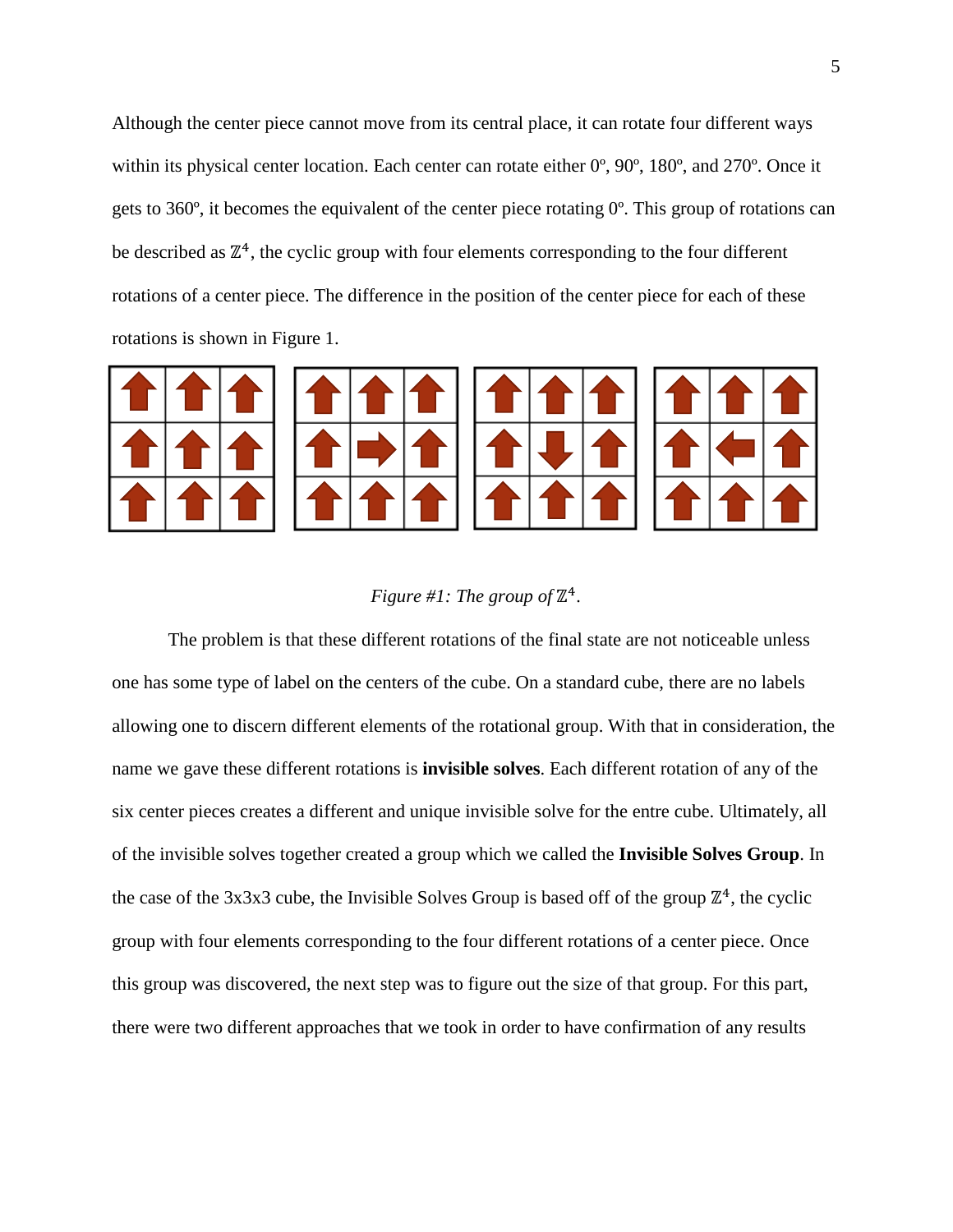found. The two approaches used were (1) running a computer program and (2) figuring out the generators.

The computer program we used was based on a SageMath program that allows the user to look at all possible movements on the Rubik's Cube. For my research, I modified the program so that it could also track how many invisible solves are possible. Normally, the program works by giving each individual cubie a number which acts as the coding for each of the cubies. With any movement done on the cube, the numbers associated with that movement end up moving from one numbered place to another. Using these combinations of numbers, the program is able to compute all of the possible movements. When we first looked at the program, each center piece had only one number and we were not able to take all of the rotational movements of the centers into consideration. To have it recognize the invisible solves, we gave each center piece four different numbers which acted as the coding for the rotational movements of the center pieces. The result of these modifications can be seen in Figure 2 which shows both the visuals and the coding for the program in terms of the elements in the group.

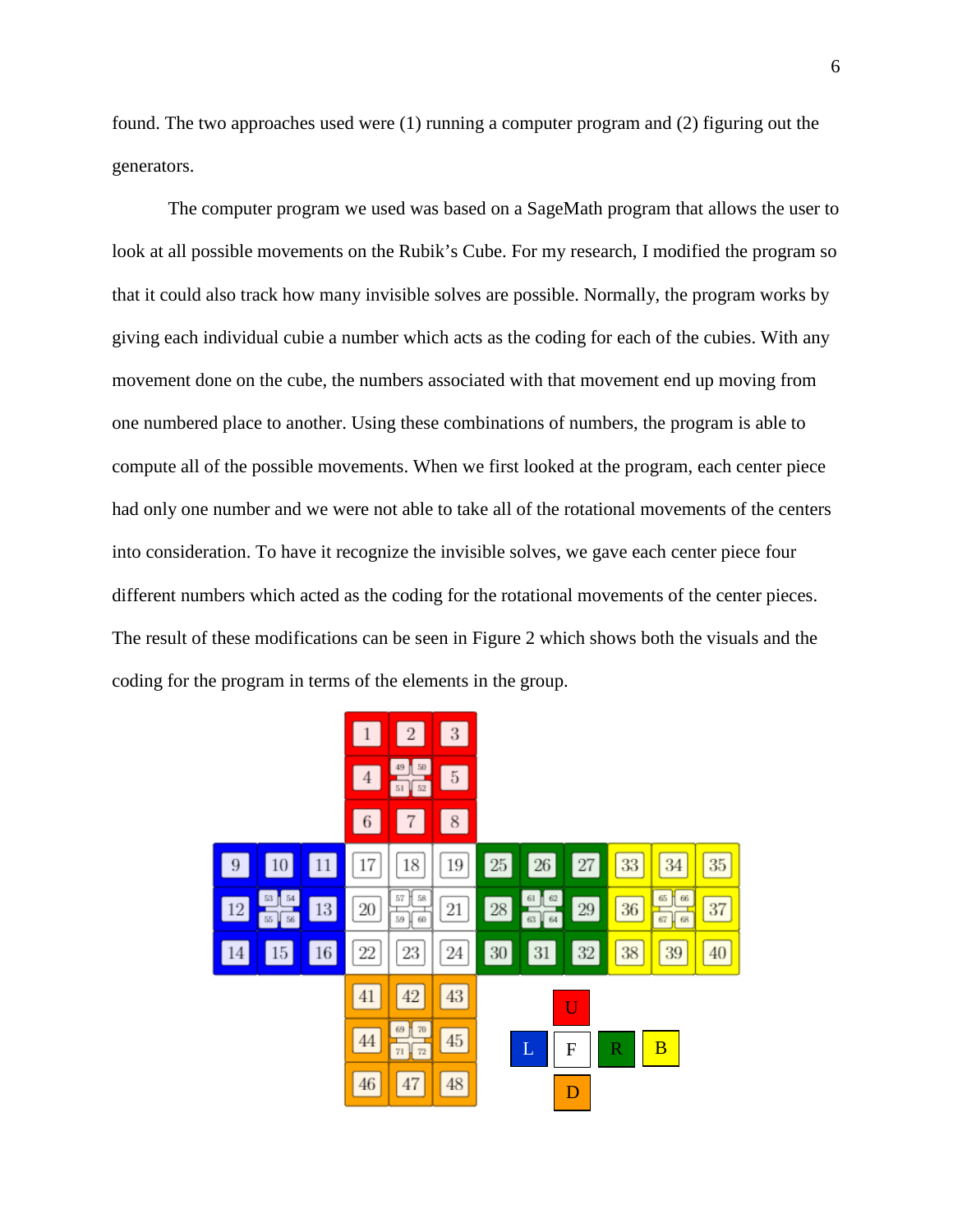```
U=[(9,33,25,17),(10,34,26,18),(11,35,27,19),(1,3,8,6),(2,5,7,4),(49,50,52,51)]L=[(1,17,41,40),(4,20,44,37),(6,22,46,35),(9,11,16,14),(10,13,15,12),(53,54,56,55)]F=[(6,25,43,16),(7,28,42,13),(8,30,41,11),(17,19,24,22),(18,21,23,20),(57,58,60,59)]R= [(3,38,43,19),(5,36,45,21),(8,33,48,24),(25,27,32,30),(26,29,31,28),(61,62,64,63)]
B= [(1,14,48,27),(2,12,47,29),(3,9,46,32),(33,35,40,38),(34,37,39,36),(65,66,68,67)]
D= [(14,22,30,38),(15,23,31,39),(16,24,32,40),(41,43,48,46),(42,45,47,44),(69,70,72,71)]
```
#### *Figure #2: The coding used for the 3x3x3 Cube.*

To understand how the program works, we give an example of how the program is able to compute a move. To make a  $U^1$  move on the Rubik's Cube, the face labeled 9 will move to the face labeled 33. That face (33) will move to the face labeled 25, that face will move to the face labeled 17, and then that face will go to where the face labeled 9 was originally. This creates a cycle that looks like this: (9,33,25,17). This same technique is applied to any of the pieces that are affected by the  $U^1$ . Then, the technique is applied to all of the possible movements on the cube.

Once all of the coding was figured out, the program gives all of the configurations possible on the Rubik's Cube. The number of possible combinations that the program produced was 88,580,102,706,155,225,088,000 ≈ 8.8 x 10<sup>22</sup>; this is the number of different combinations that are possible on the cube when taking the different rotations of the center pieces into consideration. Next, we calculated the number of possible combinations without taking the centers into consideration. This number is 43,252,003,274,489,856,000  $\approx$  4.3 x 10<sup>19</sup>. By dividing these two numbers, we produce the number of invisible solves that were physically possible. The result of dividing these two numbers is 2,048 invisible solves. The next step was to see if that same number could be generated computationally.

When trying to figure out how to compute the number of invisible solves on the Rubik's Cube computationally, we first had to look at all of the different variables to take into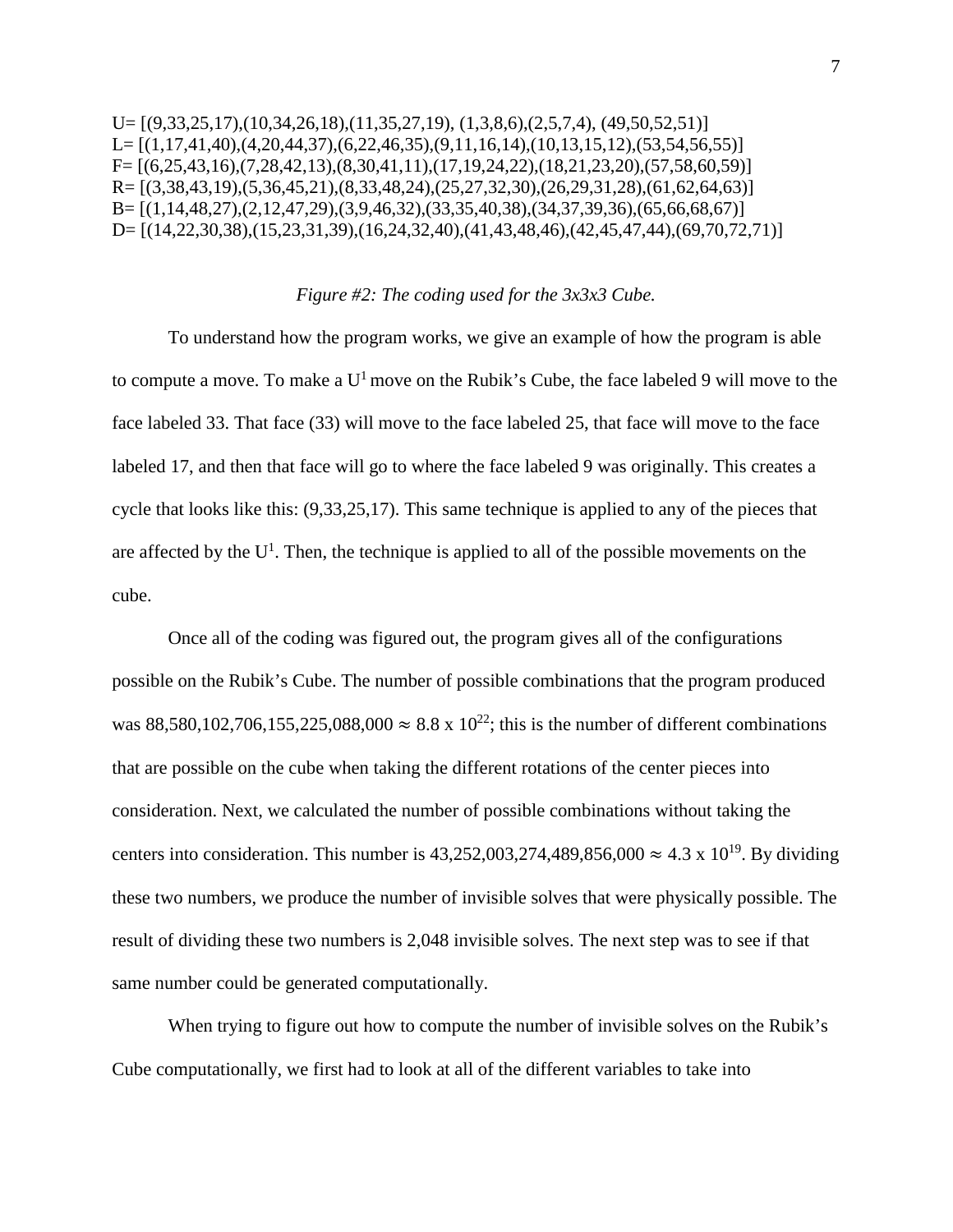consideration. For each center piece, there are 4 different ways in which it can end up and there are a total of 6 center pieces. With these two variables, there are  $4*4*4*4*4*4$  or  $4<sup>6</sup>$  possible invisible solves. The problem is that this number is equal to 4,096 which was not equal to what the computer program produced. It seemed that a vital piece of information was missing when trying to compute the number of invisible solves: the **parity**.

In mathematics, the parity of something is its inclusion in either being even or odd. For example, the numbers 2 and 4 would have the same parity since they are both even. But the numbers 2 and 3 would not have the same parity since 2 is even and 3 is odd. With regards to the Rubik's Cube, each of the individual moves can be placed into either the even or odd category dependent on how many pieces are affected. Lets look back at the coding used to show the movement R<sup>1</sup>. The coding for this move is:  $(3,38,43,19)$ ,  $(5,36,45,21)$ ,  $(8,33,48,24)$ , (25,27,32,30), (26,29,31,28), (61,62,64,63). Within each of the cycles, there are a total of four different pieces that are being moved. As far as the parity is concerned, a 4 cycle is 3 transpositions which is an odd permutation. But since there are 6 of these 4 cycles, there are 18 transpositions so the entire move is an even permutation. This, in theory, would place all of the movements of the cube in the category of even permutations. Since all of the moves only contain an even number of transpositions, any combinations you try to do with these movements will always be even as well because combining even permutations will not produce any odd permutations. What this does is cut the number of ways to rotate each of the center pieces on the Rubik's Cube in half because half of the orientations are not physically possible. We take our original number of rotations,  $4^6$ , and divide it by two. The number we end up with now is 2,048. This is an exact match to the number the SageMath program was producing.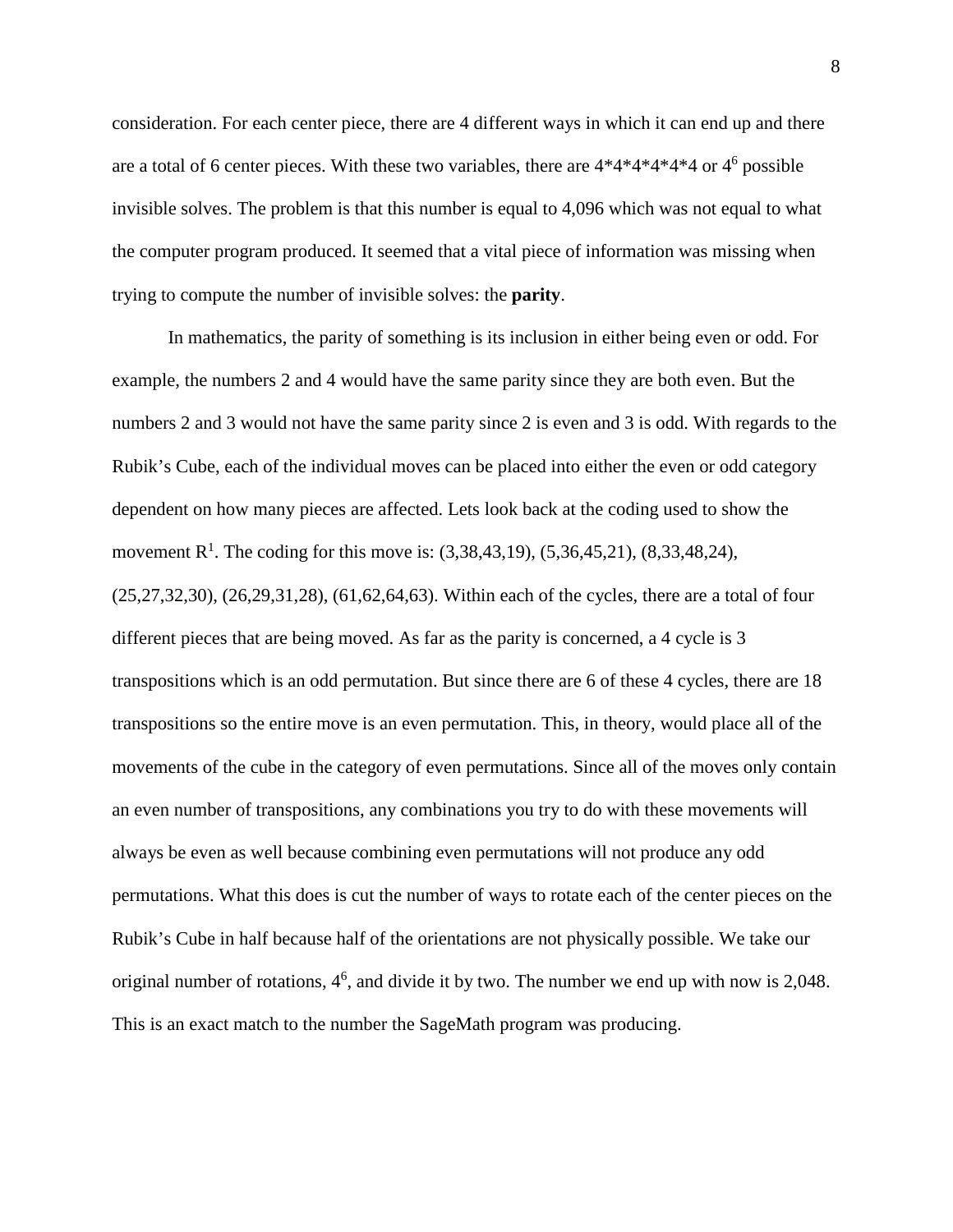So, now that we had both a computational number and a program that match that number, we confirm that the number of invisible solves on the 3x3x3 Rubik's Cube is 2,048. The next step is to show how each of them can be produced.

With a Rubik's Cube, there are specific algorithms that can be used to create certain patterns and move certain pieces. For the purpose of trying to create all of the invisible solves, we designed two different algorithms that allowed us to rotate the center pieces in certain ways. These algorithms are given in Figure #3:

Algorithm #1:  $(R^2, U^1, R^1, U^1, R^{-1}, U^{-1}, R^{-1}, U^{-1}, R^{-1}, U^1, R^1)$  x 3 Algorithm #2:  $(R<sup>1</sup>, U<sup>1</sup>, R<sup>-1</sup>, U<sup>1</sup>)$  x 5

#### *Table #1: Algorithms for the 3x3x3 Rubik's Cube.*

To describe how each of the center pieces move in relation to one another we display a figure that represents all of the different center pieces and where they are in relation to each other. This is how it looks:



Each of the letters represents a different colored center piece. G stands for green, R stands for red and so on for yellow, white, orange, and blue. Each of the colors is opposite the colors they would be on a normal Rubik's Cube. So in this case, green is opposite blue, red is

opposite orange, and white is opposite yellow. If a specific color is not located opposite of another color, then it is located on its side. For example, the opposite color for green is blue but all of the other colors (red, yellow, white, and orange) are located on the sides of green. Each of these different-colored center pieces can be rotated either 0º, 90º, 180º, or 270º. We give each of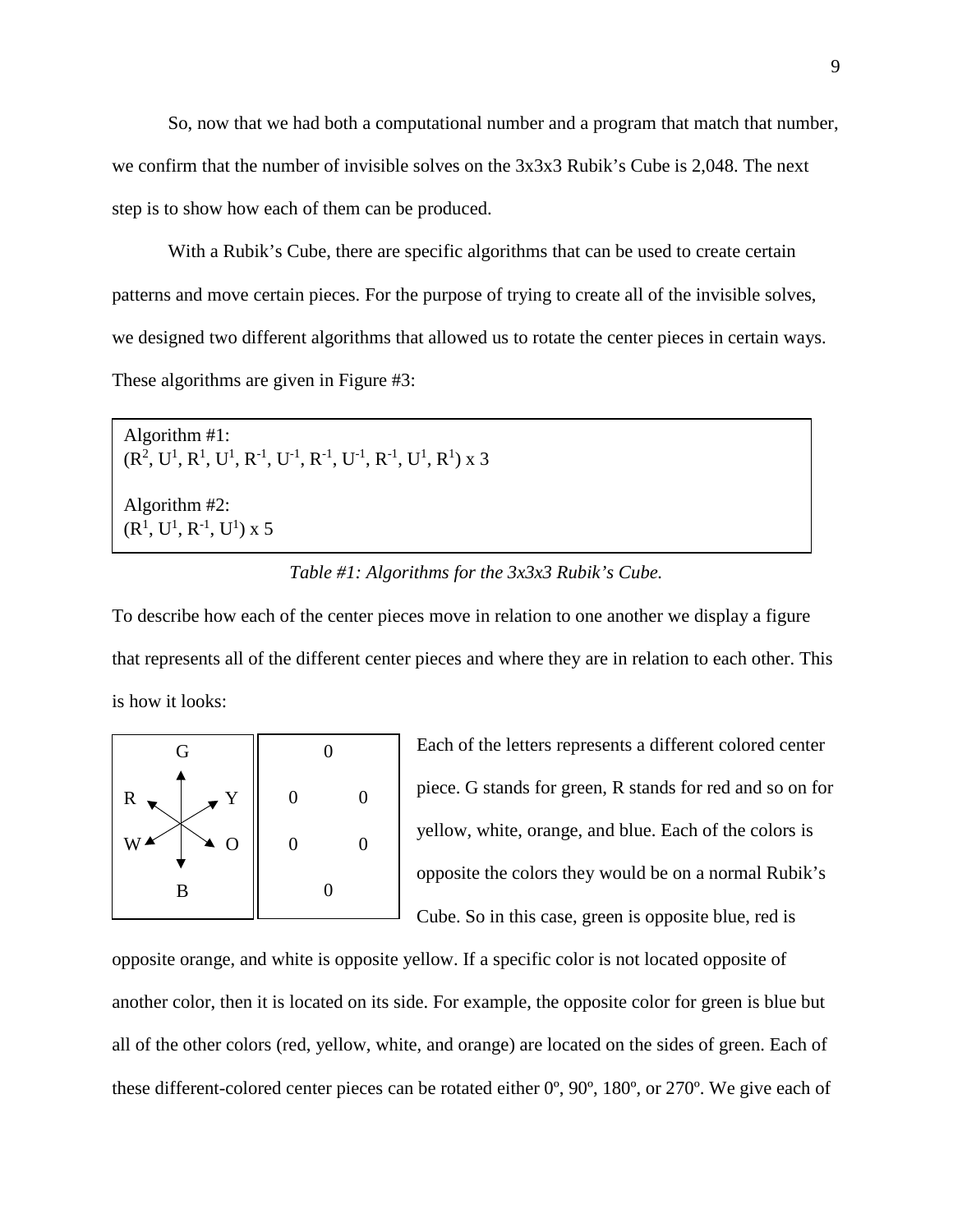these different rotations a specific number: 0, 1, 2, and 3 respectively to show how each of the center pieces are affected. In this specific arrangement, it shows that each of the center pieces have rotated 0º.

With each of the two algorithms listed previously, there is an associated combination of center rotations. The first algorithm allows any two centers that are side by side to each other to each be rotated 90º each. The second algorithm rotates any one center 180º while leaving the other centers unmoved. Sample diagrams for each of these are shown in Figure #3.

|                  | 1                |                  | 2 |   |  |  |  |  |
|------------------|------------------|------------------|---|---|--|--|--|--|
| $\boldsymbol{0}$ | $\mathbf{1}$     | $\boldsymbol{0}$ |   | 0 |  |  |  |  |
| $\boldsymbol{0}$ | $\boldsymbol{0}$ | $\overline{0}$   |   |   |  |  |  |  |
|                  | 0                |                  | 0 |   |  |  |  |  |
|                  |                  |                  |   |   |  |  |  |  |

*Figure #3: The image on the left shows the center rotations for Algorithm #1. The image on the right shows the center rotations for Algorithm #2.* 

Note that the numbers can be moved around since the only rules are that the centers have to be side by side for Algorithm #1 and only one center can be rotated for Algorithm #2. This means for Algorithm #1, there are  $\binom{6}{2}$  – 3 = 12 possible ways to rotate two centers side by side 90°. And for Algorithm #2, there are 6 possible ways to rotate one center 180º. We theorized that by using these algorithms in combination, we would be able to produce all 2,048 invisible solves. To do this, we considered all of the possible arrangements of center rotations and attempted to generate the invisible solves. All of the possible center rotation permutations were written as a 6 digit code and we looked at all of the possible permutations to see which ones could be produced. In relation to the previous image, the 6-digit code would start with the top number and then go around clockwise to show the rest of them. For example, the 6-digit codes for each of the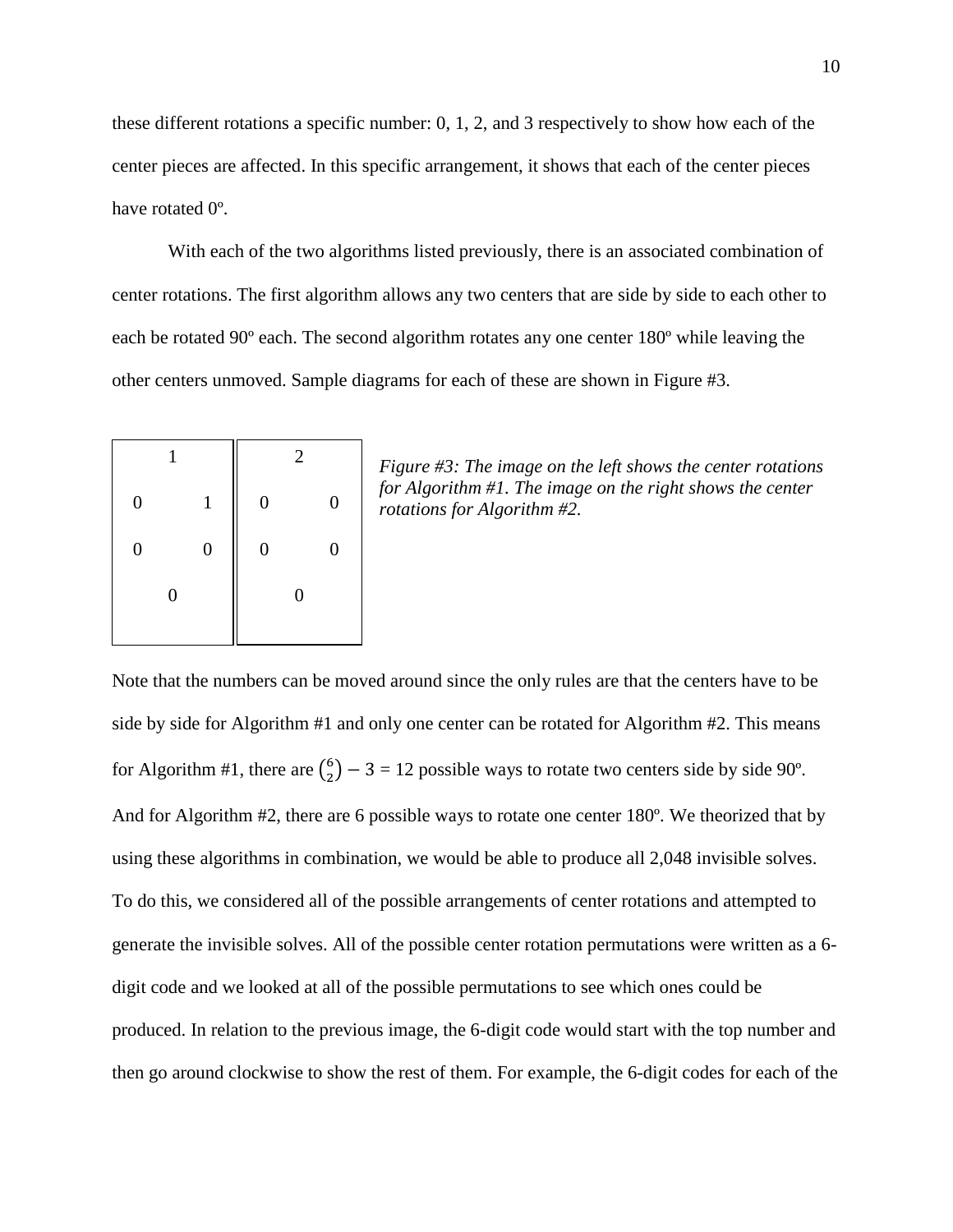two algorithms would be shown as 110000 and 200000. We were able to rule out some of the codes since it was established that only even permutations of numbers were possible because of the parity. If a code totaled an odd number, it is an odd permutation and this is not a possible invisible solve. Here is the list of 6-digit codes formed by the number of possible combinations of that code followed by the number of arrangements of that code:

| $000000 = 1$  | $111122 = 15$ | $111223 = 60$ | 022223               |
|---------------|---------------|---------------|----------------------|
| $111111 = 1$  | 111112        | 112223        | $022233 = 60$        |
| $222222 = 1$  | $133333 = 6$  | $122223 = 30$ | 022333               |
|               |               |               |                      |
| $333333 = 1$  | $113333 = 15$ | 122233        | $023333 = 30$        |
| 100000        | $111333 = 20$ | $122333 = 60$ | 002333               |
| $110000 = 15$ | $111133 = 15$ | 123333        | $000233 = 60$        |
| 111000        | $111113 = 6$  | 112333        | $002233 = 90$        |
| $111100 = 15$ | 233333        | 111233        | $000123 = 120$       |
| 111110        | $223333 = 15$ | $112233 = 90$ | 001123               |
| $200000 = 6$  | 222333        | $000013 = 30$ | $011123 = 120$       |
| $220000 = 15$ | $222233 = 15$ | 000113        | $001223 = 180$       |
| $222000 = 20$ | 222223        | $001113 = 60$ | $012223 = 120$       |
| $222200 = 15$ | 000012        | 011113        | 012233               |
| $222220 = 6$  | $000112 = 60$ | 011133        | $012333 = 120$       |
| 300000        | 001112        | 011333        | $011233 = 180$       |
| $330000 = 15$ | $011112 = 30$ | 013333        | 001233               |
| 333000        | 011122        | $001333 = 60$ | <del>011223</del>    |
| $333300 = 15$ | $011222 = 60$ | 000133        |                      |
| 333330        | 001222        | $001133 = 90$ | <b>Total Number:</b> |
| 122222        | 000122        | 000023        | 2,048                |
| $112222 = 15$ | $001122 = 90$ | 000223        |                      |
| 111222        | 111123        | 002223        |                      |
|               |               |               |                      |

*Table #2: Possible center rotations for the 3x3x3 cube.*

There are 45 sets of codes (with a total of 2,048 arrangements) that would each need an explanation as to how they are produced. In the following 45 Propositions, we show how each set of codes can be generated using Algorithms #1 and Algorithm #2. These constructions are outlined in terms of a series of propositions that are used to build other codes in subsequent propositions.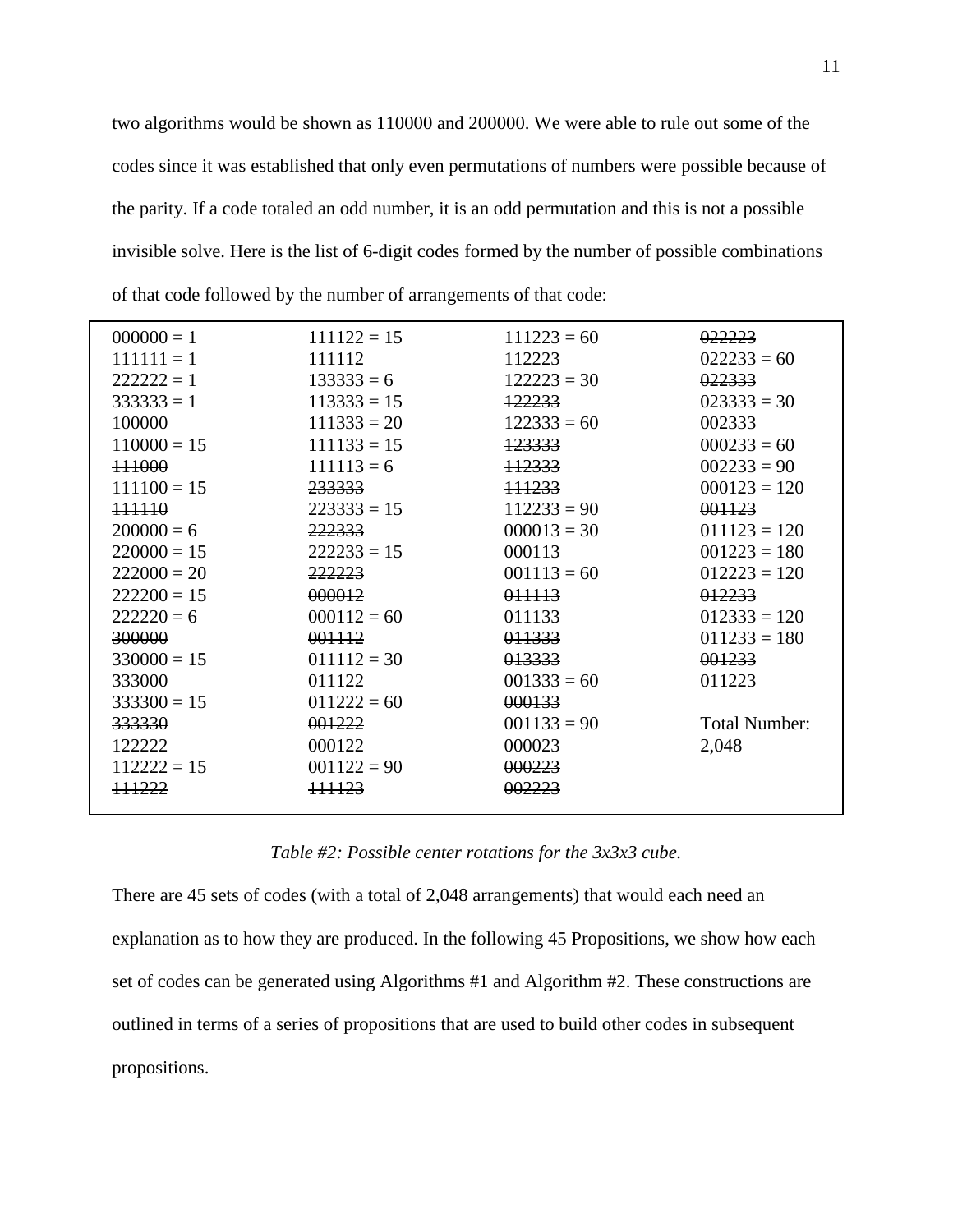#### **Propositions Table:**

# <span id="page-13-0"></span>**Proposition #1:**

Using Algorithm #1, we can generate 12 of the possible arrangements of the code: 110000. By changing which centers we move with Algorithm #1, we can rearrange specific numbers in order to get all of the arrangements. The remaining 3 arrangements where the rotations are opposite each other on the cube will be covered in Proposition #3.

# **Proposition #2:**

Using Algorithm #2, we can generate all of the 6 possible arrangements of the code: 200000. As before, we can use the algorithm to affect different centers in order to get all of the arrangements.

# **Proposition #3:**

For the group 110000, there were 3 arrangements that could not be produced just from using Algorithm #1. These were the arrangements when two centers on opposite sides were rotated 90°. But by repeatedly using the properties of Propositions 1 and 2, we can produce the rest of the arrangements. As before, the numbers can be rearranged in order to produce all of the arrangements. Here is how it's done:

| Step 1: |                                                            |                  |     |                  |   |                |     |  |  |
|---------|------------------------------------------------------------|------------------|-----|------------------|---|----------------|-----|--|--|
|         |                                                            |                  |     |                  |   |                |     |  |  |
|         |                                                            | $\boldsymbol{0}$ | $+$ | $\boldsymbol{0}$ |   | $\overline{0}$ | $=$ |  |  |
|         |                                                            | $\overline{0}$   |     |                  |   | $\overline{0}$ |     |  |  |
|         | 0                                                          |                  |     |                  |   |                |     |  |  |
| Step 2: | The result of each step is the beginning of the next step. |                  |     |                  |   |                |     |  |  |
|         |                                                            |                  |     |                  | 0 |                |     |  |  |
|         |                                                            | 0                | $+$ | $\boldsymbol{0}$ |   |                |     |  |  |
|         |                                                            | 0                |     | $\boldsymbol{0}$ |   |                |     |  |  |
|         |                                                            |                  |     |                  |   |                |     |  |  |
|         |                                                            |                  |     |                  |   |                |     |  |  |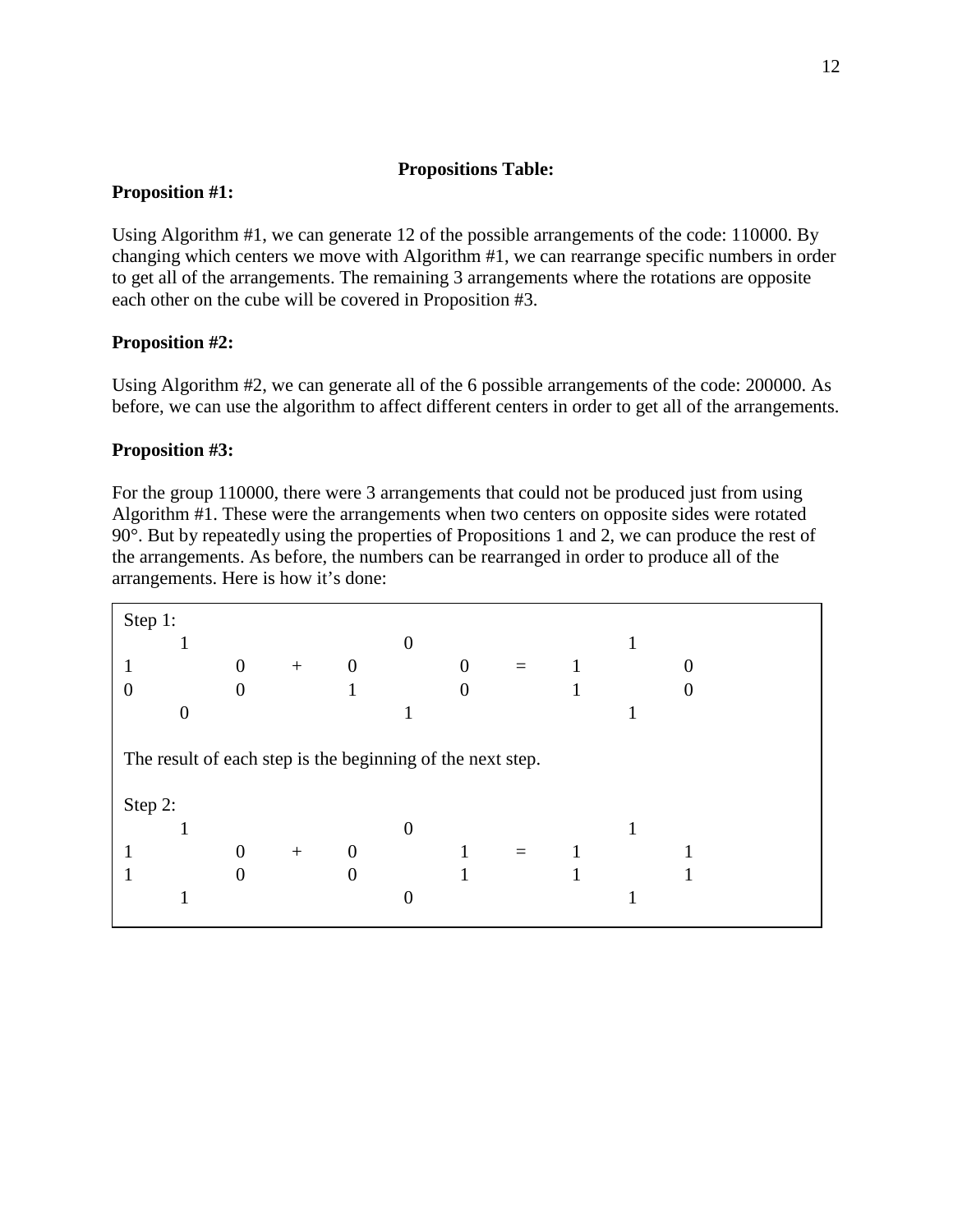| Step 3:                               |                                    |                   |                                       |                  |                                      |          |                                      |                                      |
|---------------------------------------|------------------------------------|-------------------|---------------------------------------|------------------|--------------------------------------|----------|--------------------------------------|--------------------------------------|
| $\mathbf 1$<br>$\,1\,$<br>$\mathbf 1$ | $\,1\,$<br>$\mathbf{1}$            | $\! + \!$         | $\begin{array}{c} 1 \\ 1 \end{array}$ | $\boldsymbol{0}$ | $\boldsymbol{0}$<br>$\boldsymbol{0}$ | $\equiv$ | $\frac{2}{2}$                        | $\,1\,$<br>$\,1\,$<br>$\,1\,$        |
| $\mathbf{1}$                          |                                    |                   |                                       | $\boldsymbol{0}$ |                                      |          |                                      | $\mathbf{1}$                         |
| Step 4:<br>$\,1\,$                    |                                    |                   |                                       | $\boldsymbol{0}$ |                                      |          |                                      | $\mathbf 1$                          |
| $\frac{2}{2}$                         | $\,1\,$                            | $\boldsymbol{+}$  | $\boldsymbol{0}$                      |                  | $\,1\,$                              | $\equiv$ | $\frac{2}{2}$                        | $\frac{2}{2}$                        |
| $\mathbf 1$                           | $\mathbf{1}$                       |                   | $\boldsymbol{0}$                      | $\boldsymbol{0}$ | $\mathbf{1}$                         |          |                                      | $\mathbf 1$                          |
| Step 5:                               |                                    |                   |                                       |                  |                                      |          |                                      |                                      |
| $\,1\,$                               |                                    | $\! + \!$         |                                       | $\boldsymbol{0}$ | $\boldsymbol{0}$                     | $=$      | $\boldsymbol{0}$                     | $\mathbf 1$                          |
| $\frac{2}{2}$<br>$\mathbf 1$          | $\frac{2}{2}$                      |                   | $\begin{array}{c} 2 \\ 0 \end{array}$ | $\boldsymbol{0}$ | $\overline{0}$                       |          | $\overline{2}$                       | $\frac{2}{2}$<br>$\mathbf 1$         |
|                                       |                                    |                   |                                       |                  |                                      |          |                                      |                                      |
| Step 6:<br>$1\,$                      |                                    |                   |                                       | $\boldsymbol{0}$ |                                      |          |                                      | $\mathbf 1$                          |
| $\boldsymbol{0}$<br>$\overline{2}$    | $\sqrt{2}$<br>$\overline{2}$       | $\qquad \qquad +$ | $\begin{array}{c} 0 \\ 2 \end{array}$ |                  | $\boldsymbol{0}$<br>$\overline{0}$   | $\equiv$ | $\boldsymbol{0}$<br>$\boldsymbol{0}$ | $\overline{c}$<br>$\overline{2}$     |
| $\,1\,$                               |                                    |                   |                                       | $\boldsymbol{0}$ |                                      |          |                                      | $\mathbf 1$                          |
| Step 7:                               |                                    |                   |                                       |                  |                                      |          |                                      |                                      |
| $\mathbf 1$<br>$\boldsymbol{0}$       | $\sqrt{2}$                         | $\qquad \qquad +$ | $\boldsymbol{0}$                      | $\boldsymbol{0}$ | $\sqrt{2}$                           | $=$      | $\boldsymbol{0}$                     | $\mathbf{1}$<br>$\boldsymbol{0}$     |
| $\boldsymbol{0}$<br>$\mathbf 1$       | $\overline{2}$                     |                   | $\overline{0}$                        | $\boldsymbol{0}$ | $\overline{0}$                       |          | $\boldsymbol{0}$                     | $\sqrt{2}$<br>$\mathbf 1$            |
|                                       |                                    |                   |                                       |                  |                                      |          |                                      |                                      |
| Step 8:<br>$\,1\,$                    |                                    |                   |                                       | $\boldsymbol{0}$ |                                      |          |                                      | $\mathbf{1}$                         |
| $\boldsymbol{0}$<br>$\overline{0}$    | $\boldsymbol{0}$<br>$\overline{2}$ | $\qquad \qquad +$ | $\boldsymbol{0}$<br>$\overline{0}$    |                  | $\boldsymbol{0}$<br>$\overline{2}$   | $\equiv$ | $\boldsymbol{0}$<br>$\overline{0}$   | $\boldsymbol{0}$<br>$\boldsymbol{0}$ |
| $\mathbf 1$                           |                                    |                   |                                       | $\boldsymbol{0}$ |                                      |          |                                      | $\mathbf{1}$                         |

# **Proposition #4:**

By repeating Proposition #2, we can produce the code: 000000. Since there are only one of these arrangements, we don't have to worry about rearranging numbers.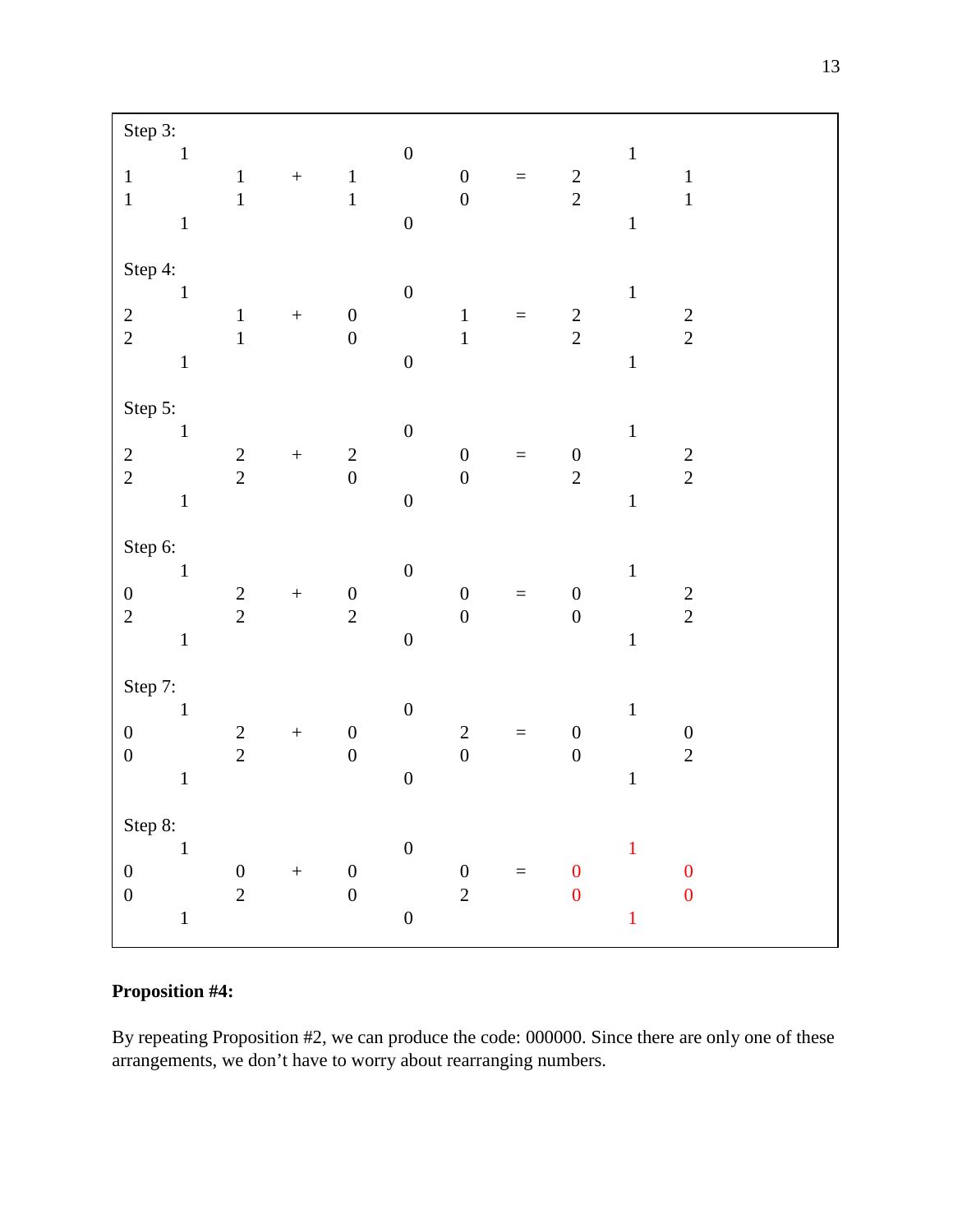|                | $\overline{2}$ and $\overline{2}$ and $\overline{2}$ and $\overline{2}$ and $\overline{2}$ and $\overline{2}$ and $\overline{2}$ and $\overline{2}$ and $\overline{2}$ and $\overline{2}$ and $\overline{2}$ and $\overline{2}$ and $\overline{2}$ and $\overline{2}$ and $\overline{2}$ and $\overline{2}$ and $\overline{2}$ and |  |  |  |  |  |
|----------------|------------------------------------------------------------------------------------------------------------------------------------------------------------------------------------------------------------------------------------------------------------------------------------------------------------------------------------|--|--|--|--|--|
| $\overline{0}$ | $\begin{array}{ccccccccccccccccc} 0 & + & 0 & 0 & = & 0 & 0 \end{array}$                                                                                                                                                                                                                                                           |  |  |  |  |  |
| $\Box$         | $\begin{array}{ccccccc}\n0 & 0 & 0 & 0\n\end{array}$                                                                                                                                                                                                                                                                               |  |  |  |  |  |
|                |                                                                                                                                                                                                                                                                                                                                    |  |  |  |  |  |

# **Proposition #5:**

By using combinations from Propositions #1 and #2, we can generate this code: 333333.

| Step 1:                                   |                                |                                      |                  |                                       |                                      |                                      |          |                                       |                               |                                      |
|-------------------------------------------|--------------------------------|--------------------------------------|------------------|---------------------------------------|--------------------------------------|--------------------------------------|----------|---------------------------------------|-------------------------------|--------------------------------------|
| $\mathbf 1$<br>$\boldsymbol{0}$           | $\,1\,$<br>$\boldsymbol{0}$    | $\boldsymbol{0}$<br>$\boldsymbol{0}$ | $\boldsymbol{+}$ | $\boldsymbol{0}$<br>$\overline{1}$    | $\boldsymbol{0}$<br>$\mathbf{1}$     | $\boldsymbol{0}$<br>$\boldsymbol{0}$ | $\equiv$ | $\,1$<br>$\,1$                        | $\mathbf 1$<br>$\mathbf{1}$   | $\boldsymbol{0}$<br>$\boldsymbol{0}$ |
| Step 2:<br>$\,1\,$<br>$\mathbf 1$         | $1\,$<br>$\mathbf{1}$          | $\boldsymbol{0}$<br>$\boldsymbol{0}$ | $\boldsymbol{+}$ | $\boldsymbol{0}$<br>$\overline{0}$    | $\boldsymbol{0}$<br>$\boldsymbol{0}$ | $\mathbf 1$<br>$\mathbf{1}$          | $=$      | $\,1\,$<br>$\mathbf{1}$               | $\,1\,$<br>$\mathbf{1}$       | $\,1\,$<br>$\mathbf{1}$              |
| Step 3:<br>$\,1\,$<br>$\,1\,$             | $1\,$<br>$\mathbf 1$           | $\mathbf{1}$<br>$\mathbf{1}$         | $\bar{+}$        | $\boldsymbol{0}$<br>$\overline{0}$    | $\sqrt{2}$<br>$\overline{0}$         | $\overline{0}$<br>$\boldsymbol{0}$   | $=$      | $\,1\,$<br>$\mathbf{1}$               | $\overline{3}$<br>$\,1\,$     | $\,1\,$<br>$\,1\,$                   |
| Step 4:<br>$\mathbf 1$<br>$\mathbf{1}$    | $\overline{3}$<br>$\,1\,$      | $\mathbf{1}$<br>$\mathbf{1}$         | $\boldsymbol{+}$ | $\begin{array}{c} 2 \\ 0 \end{array}$ | $\boldsymbol{0}$<br>$\overline{0}$   | $\boldsymbol{0}$<br>$\boldsymbol{0}$ | $\equiv$ | $\begin{array}{c} 3 \\ 1 \end{array}$ | $\overline{3}$<br>$\mathbf 1$ | $\,1$<br>$\mathbf{1}$                |
| Step 5:<br>$\mathfrak{Z}$<br>$\mathbf{1}$ | $\overline{3}$<br>$\mathbf{1}$ | $\mathbf{1}$<br>$\mathbf{1}$         | $\boldsymbol{+}$ | $\begin{matrix}0\\2\end{matrix}$      | $\boldsymbol{0}$<br>$\overline{0}$   | $\boldsymbol{0}$<br>$\overline{0}$   | $\equiv$ | $\frac{3}{3}$                         | $\mathfrak{Z}$<br>$\mathbf 1$ | $\,1\,$<br>$\mathbf{1}$              |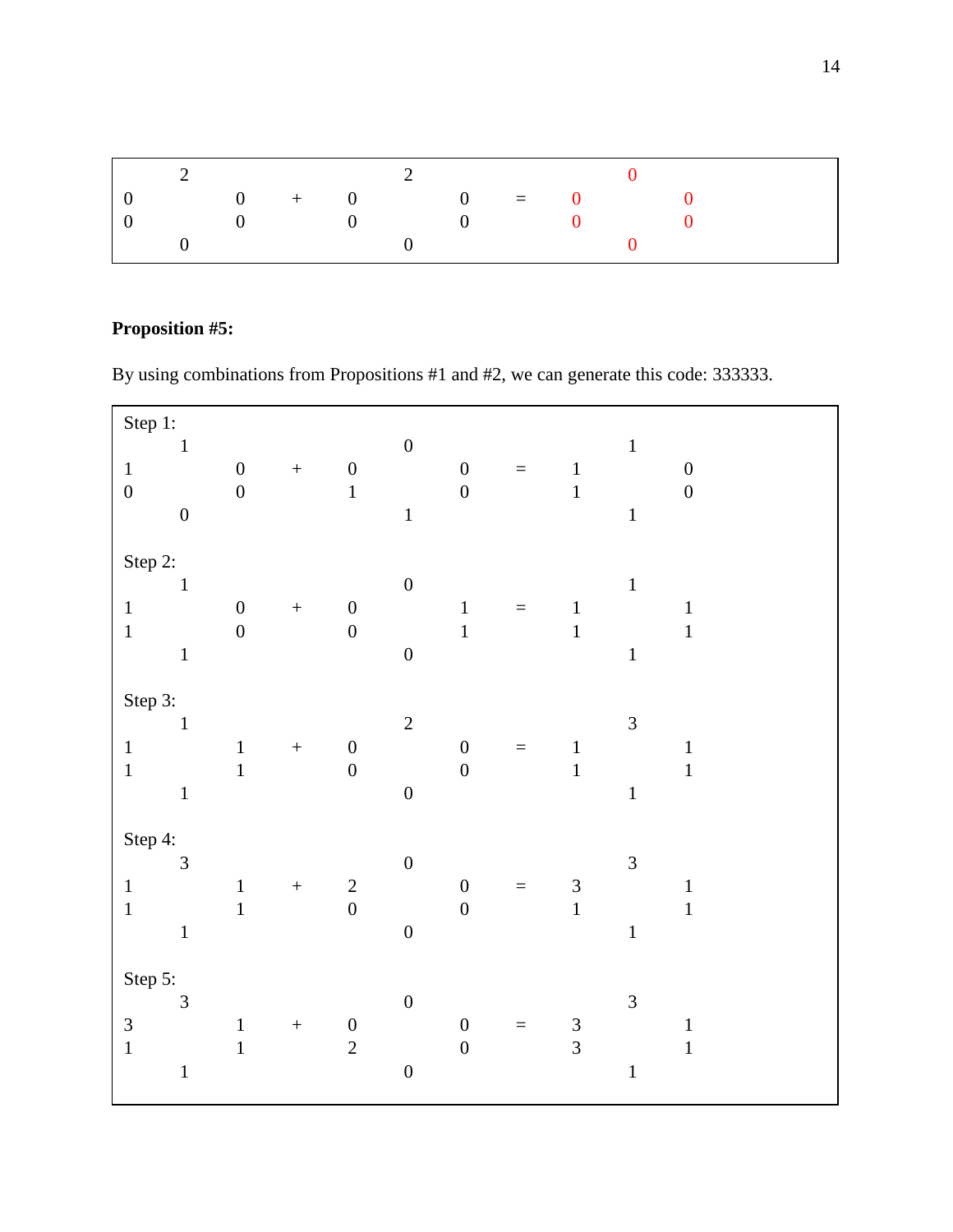| Step 6: |                |              |                  |                  |                  |                  |          |                             |                |              |  |
|---------|----------------|--------------|------------------|------------------|------------------|------------------|----------|-----------------------------|----------------|--------------|--|
|         | 3              |              |                  |                  | $\boldsymbol{0}$ |                  |          |                             | $\mathfrak{Z}$ |              |  |
| 3       |                | $\mathbf{1}$ | $\boldsymbol{+}$ | $\boldsymbol{0}$ |                  | $\boldsymbol{0}$ | $\equiv$ | $\mathfrak{Z}$              |                | 1            |  |
| 3       |                | $\mathbf{1}$ |                  | $\boldsymbol{0}$ |                  | $\boldsymbol{0}$ |          | 3                           |                | $\mathbf{1}$ |  |
|         | $\mathbf{1}$   |              |                  |                  | $\mathbf{2}$     |                  |          |                             | 3              |              |  |
|         |                |              |                  |                  |                  |                  |          |                             |                |              |  |
| Step 7: |                |              |                  |                  |                  |                  |          |                             |                |              |  |
|         | 3              |              |                  |                  | $\boldsymbol{0}$ |                  |          |                             | $\mathfrak{Z}$ |              |  |
| 3       |                | $\,1$        | $\boldsymbol{+}$ | $\boldsymbol{0}$ |                  | $\boldsymbol{0}$ | $\equiv$ | $\ensuremath{\mathfrak{Z}}$ |                |              |  |
| 3       |                | $\mathbf{1}$ |                  | $\boldsymbol{0}$ |                  | $\overline{2}$   |          | 3                           |                | 3            |  |
|         | $\mathfrak{Z}$ |              |                  |                  | $\boldsymbol{0}$ |                  |          |                             | $\mathfrak{Z}$ |              |  |
|         |                |              |                  |                  |                  |                  |          |                             |                |              |  |
| Step 8: |                |              |                  |                  |                  |                  |          |                             |                |              |  |
|         | 3              |              |                  |                  | $\boldsymbol{0}$ |                  |          |                             | 3              |              |  |
| 3       |                | $\,1\,$      | $\boldsymbol{+}$ | $\boldsymbol{0}$ |                  | $\mathbf{2}$     | $\equiv$ | 3                           |                | 3            |  |
| 3       |                | 3            |                  | $\boldsymbol{0}$ |                  | $\boldsymbol{0}$ |          | 3                           |                | 3            |  |
|         | $\mathfrak{Z}$ |              |                  |                  | $\boldsymbol{0}$ |                  |          |                             | 3              |              |  |
|         |                |              |                  |                  |                  |                  |          |                             |                |              |  |

# **Proposition #6:**

By using a combination of Propositions #1 and #3, we can generate this code: 222222.

| Step 1:        |                |              |                  |                  |                  |                  |          |                |                |                |
|----------------|----------------|--------------|------------------|------------------|------------------|------------------|----------|----------------|----------------|----------------|
|                | $\mathbf{1}$   |              |                  |                  | $\mathbf{1}$     |                  |          |                | $\overline{2}$ |                |
| $\mathbf{1}$   |                | $\mathbf{1}$ | $\boldsymbol{+}$ | $\mathbf{1}$     |                  | $\boldsymbol{0}$ | $\equiv$ | $\overline{2}$ |                |                |
| $\mathbf{1}$   |                | $\mathbf{1}$ |                  | $\boldsymbol{0}$ |                  | $\boldsymbol{0}$ |          | 1              |                |                |
|                | $\mathbf{1}$   |              |                  |                  | $\overline{0}$   |                  |          |                | $\mathbf{1}$   |                |
|                |                |              |                  |                  |                  |                  |          |                |                |                |
| Step 2:        |                |              |                  |                  |                  |                  |          |                |                |                |
|                | $\overline{2}$ |              |                  |                  | $\boldsymbol{0}$ |                  |          |                | $\overline{2}$ |                |
| $\overline{2}$ |                | 1            | $\boldsymbol{+}$ | $\boldsymbol{0}$ |                  | 0                | $\equiv$ | $\overline{2}$ |                |                |
| $\mathbf{1}$   |                | 1            |                  | $\mathbf{1}$     |                  | $\boldsymbol{0}$ |          | $\overline{2}$ |                |                |
|                | $\mathbf{1}$   |              |                  |                  | $\mathbf{1}$     |                  |          |                | $\overline{2}$ |                |
|                |                |              |                  |                  |                  |                  |          |                |                |                |
| Step 3:        |                |              |                  |                  |                  |                  |          |                |                |                |
|                | $\overline{2}$ |              |                  |                  |                  |                  |          |                | $\overline{2}$ |                |
|                |                |              |                  |                  |                  | 1                | $\equiv$ |                |                |                |
| $\overline{2}$ |                | 1            |                  | $\boldsymbol{0}$ |                  | 1                |          | $\overline{2}$ |                | $\overline{2}$ |
|                | $\overline{2}$ |              |                  |                  | $\overline{0}$   |                  |          |                | $\overline{2}$ |                |
| $\overline{2}$ |                | $\mathbf{1}$ | $\boldsymbol{+}$ | $\boldsymbol{0}$ | $\boldsymbol{0}$ |                  |          | $\overline{2}$ |                | $\overline{2}$ |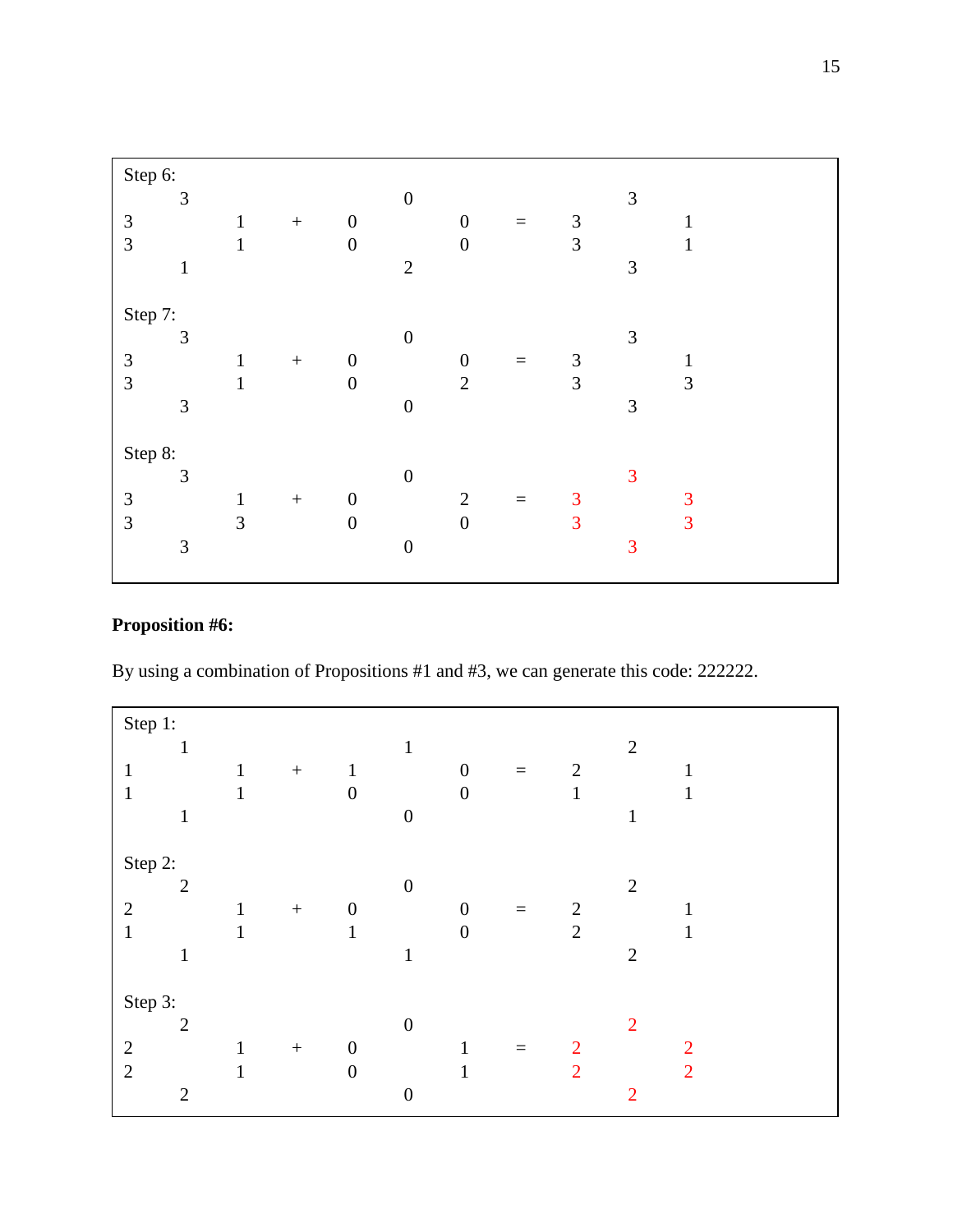# **Proposition #7:**

| Step 1:        |                |                  |                  |                  |                |          |  |   |  |
|----------------|----------------|------------------|------------------|------------------|----------------|----------|--|---|--|
|                |                |                  |                  | $\boldsymbol{0}$ |                |          |  |   |  |
|                | $\overline{0}$ | $\boldsymbol{+}$ | $\boldsymbol{0}$ |                  | $\overline{0}$ | $\equiv$ |  | 0 |  |
| 0              | $\overline{0}$ |                  |                  |                  | $\theta$       |          |  | 0 |  |
| $\overline{0}$ |                |                  |                  |                  |                |          |  |   |  |
|                |                |                  |                  |                  |                |          |  |   |  |
| Step 2:        |                |                  |                  |                  |                |          |  |   |  |
|                |                |                  |                  | $\boldsymbol{0}$ |                |          |  |   |  |
|                | $\overline{0}$ | $\boldsymbol{+}$ | $\boldsymbol{0}$ |                  |                | $=$      |  |   |  |
|                | $\overline{0}$ |                  | $\theta$         |                  |                |          |  |   |  |
|                |                |                  |                  | $\overline{0}$   |                |          |  |   |  |
|                |                |                  |                  |                  |                |          |  |   |  |

By using combinations from Steps 1 and 2 of Proposition #1, we can generate this code: 111111.

# **Proposition #8:**

By using combinations from Step 1 of Proposition #1, we can generate this code: 111100. Unlike Proposition #3 where we had to do a separate Proposition to take opposite 1s into account, we do not have to do the same thing with opposite 0's since they can all be produced using the 110000 combinations from Proposition #1. As with Propositions #1 and 2, the numbers can be rearranged in order to produce all of the arrangements.

|  | $\begin{array}{ccc} \vert & 1 & \vert & 0 & \vert & 1 \end{array}$                         |  |  |  |  |
|--|--------------------------------------------------------------------------------------------|--|--|--|--|
|  | $\begin{array}{ccccccccc}\n1 & 0 & + & 0 & 0 & = & 1 & 0\n\end{array}$                     |  |  |  |  |
|  | $\begin{array}{ccccccccccccccccc}\n0 & & & 0 & & & 1 & & & 0 & & & 1 & & & 0\n\end{array}$ |  |  |  |  |
|  |                                                                                            |  |  |  |  |

# **Proposition #9:**

By using combinations from Proposition #2, we can generate this code: 220000. As before, the numbers can be rearranged in order to produce all of the arrangements.

|  |  |              | $+$ 2 0 = 2 |  |  |  |
|--|--|--------------|-------------|--|--|--|
|  |  | $\mathbf{0}$ | $\bigcup$   |  |  |  |
|  |  |              |             |  |  |  |

## **Proposition #10:**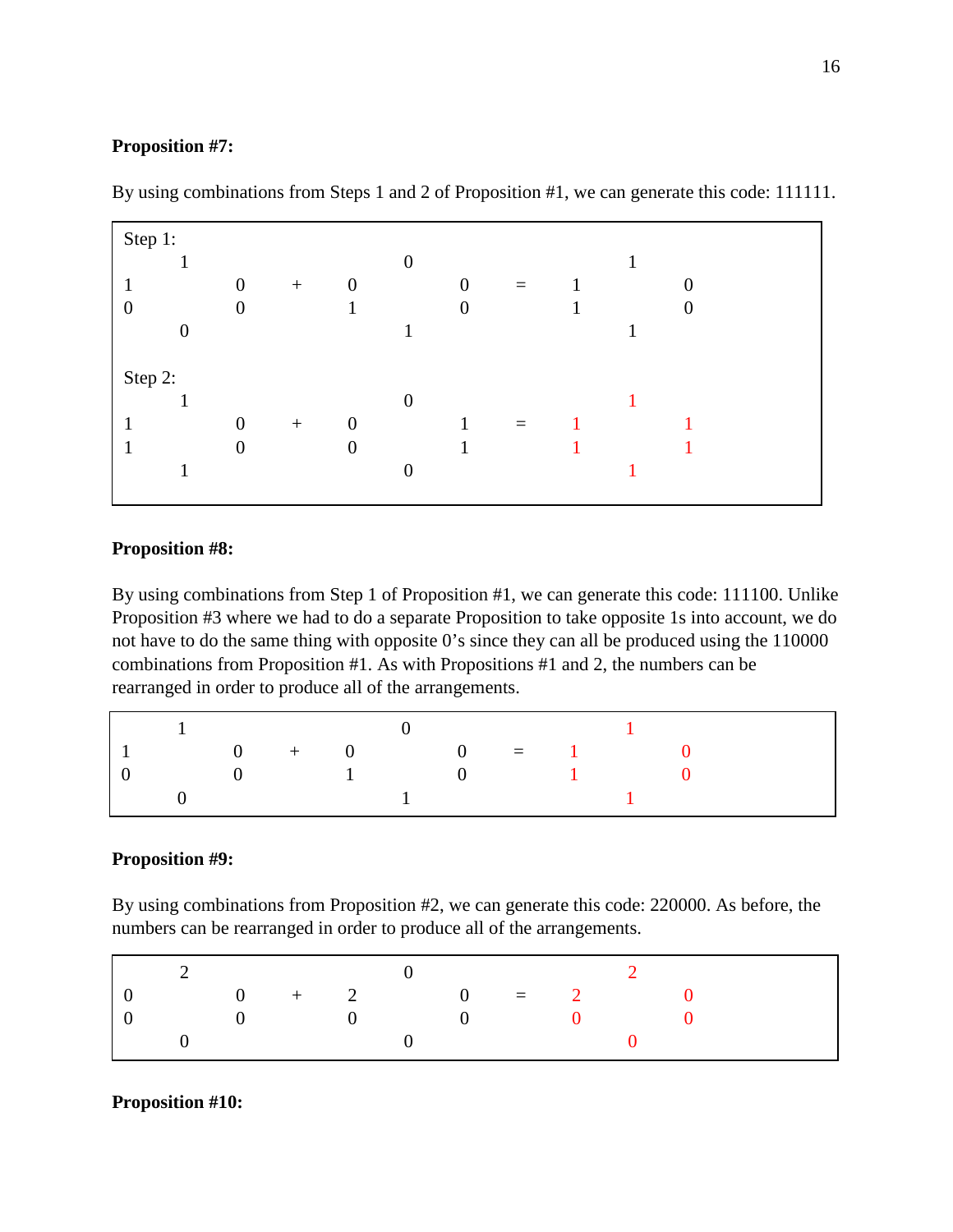|  |  |  | 2 and $\begin{array}{ccc} 0 & 2 \end{array}$                                            |  |  |
|--|--|--|-----------------------------------------------------------------------------------------|--|--|
|  |  |  | $2 \qquad \qquad 0 \qquad + \qquad 0 \qquad \qquad 0 \qquad = \qquad 2 \qquad \qquad 0$ |  |  |
|  |  |  | $\begin{array}{ccccccc} 0 & 2 & 0 & 2 & 0 \end{array}$                                  |  |  |
|  |  |  |                                                                                         |  |  |

By using combinations from Proposition #2 and #9, we can generate this code: 222000. As before, the numbers can be rearranged in order to produce all of the arrangements.

#### **Proposition #11:**

By using combinations from Proposition #2 and #10, we can generate this code: 222200. As before, the numbers can be rearranged in order to produce all of the arrangements.

|  | $0 + 0 = 2$                                         |  |  |  |  |
|--|-----------------------------------------------------|--|--|--|--|
|  | $0 \qquad \qquad 0 \qquad \qquad 0 \qquad \qquad 2$ |  |  |  |  |
|  |                                                     |  |  |  |  |

## **Proposition #12:**

By using combinations from Proposition #2 and #11, we can generate this code: 222220. As before, the numbers can be rearranged in order to produce all of the arrangements.

| $\vert 2 \vert$                    | $0 + 0 = 2$ |  |  |                   |  |  |  |
|------------------------------------|-------------|--|--|-------------------|--|--|--|
|                                    |             |  |  |                   |  |  |  |
| $\begin{array}{ccc} \end{array}$ 2 |             |  |  | $\sim$ 0 $\sim$ 2 |  |  |  |

#### **Proposition #13:**

By using combinations from Proposition #1 and #9, we can generate this code: 330000. As before, the numbers can be rearranged in order to produce all of the arrangements.

|  |  |  | $\begin{array}{ccc} & 1 & \hspace{1.5cm} & 2 & \hspace{1.5cm} & 3 \end{array}$ |  |  |  |
|--|--|--|--------------------------------------------------------------------------------|--|--|--|
|  |  |  | $\begin{array}{ccccccccc}\n & 1 & & 0 & + & 2 & 0 & = & 3 & 0\n\end{array}$    |  |  |  |
|  |  |  | $\begin{array}{ccccccccccccccccc}\n0 & 0 & 0 & 0 & 0 & 0\n\end{array}$         |  |  |  |
|  |  |  | $\begin{array}{ccc} 0 & 0 & 0 \end{array}$                                     |  |  |  |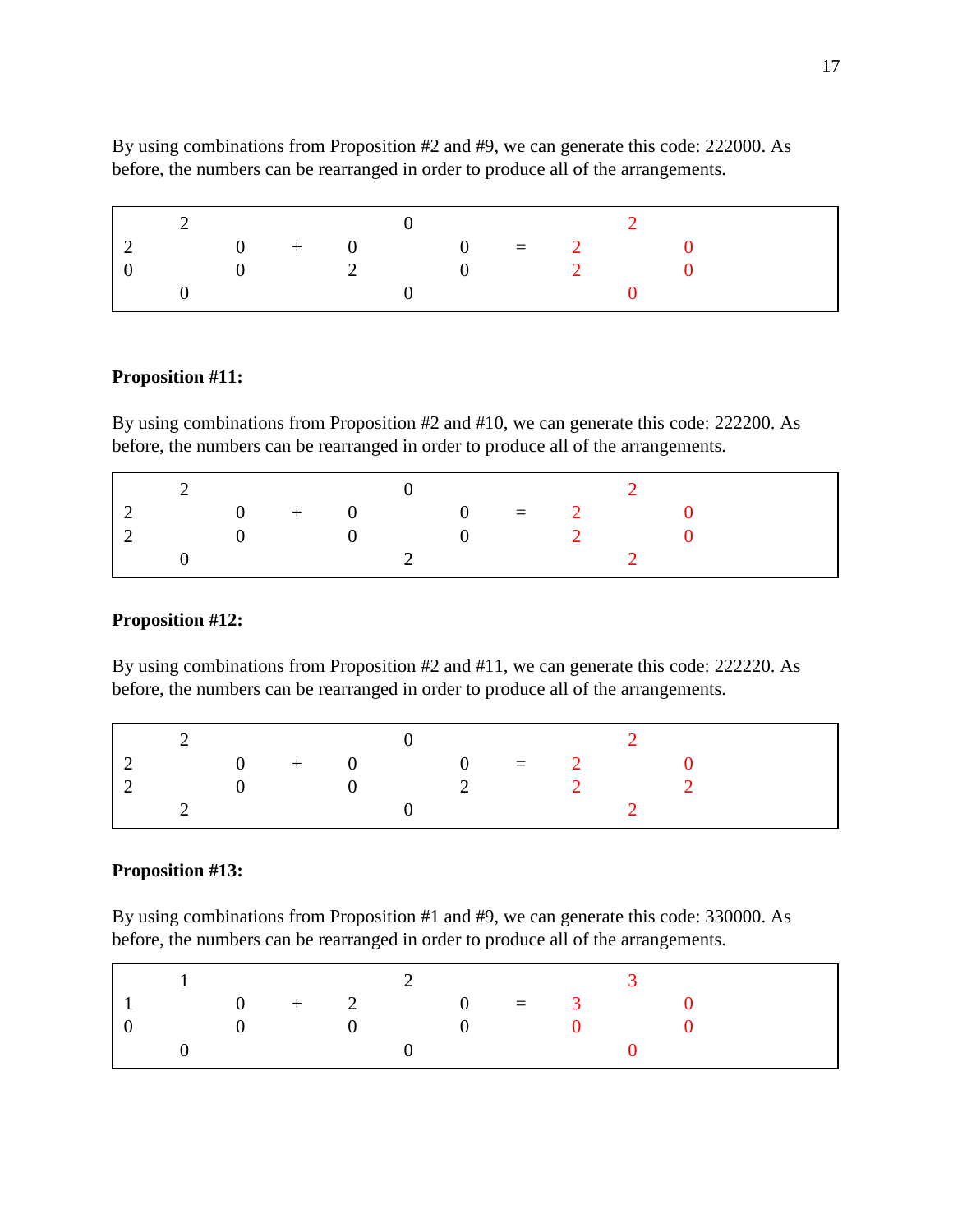#### **Proposition #14:**

By using combinations from Proposition #13, we can generate this code: 333300. As before, the numbers can be rearranged in order to produce all of the arrangements.

|  | $\sim 0$ |                | $+$ 0 0 = 3    |                |  |
|--|----------|----------------|----------------|----------------|--|
|  | $\Omega$ | $\overline{3}$ | $\overline{0}$ | $\overline{3}$ |  |
|  |          |                |                |                |  |

## **Proposition #15:**

By using combinations from Propositions #1 and #11, we can generate this code: 112222. As before, the numbers can be rearranged in order to produce all of the arrangements.

|  | $+$ 0 2 = 1 |           |   |  |  |  |
|--|-------------|-----------|---|--|--|--|
|  |             | $\sim$ 2. | 2 |  |  |  |
|  |             |           |   |  |  |  |

## **Proposition #16:**

By using combinations from Propositions #8 and #9, we can generate this code: 111122. As before, the numbers can be rearranged in order to produce all of the arrangements.

| $0 + 0$ 2 = 1 2 |                  |                  |                |                            |  |  |
|-----------------|------------------|------------------|----------------|----------------------------|--|--|
|                 | $\left( \right)$ | $\left( \right)$ | $\overline{2}$ | the company of the company |  |  |
|                 |                  |                  |                |                            |  |  |

#### **Proposition #17:**

By using combinations from Propositions #2 and #5, we can generate this code: 133333. As before, the numbers can be rearranged in order to produce all of the arrangements.

|  |  |  | $\frac{2}{3}$ 1                                                     |  |  |
|--|--|--|---------------------------------------------------------------------|--|--|
|  |  |  | $0 + 3 = 3$ $1 + 3$                                                 |  |  |
|  |  |  | $0 \qquad \qquad 3 \qquad \qquad 3 \qquad \qquad 3 \qquad \qquad 3$ |  |  |
|  |  |  |                                                                     |  |  |

#### **Proposition #18:**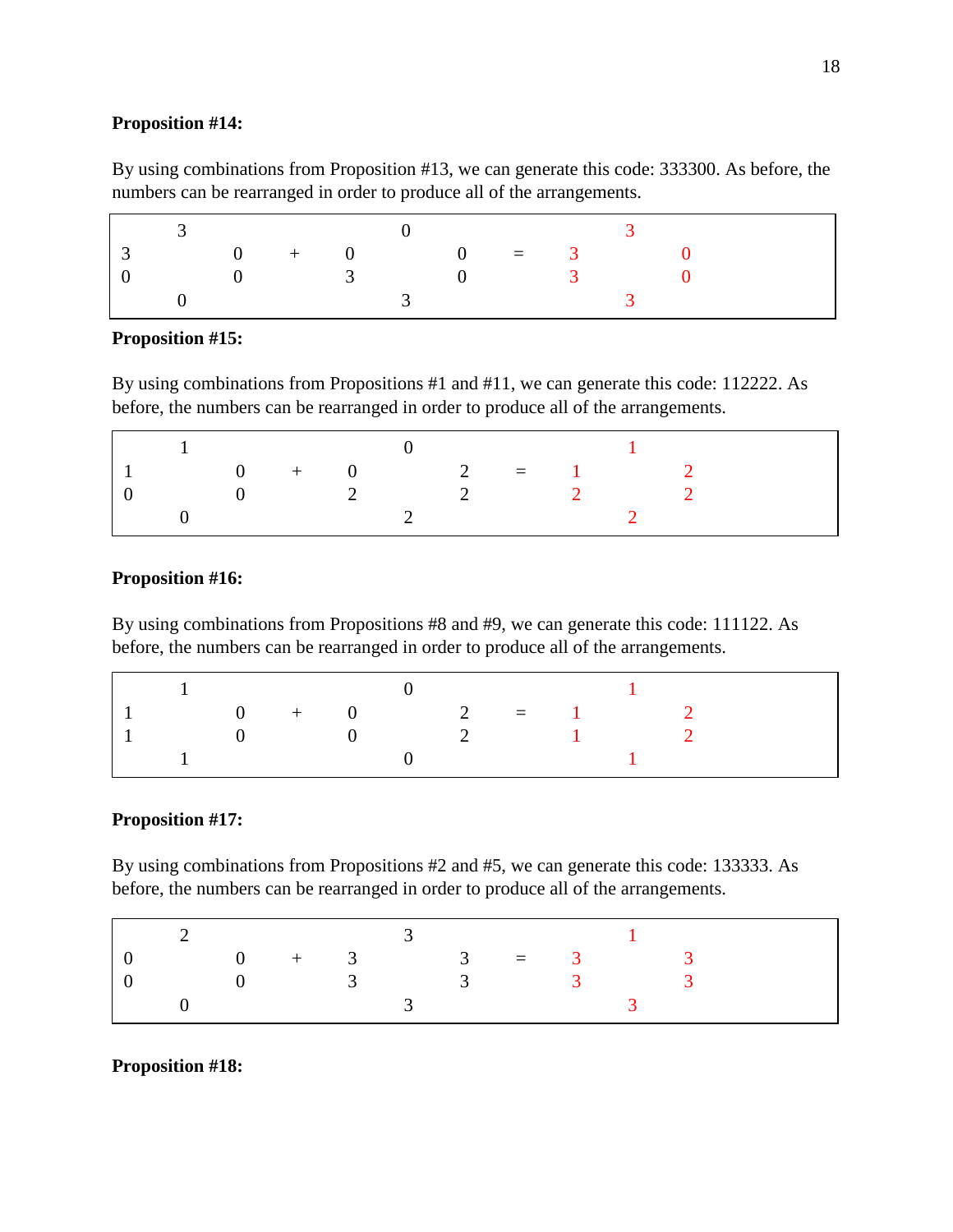|  |                                                     |  |  | $\sim$ 1 |  |  |  |
|--|-----------------------------------------------------|--|--|----------|--|--|--|
|  | $0 + 0$ 3 = 1 3                                     |  |  |          |  |  |  |
|  | $0 \qquad \qquad 3 \qquad \qquad 3 \qquad \qquad 3$ |  |  |          |  |  |  |
|  |                                                     |  |  |          |  |  |  |

By using combinations from Propositions #1 and #14, we can generate this code: 113333. As before, the numbers can be rearranged in order to produce all of the arrangements.

#### **Proposition #19:**

By using combinations from Propositions #5 and #10, we can generate this code: 111333. As before, the numbers can be rearranged in order to produce all of the arrangements.

|  |  |  | $3 + 2 = 0 = 1$ 3                                   |  |  |  |
|--|--|--|-----------------------------------------------------|--|--|--|
|  |  |  | $3 \qquad \qquad 2 \qquad \qquad 0 \qquad \qquad 1$ |  |  |  |
|  |  |  |                                                     |  |  |  |

# **Proposition #20:**

By using combinations from Propositions #8 and #13, we can generate this code: 111133. As before, the numbers can be rearranged in order to produce all of the arrangements.

|  |  |  | $\begin{array}{ccc} \vert & 1 & \vert & 0 & \vert & 1 \end{array}$         |  |  |  |
|--|--|--|----------------------------------------------------------------------------|--|--|--|
|  |  |  | $\begin{array}{ccccccccc}\n1 & 0 & + & 0 & 3 & = & 1 & 3\n\end{array}$     |  |  |  |
|  |  |  | $\begin{array}{ccccccccccc} & 1 & & 0 & & 0 & & 3 & & 1 & & 3 \end{array}$ |  |  |  |
|  |  |  |                                                                            |  |  |  |

#### **Proposition #21:**

By using combinations from Propositions #2 and #7, we can generate this code: 111113. As before, the numbers can be rearranged in order to produce all of the arrangements.

|                                                                    |  |  | $\begin{array}{ccc} 0 & 1 & 1 \end{array}$                                                                           |  |  |
|--------------------------------------------------------------------|--|--|----------------------------------------------------------------------------------------------------------------------|--|--|
| $2 + 1$ $1 = 1$ $3$                                                |  |  |                                                                                                                      |  |  |
| $\begin{array}{ccccccccccccc}\n0 & 1 & 1 & 1 & 1 & 1\n\end{array}$ |  |  |                                                                                                                      |  |  |
|                                                                    |  |  | $\sim$ 1 and 1 and 1 and 1 and 1 and 1 and 1 and 1 and 1 and 1 and 1 and 1 and 1 and 1 and 1 and 1 and 1 and 1 and 1 |  |  |

#### **Proposition #22:**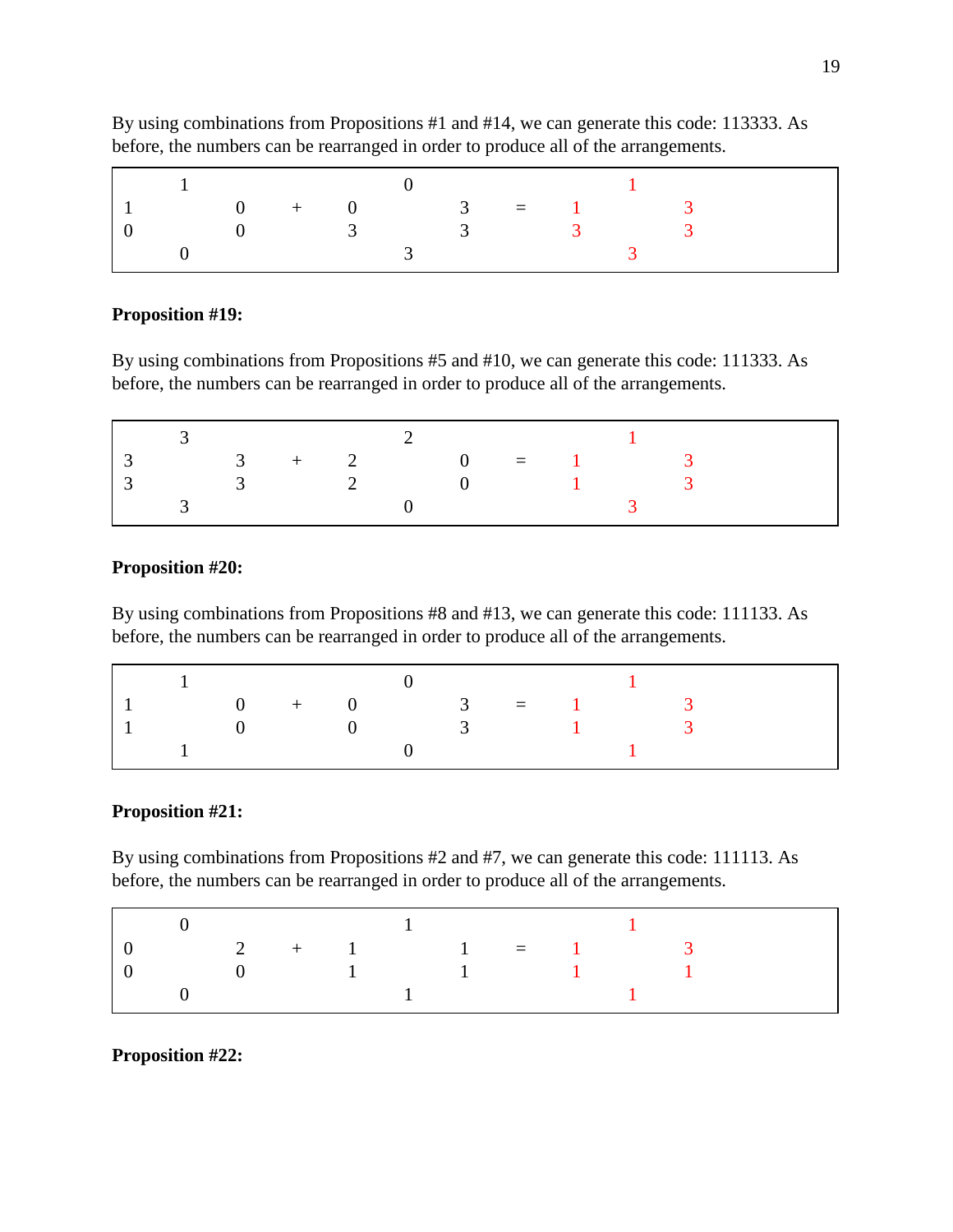| $0 + 0$ 3 = 2 |          |                |  |                 |  |  |
|---------------|----------|----------------|--|-----------------|--|--|
|               | $\theta$ | $\overline{3}$ |  | $\frac{3}{3}$ 3 |  |  |
|               |          |                |  |                 |  |  |

By using combinations from Propositions #9 and #14, we can generate this code: 223333. As before, the numbers can be rearranged in order to produce all of the arrangements.

# **Proposition #23:**

By using combinations from Propositions #11 and #13, we can generate this code: 222233. As before, the numbers can be rearranged in order to produce all of the arrangements.

|  | $\overline{0}$ |  |                | $+$ 0 3 = 2 |  |  |  |
|--|----------------|--|----------------|-------------|--|--|--|
|  |                |  | $\overline{3}$ |             |  |  |  |
|  |                |  |                |             |  |  |  |

# **Proposition #24:**

By using combinations from Propositions #1 and #2, we can generate this code: 000112. As before, the numbers can be rearranged in order to produce all of the arrangements.

|  | $\Omega$       | $+$ 0 2 = 0                          |  |                |  |  |  |
|--|----------------|--------------------------------------|--|----------------|--|--|--|
|  | $\overline{1}$ | $\overline{1}$ () and $\overline{1}$ |  | $\overline{1}$ |  |  |  |
|  |                |                                      |  |                |  |  |  |

# **Proposition #25:**

By using combinations from Propositions #2 and #8, we can generate this code: 011112. As before, the numbers can be rearranged in order to produce all of the arrangements.

| $0 + 0$ 2 = 1 2 |  |  |  |  |  |
|-----------------|--|--|--|--|--|
| 1 0 0 1 1       |  |  |  |  |  |
|                 |  |  |  |  |  |

**Proposition #26:**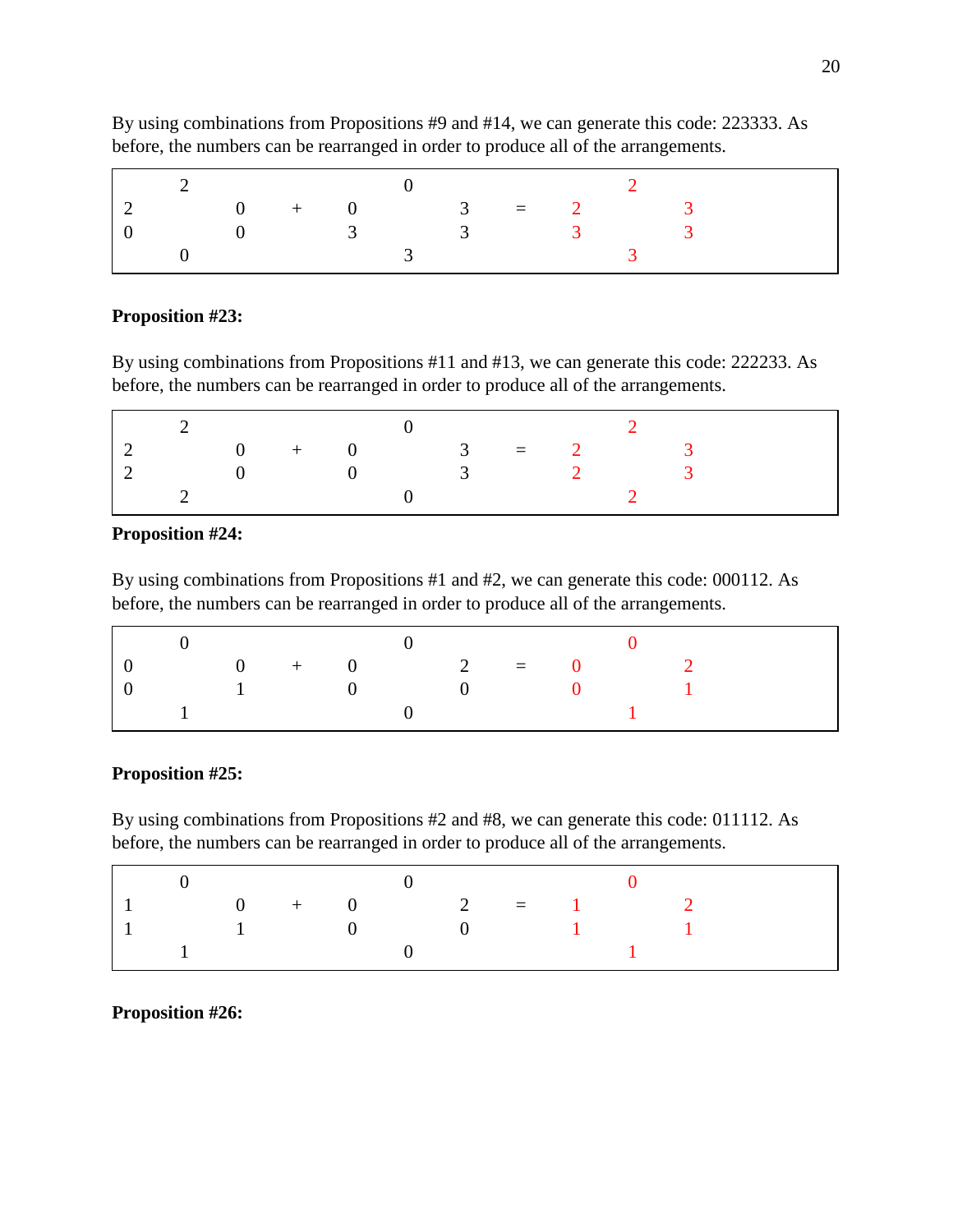|           |                 |  | $\sim$ 0                                                            |  |  |  |
|-----------|-----------------|--|---------------------------------------------------------------------|--|--|--|
| $\cdot$ 1 | $0 + 0$ 2 = 1 2 |  |                                                                     |  |  |  |
|           |                 |  | $0 \qquad \qquad 0 \qquad \qquad 2 \qquad \qquad 1 \qquad \qquad 2$ |  |  |  |
|           |                 |  |                                                                     |  |  |  |

By using combinations from Propositions #1 and #10, we can generate this code: 011222. As before, the numbers can be rearranged in order to produce all of the arrangements.

# **Proposition #27:**

By using combinations from Propositions #1 and #9, we can generate this code: 001122. As before, the numbers can be rearranged in order to produce all of the arrangements.

| $\begin{array}{ccccccccc}\n0 & + & 0 & 2 & = & 0\n\end{array}$ |                |  |                                                     |  |  |  |
|----------------------------------------------------------------|----------------|--|-----------------------------------------------------|--|--|--|
|                                                                | $\overline{0}$ |  | $0 \qquad \qquad 2 \qquad \qquad 1 \qquad \qquad 2$ |  |  |  |
|                                                                |                |  |                                                     |  |  |  |

# **Proposition #28:**

By using combinations from Propositions #8 and #10, we can generate this code: 111223. As before, the numbers can be rearranged in order to produce all of the arrangements.

| $\frac{1}{1}$ 0 1                                                               |  |  |  |  |  |
|---------------------------------------------------------------------------------|--|--|--|--|--|
| $\begin{array}{ccccccccccccccccc}\n1 & 1 & + & 0 & 2 & = & 1 & 3\n\end{array}$  |  |  |  |  |  |
| $\begin{array}{ccccccccccccc}\n & 1 & & 0 & & 0 & & 2 & & 1 & & 2\n\end{array}$ |  |  |  |  |  |
|                                                                                 |  |  |  |  |  |

# **Proposition #29:**

By using combinations from Propositions #1 and #28, we can generate this code: 122223. As before, the numbers can be rearranged in order to produce all of the arrangements.

| $0 + 1$ 3 = 2 |             |  |  |  |  |  |
|---------------|-------------|--|--|--|--|--|
|               | 0 1 2 2 2 2 |  |  |  |  |  |
|               |             |  |  |  |  |  |

#### **Proposition #30:**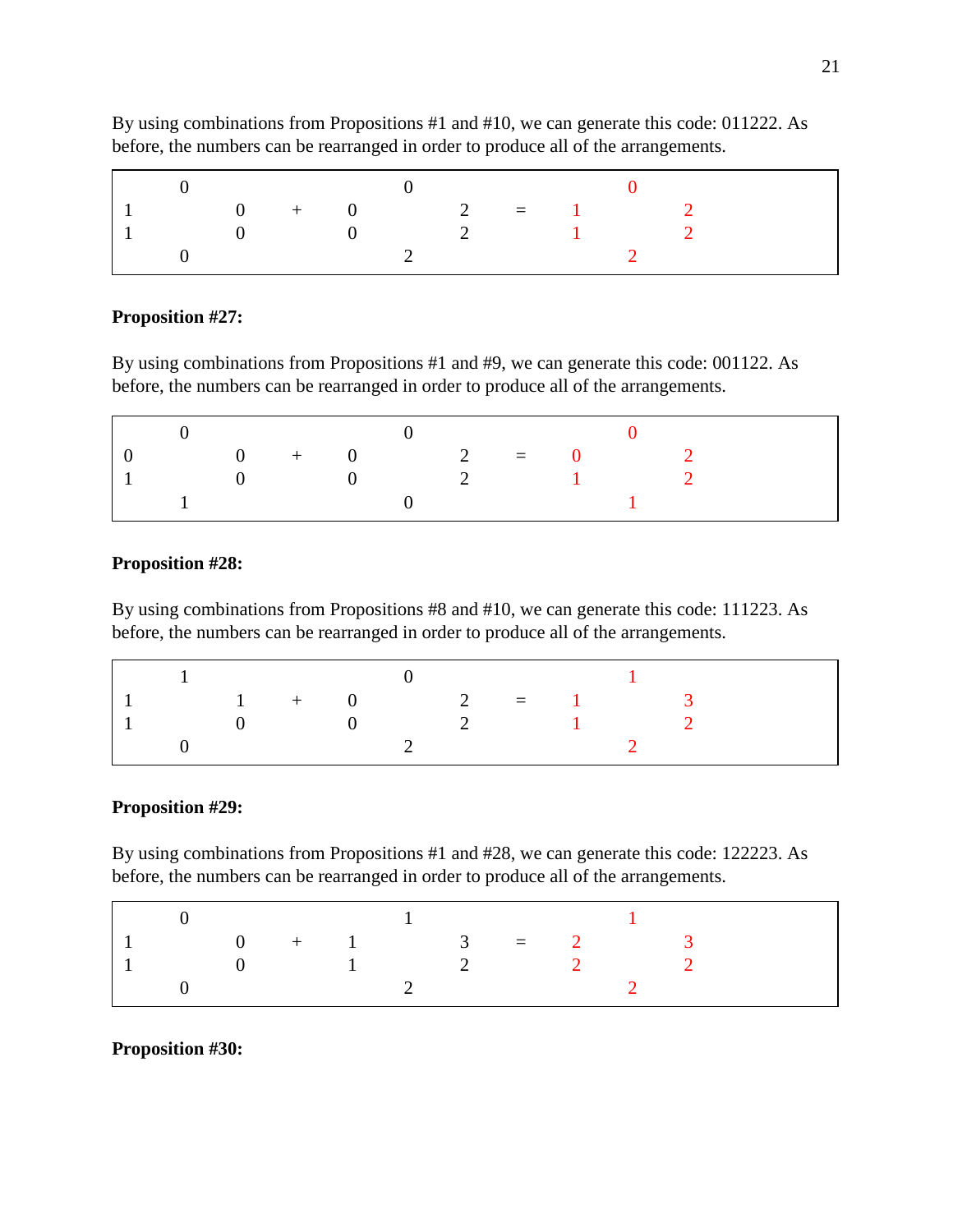|  |          |                | and the property of the |                |                |  |  |
|--|----------|----------------|-------------------------|----------------|----------------|--|--|
|  |          |                |                         |                | $0 + 2$ 3 = 2  |  |  |
|  | $\sim$ 1 | $\overline{2}$ |                         | $\overline{2}$ | $\overline{2}$ |  |  |
|  |          |                |                         |                |                |  |  |

By using combinations from Propositions #1 and #29, we can generate this code: 122333. As before, the numbers can be rearranged in order to produce all of the arrangements.

# **Proposition #31:**

By using combinations from Propositions #7 and #27, we can generate this code: 112233. As before, the numbers can be rearranged in order to produce all of the arrangements.

| $1 + 0$ $2 = 1$ 3                                   |  |  |  |  |  |  |
|-----------------------------------------------------|--|--|--|--|--|--|
| $1 \qquad \qquad 1 \qquad \qquad 2 \qquad \qquad 2$ |  |  |  |  |  |  |
|                                                     |  |  |  |  |  |  |

# **Proposition #32:**

By using combinations from Propositions #1 and #2, we can generate this code: 000013. As before, the numbers can be rearranged in order to produce all of the arrangements.

|  |          |                |  |          | $1 + 0$ $2 = 0$ |              |  |  |
|--|----------|----------------|--|----------|-----------------|--------------|--|--|
|  | $\sim$ 1 | $\overline{0}$ |  | $\sim$ 0 |                 | $\mathbf{0}$ |  |  |
|  |          |                |  |          |                 |              |  |  |

## **Proposition #33:**

By using combinations from Propositions #1 and #2, we can generate this code: 001113. As before, the numbers can be rearranged in order to produce all of the arrangements.

| $\hspace{.1cm}0\hspace{.1cm}$ $\hspace{.1cm}0\hspace{.1cm}$                                                 |  |  |  |  |  |  |
|-------------------------------------------------------------------------------------------------------------|--|--|--|--|--|--|
| $\begin{array}{ccccccccc}\n & 0 & & + & 0 & & 3 & = & 0 & & 3\n\end{array}$                                 |  |  |  |  |  |  |
| $\begin{array}{ccccccccccccc}\n\begin{array}{ccccccccccc}\n1 & 0 & 0 & 1 & 1 & 1\n\end{array}\n\end{array}$ |  |  |  |  |  |  |
|                                                                                                             |  |  |  |  |  |  |

**Proposition #34:**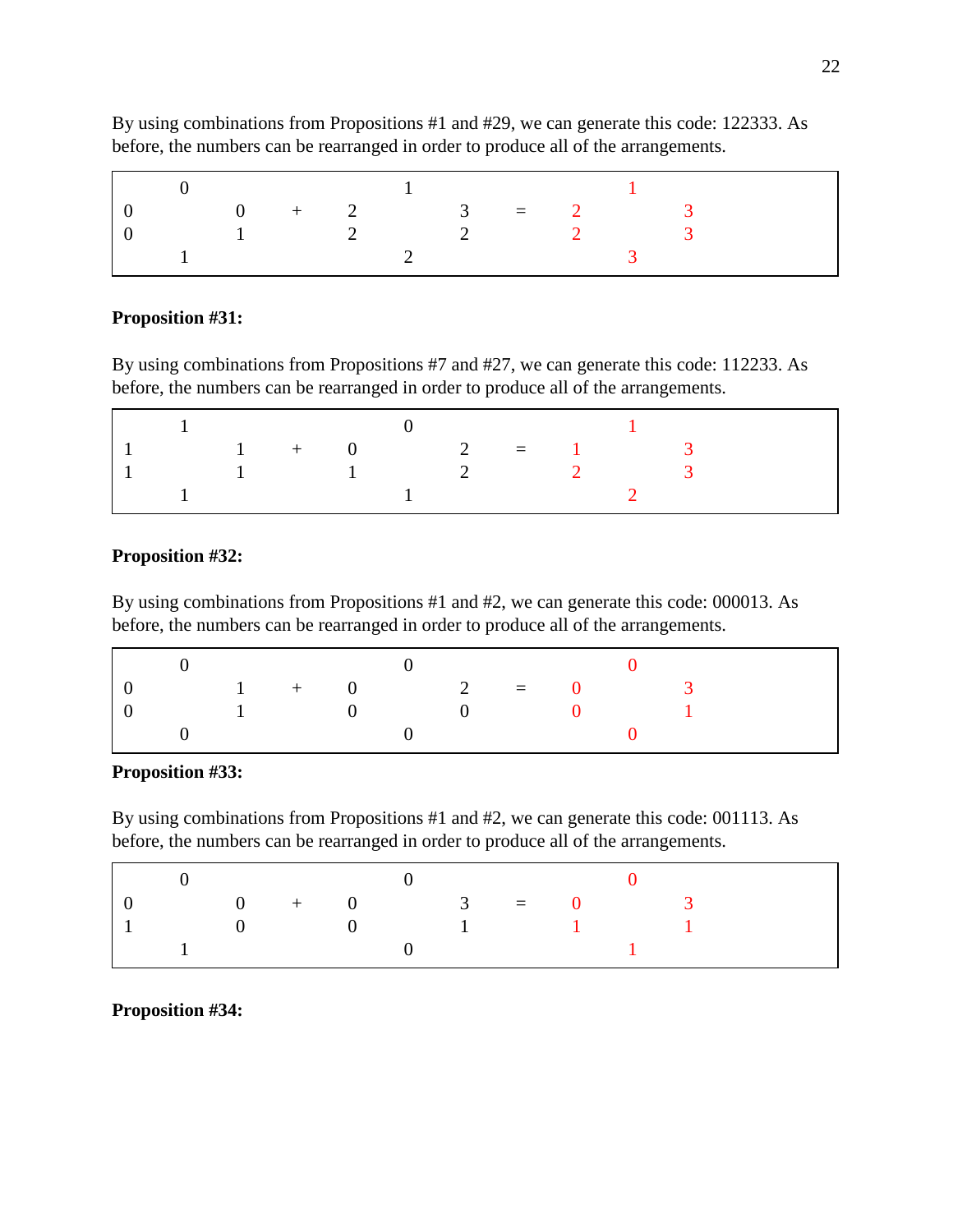|  |                 |  | $\overline{a}$ |  |  |  |  |
|--|-----------------|--|----------------|--|--|--|--|
|  | $0 + 0$ 3 = 0 3 |  |                |  |  |  |  |
|  | 2 1 1 1 3       |  |                |  |  |  |  |
|  |                 |  |                |  |  |  |  |

By using combinations from Propositions #9 and #33, we can generate this code: 001333. As before, the numbers can be rearranged in order to produce all of the arrangements.

#### **Proposition #35:**

By using combinations from Propositions #2 and #33, we can generate this code: 001133. As before, the numbers can be rearranged in order to produce all of the arrangements.

|                                 | $0 + 0$ 3 = 0                                       |  |  |  |  |  |  |
|---------------------------------|-----------------------------------------------------|--|--|--|--|--|--|
| $\begin{matrix} 0 \end{matrix}$ | $2 \qquad \qquad 1 \qquad \qquad 1 \qquad \qquad 1$ |  |  |  |  |  |  |
|                                 |                                                     |  |  |  |  |  |  |

#### **Proposition #36:**

By using combinations from Propositions #10 and #13, we can generate this code: 022233. As before, the numbers can be rearranged in order to produce all of the arrangements.

| $0 + 0$ 3 = 2 3 |                                          |  |                 |  |  |
|-----------------|------------------------------------------|--|-----------------|--|--|
|                 | $\begin{array}{ccc} 0 & & 0 \end{array}$ |  | $\frac{3}{2}$ 2 |  |  |
|                 |                                          |  |                 |  |  |

#### **Proposition #37:**

By using combinations from Propositions #10 and #13, we can generate this code: 023333. As before, the numbers can be rearranged in order to produce all of the arrangements.

|  | $+$ 0 3 |  | $= 2$ |  |  |
|--|---------|--|-------|--|--|
|  |         |  |       |  |  |
|  |         |  |       |  |  |

#### **Proposition #38:**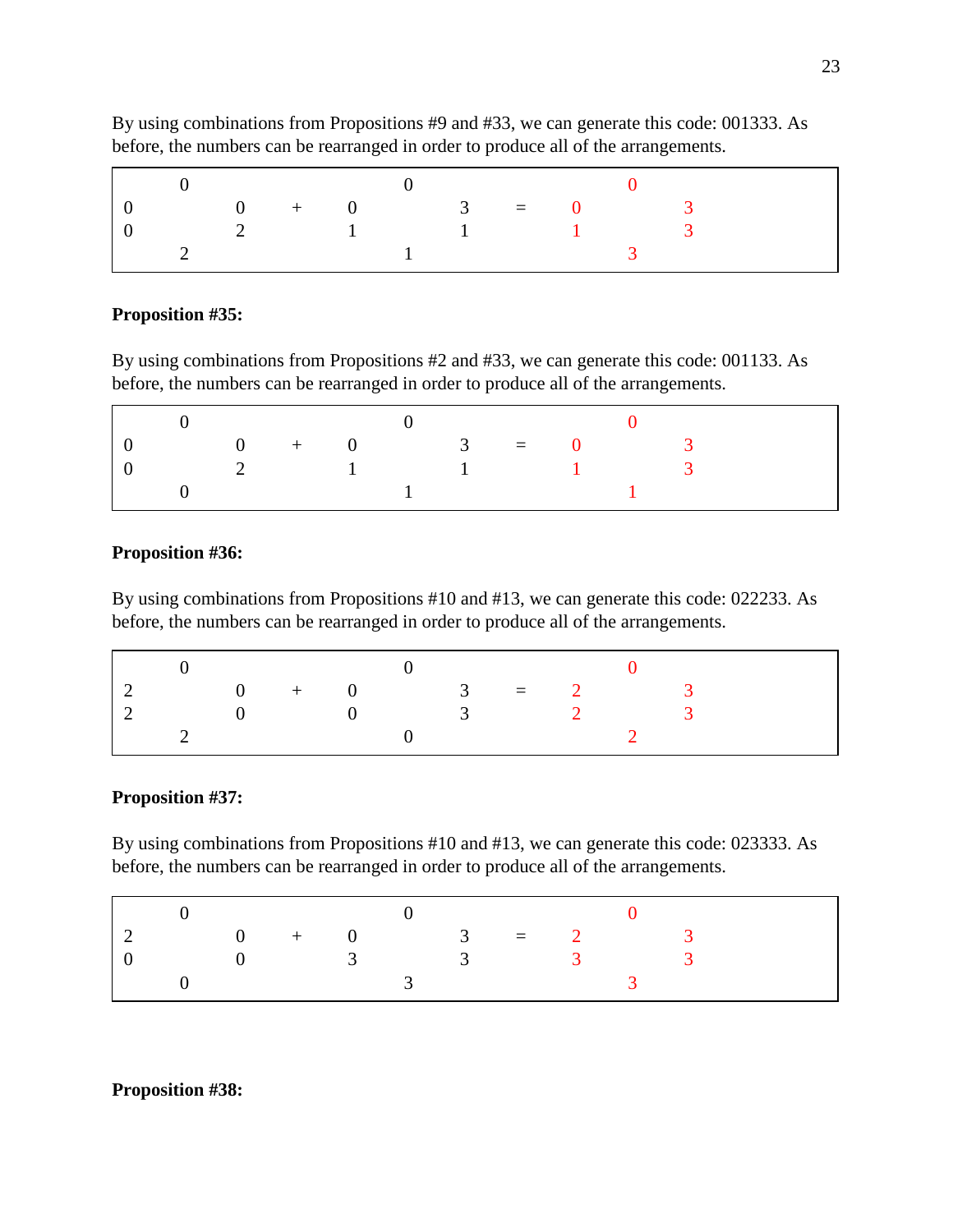|                 |  |  | $\left( \right)$                                    |  |  |
|-----------------|--|--|-----------------------------------------------------|--|--|
| $0 + 0$ 3 = 0 3 |  |  |                                                     |  |  |
|                 |  |  | $0 \qquad \qquad 0 \qquad \qquad 3 \qquad \qquad 0$ |  |  |
|                 |  |  |                                                     |  |  |

By using combinations from Propositions #2 and #13, we can generate this code: 000233. As before, the numbers can be rearranged in order to produce all of the arrangements.

#### **Proposition #39:**

By using combinations from Propositions #9 and #13, we can generate this code: 002233. As before, the numbers can be rearranged in order to produce all of the arrangements.

| $0 + 0$ 3 = 0 |                     |  |                  |  |  |  |
|---------------|---------------------|--|------------------|--|--|--|
|               | $0 \qquad \qquad 0$ |  | $\overline{3}$ 2 |  |  |  |
|               |                     |  |                  |  |  |  |

## **Proposition #40:**

By using combinations from Propositions #2 and #32, we can generate this code: 000123. As before, the numbers can be rearranged in order to produce all of the arrangements.

|  |  |  | $\sim$ 0                                                                        |  |  |  |
|--|--|--|---------------------------------------------------------------------------------|--|--|--|
|  |  |  | $\begin{array}{ccccccccccc}\n & 0 & & + & & 0 & & 3 & = & 0 & & 3\n\end{array}$ |  |  |  |
|  |  |  | $\begin{array}{ccccccccccccc}\n & 0 & & & 0 & & & 0 & & & 2\n\end{array}$       |  |  |  |
|  |  |  | $\mathbf{1}$                                                                    |  |  |  |

# **Proposition #41:**

By using combinations from Propositions #2 and #33, we can generate this code: 011123. As before, the numbers can be rearranged in order to produce all of the arrangements.

|  | $0 + 1$ 3 = 1 3 |  |  |  |  |
|--|-----------------|--|--|--|--|
|  | 2 1 0 1 2       |  |  |  |  |
|  |                 |  |  |  |  |

**Proposition #42:**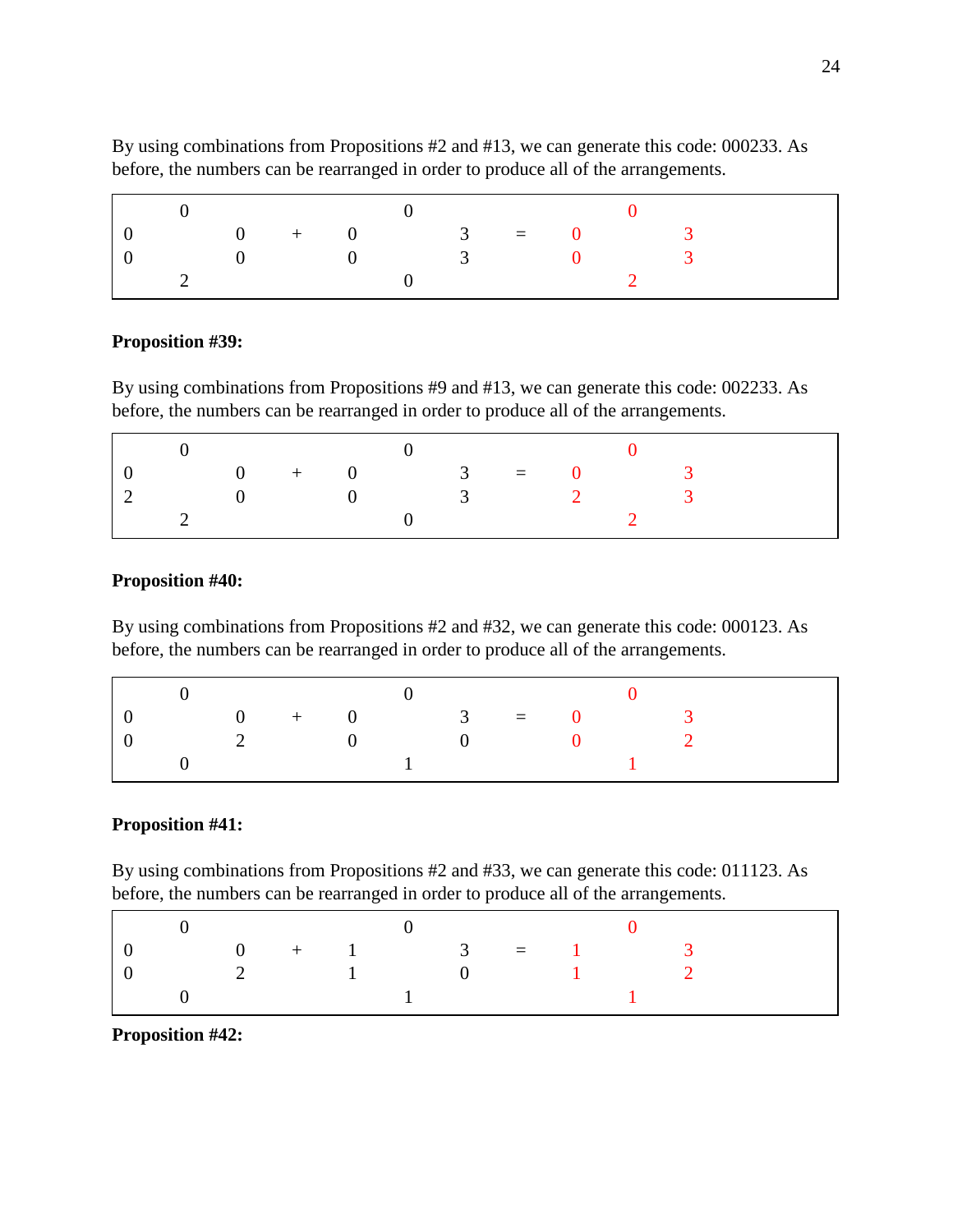|  |                          |                                | $0 + 0$ 3 = 0 |          |  |  |  |
|--|--------------------------|--------------------------------|---------------|----------|--|--|--|
|  | $\overline{\mathcal{L}}$ | $\sim$ 1.000 $\pm$ 1.000 $\pm$ |               | $\sim$ 0 |  |  |  |
|  |                          |                                |               |          |  |  |  |

By using combinations from Propositions #9 and #32, we can generate this code: 001223. As before, the numbers can be rearranged in order to produce all of the arrangements.

# **Proposition #43:**

By using combinations from Propositions #10 and #32, we can generate this code: 012223. As before, the numbers can be rearranged in order to produce all of the arrangements.

|  |                |           |                                                                     | $0 + 1$ 3 = 1 |  |  |  |
|--|----------------|-----------|---------------------------------------------------------------------|---------------|--|--|--|
|  | $\overline{2}$ | $\bigcap$ | $\left( \begin{array}{ccc} 0 & \cdots & \cdots \end{array} \right)$ |               |  |  |  |
|  |                |           |                                                                     |               |  |  |  |

#### **Proposition #44:**

By using combinations from Propositions #32 and #38, we can generate this code: 012333. As before, the numbers can be rearranged in order to produce all of the arrangements.

|  |                                        |  | $3 + 0 = 1$ 3   |  |  |
|--|----------------------------------------|--|-----------------|--|--|
|  | $\begin{array}{ccc} 0 & 2 \end{array}$ |  | $\frac{3}{2}$ 2 |  |  |
|  |                                        |  |                 |  |  |

# **Proposition #45:**

By using combinations from Propositions #1 and #38, we can generate this code: 011233. As before, the numbers can be rearranged in order to produce all of the arrangements.

| $0 + 0$ 3 = 1 |  |  |                                                     |  |  |
|---------------|--|--|-----------------------------------------------------|--|--|
|               |  |  | $0 \qquad \qquad 0 \qquad \qquad 3 \qquad \qquad 1$ |  |  |
|               |  |  |                                                     |  |  |

Thus, every single invisible solve of the 3x3x3 cube could be produced using just two algorithms.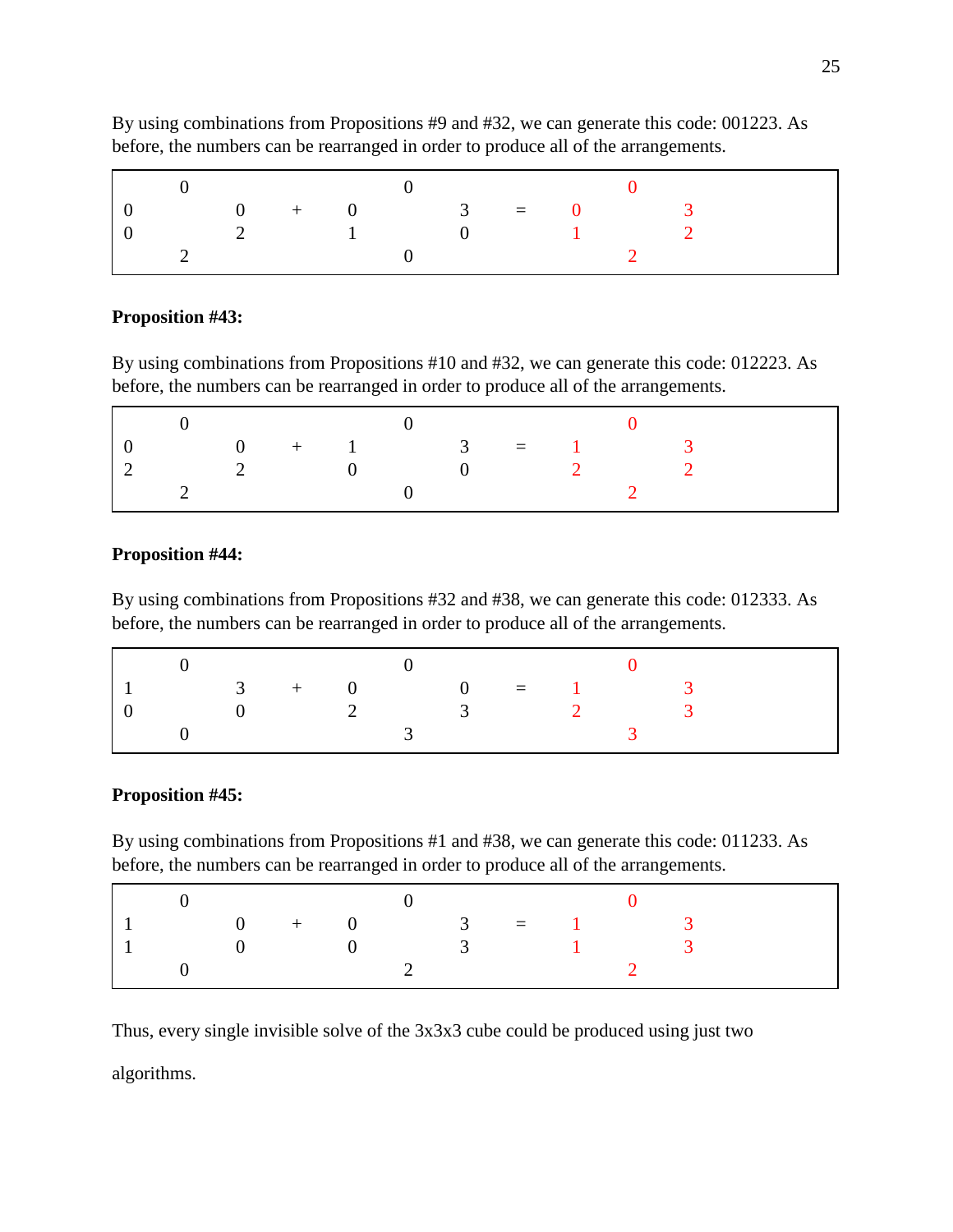Next, we considered the problem of finding how many invisible solves there are on other variations of cubes. The next largest cube and the one that was made after the 3x3x3 cube is the 4x4x4 Rubik's Revenge Cube. Since the 4x4x4 cube has some different structural designs to take into consideration, we examined it next.

#### **The 4x4x4 Case:**

<span id="page-27-0"></span>Invented in 1981 by Péter Sebestény, the Rubik's Revenge was created as a challenge to those who had already solved the 3x3x3 cube. When it first came out, as with the 3x3x3 cube, no one knew how to solve it because people thought that there would have to be completely different methods to learn. But, mathematicians eventually began to realize that there were not many differences between the 3x3x3 and 4x4x4 cube. Once these differences were identified, it became almost as easy to solve the 4x4x4 cube as it was to solve the 3x3x3 one. Even though there are not as many differences as one might expect, they significantly affect the number of invisible solves. As with the  $3x3x3$  cube, we implemented a SageMath program for the  $4x4x4$ cube first so that we would have a number to try and match with our computations. To create the program, we took all of the differences between the 3x3x3 and 4x4x4 into consideration.

The two main differences between the 3x3x3 and 4x4x4 lie in the edge pieces and the center pieces. With the 3x3x3 cube, there are 12 edge pieces that each have two different colors and none of the edge pieces have the exact same two colors. With the 4x4x4 cube, there are 24 edge pieces and each of them have two different colors. However, there are 12 pairs of two edge pieces that have the same two colors and the only way for the cube to be solved is if those two edge pieces are matched up. With the 3x3x3 cube, there is only one center on each of the six sides that can be rotated four different ways; however, the 4x4x4 cube works a bit differently. In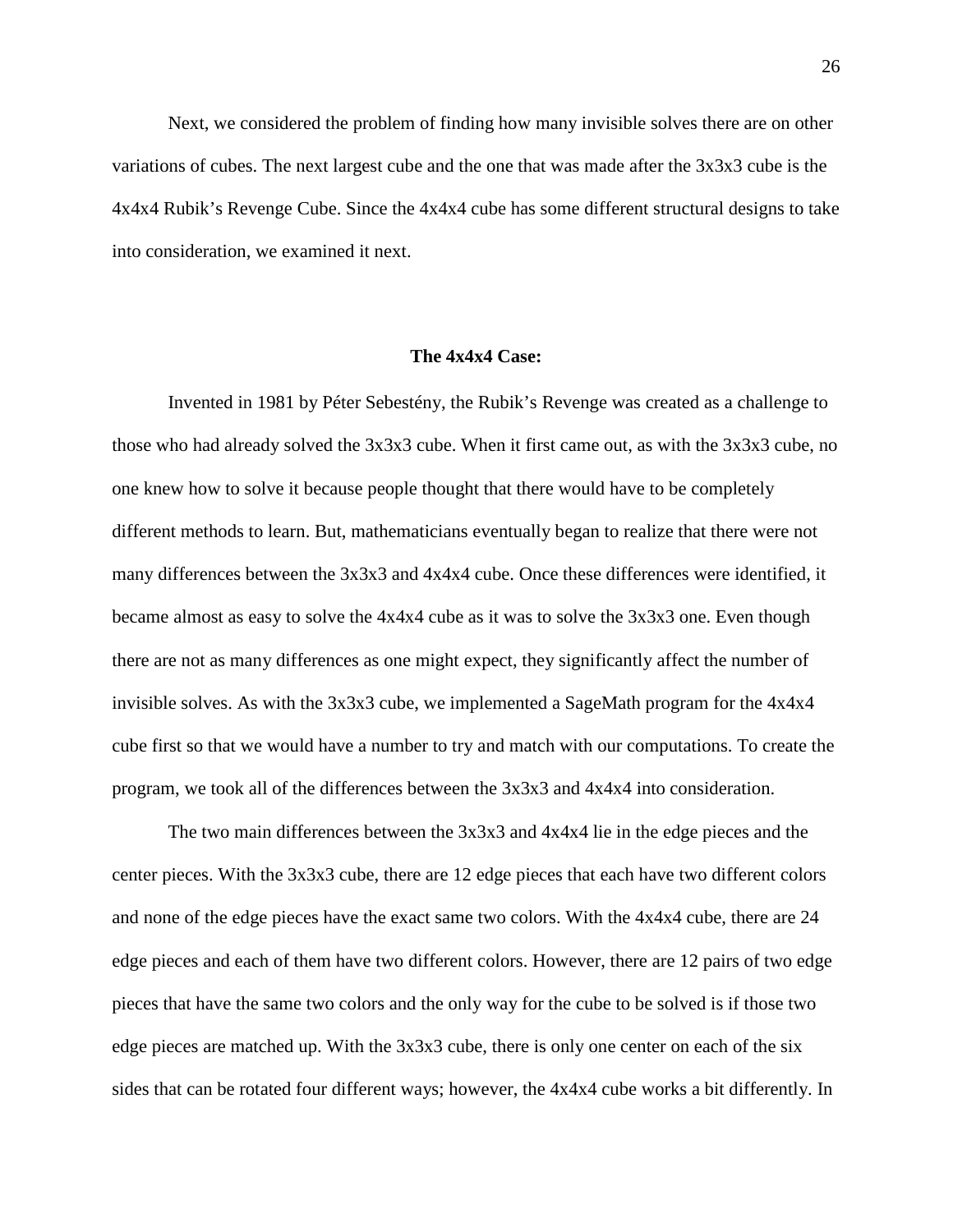place of one center piece, the 4x4x4 cube has four different central pieces. Instead of being able to rotate independently, these pieces move only in relation to one another. This means a single one of those 4 center pieces can only move if at least one other one moves along with it. These differences required more coding to be added to the program along with the new moves to be taken into consideration.

With the 3x3x3 cube, there are six types of moves:  $R^1$ ,  $L^1$ ,  $U^1$ ,  $D^1$ ,  $F^1$ , and  $B^1$ . But unlike the 3x3x3 cube, the structure of the 4x4x4 cube allows the centers to move their physical place creating new inner layers that have their own set of movements. To distinguish between these layers and their movements, we use different names that show when we were moving either an outer layer or an inner layer. These distinctions between layers are indicated by using the numbers 1 and 2 as subscripts. The rule of having the superscript form of the numbers represent different turns remains. The names for all of the movements on a  $4x4x4$  cube are  $R_1^1$ ,  $R_2^1$ ,  $L_1^1$ ,  $L_2$ <sup>1</sup>,  $U_1$ <sup>1</sup>,  $U_2$ <sup>1</sup>,  $D_1$ <sup>1</sup>,  $D_2$ <sup>1</sup>,  $F_1$ <sup>1</sup>,  $F_2$ <sup>1</sup>,  $B_1$ <sup>1</sup>, and  $B_2$ <sup>1</sup>. When a move has the number 1 as a subscript, it means that we are moving an outer layer and when it has the number 2 as a subscript, it means we are moving an inner layer.

All of these new moves have to be taken into consideration when writing the program to identify all moves on a 4x4x4 cube. In addition, it is likely that the centers' movements would end up affecting the total amount of moves calculated. With the 3x3x3 cube, none of the centers could move their physical place. This allowed the program to keep the cube in one position. Without having a fixed position, the program would assume you would want to take into consideration all of the different ways you can physically hold a cube. To prevent this in the 4x4x4 case, we decided to have the front upper left corner piece be fixed similar how the center piece of a 3x3x3 center piece is fixed and only put in all of the movements one could do while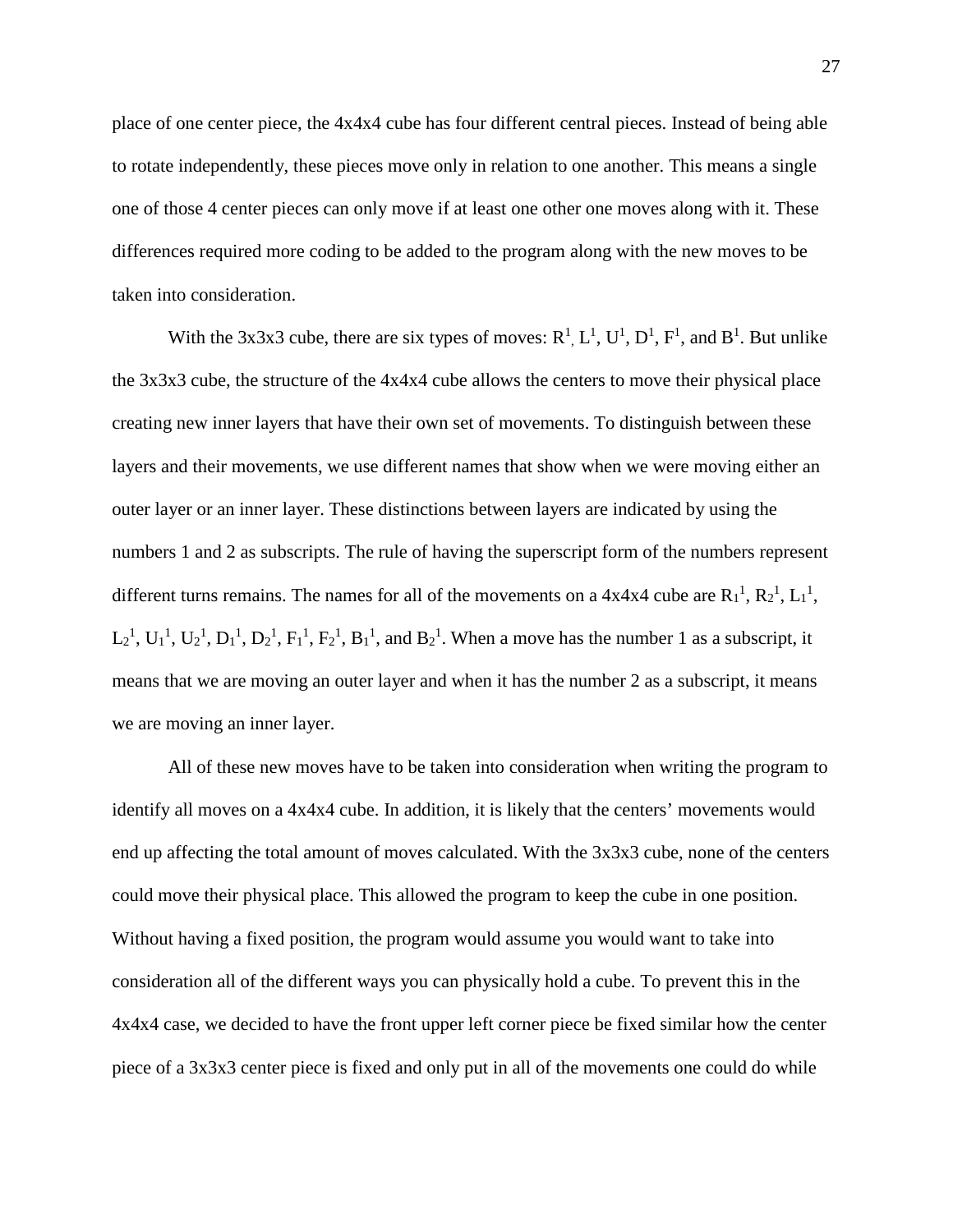still keeping that corner piece fixed. In this situation, it is not possible to do the following movements:  $F_1^1$ ,  $U_1^1$ , and  $L_1^1$ . All of the other moves can be done and even while taking out certain moves, we are still able to mimic them using the moves that we do have. For example, applying the sequence of moves  $L_2^{-1}$ ,  $R_2^{-1}$ , and  $R_1^{-1}$  is the equivalent of doing the move  $L_1^{-1}$ . Another part to consider is that the outer and inner layers ended up having different amounts of coding cycles. When you move the  $R_1$  layer, you end up turning one of the faces of the cube which creates 8 cycles to code. But with the  $R_2$  layer, less pieces get moved since none of the faces turn along with it. In this situation, there are only 4 cycles to code. Once all of these factors were considered, we created a program to see how many invisible solves it could track. Here is how it looked:



 $R1 = [(36,4,77,84), (40,8,73,88), (44,12,69,92), (48,16,65,96), (49,52,64,61), (50,56,63,57),$ (51,60,62,53), (54,55,59,58)]

 $B1 = [(4,17,93,64), (3,21,94,60), (2,25,95,56), (1,29,96,52), (65,68,80,77), (66,72,79,73),$ (67,76,78,69), (70,71,75,74)]

D1= [(45,61,77,29), (46,62,78,30), (47,63,79,32), (48,64,80,32), (81,84,96,93), (82,88,95,89), (83,92,94,85), (86,87,91,90)]

 $R2 = [(35, 3, 78, 83), (39, 7, 74, 87), (43, 11, 70, 91), (47, 15, 66, 95)]$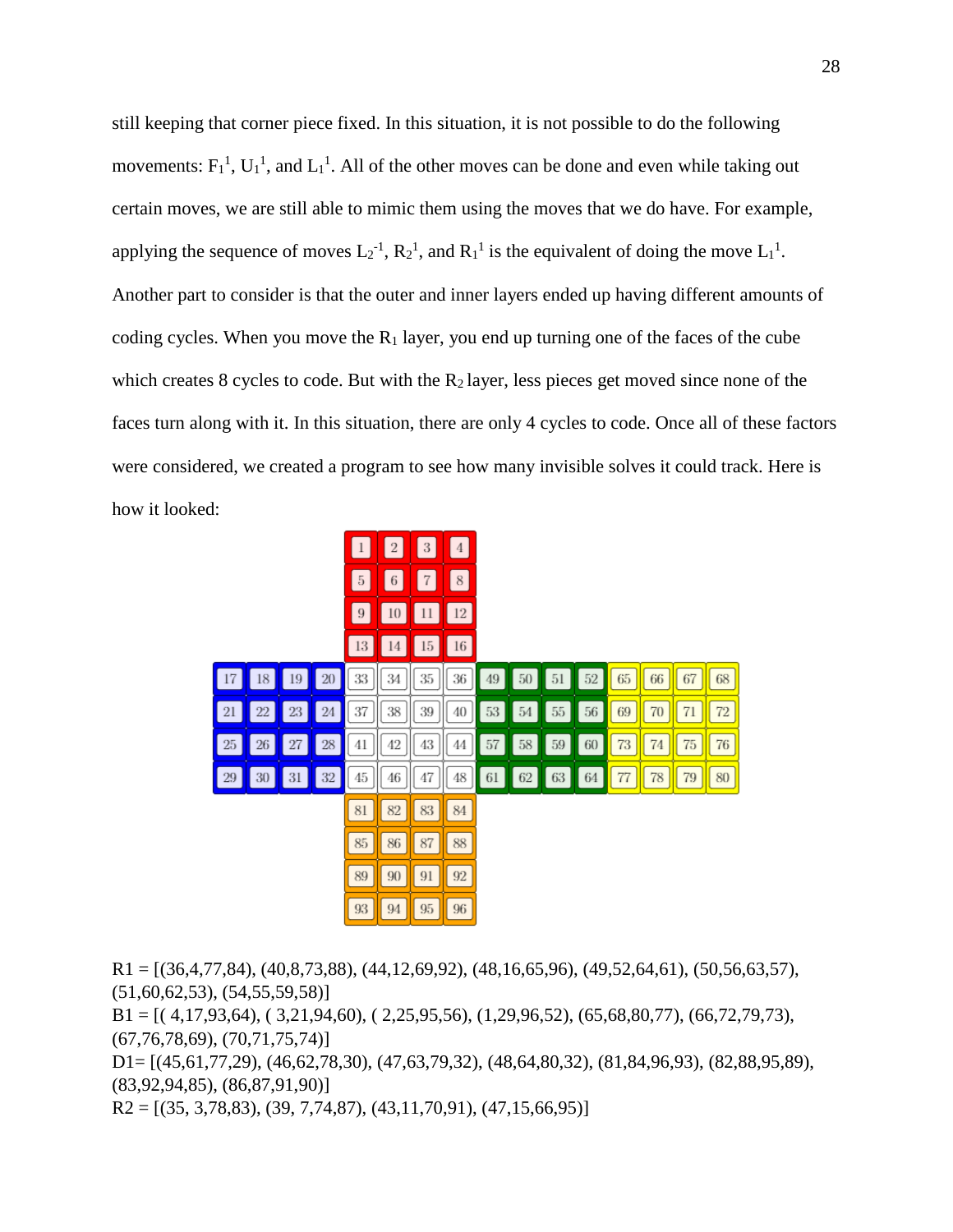$L2 = [(34,82,79, 2), (38,86,75, 6), (42,90,71,10), (46,94,67,14)]$  $F2 = [(9,50,88,31), (10,54,87,27), (11,58,86,23), (12,62,85,19)]$  $B2 = \{(8,18,89,63), (7,22,90,59), (6,26,91,55), (5,30,92,51)\}\$  $U2 = [(37,21,69,53), (38,22,70,54), (39,23,71,55), (40,24,72,56)]$  $D2 = [(41,57,73,25), (42,58,74,26), (43,59,75,27), (44,60,76,28)]$ 

## *Figure #4: The coding use for the 4x4x4 cube.*

Again, we observe that each move consists of 4 or 8 4-cycles (3 transpositions) and so each move is an even transposition.

The program generated the number 95,551,488 as the number of all possible invisible solves. We then tried to replicate the number using computations. To do this, we evaluated the differences between the 3x3x3 and 4x4x4 to see how they would affect the numbers. The first difference to consider is the number of edge pieces; the 4x4x4 cube had 24 edge pieces whereas the 3x3x3 cube only had 12 edge pieces. Despite the difference in numbers, the same principle of an edge piece being bounded by more than one color still applies to all 24 edge pieces. Even if you tried to switch the two edge pieces that had the same two colors, they would end up rotating in a way that makes the cube unsolvable. So, the difference in edge pieces would make no difference in the number of invisible solves for the 4x4x4 cube. Also, the same principle of a 3x3x3 center piece having only one color still applies to the 4x4x4 center pieces. However, looking at a group of four center pieces on a 4x4x4, the question is in how many different ways could this group be rearranged? The symmetric group on 4 is the group of all permutations on a set of size four. In this case, the set of size four is the four centers on one face and the symmetric group gives all of the possible ways each of the pieces could move. Label each of the center pieces with the numbers 1, 2, 3, and 4. And now, imagine all of the possible ways these four numbers could be rearranged. The different ways they can be interchanged is shown below: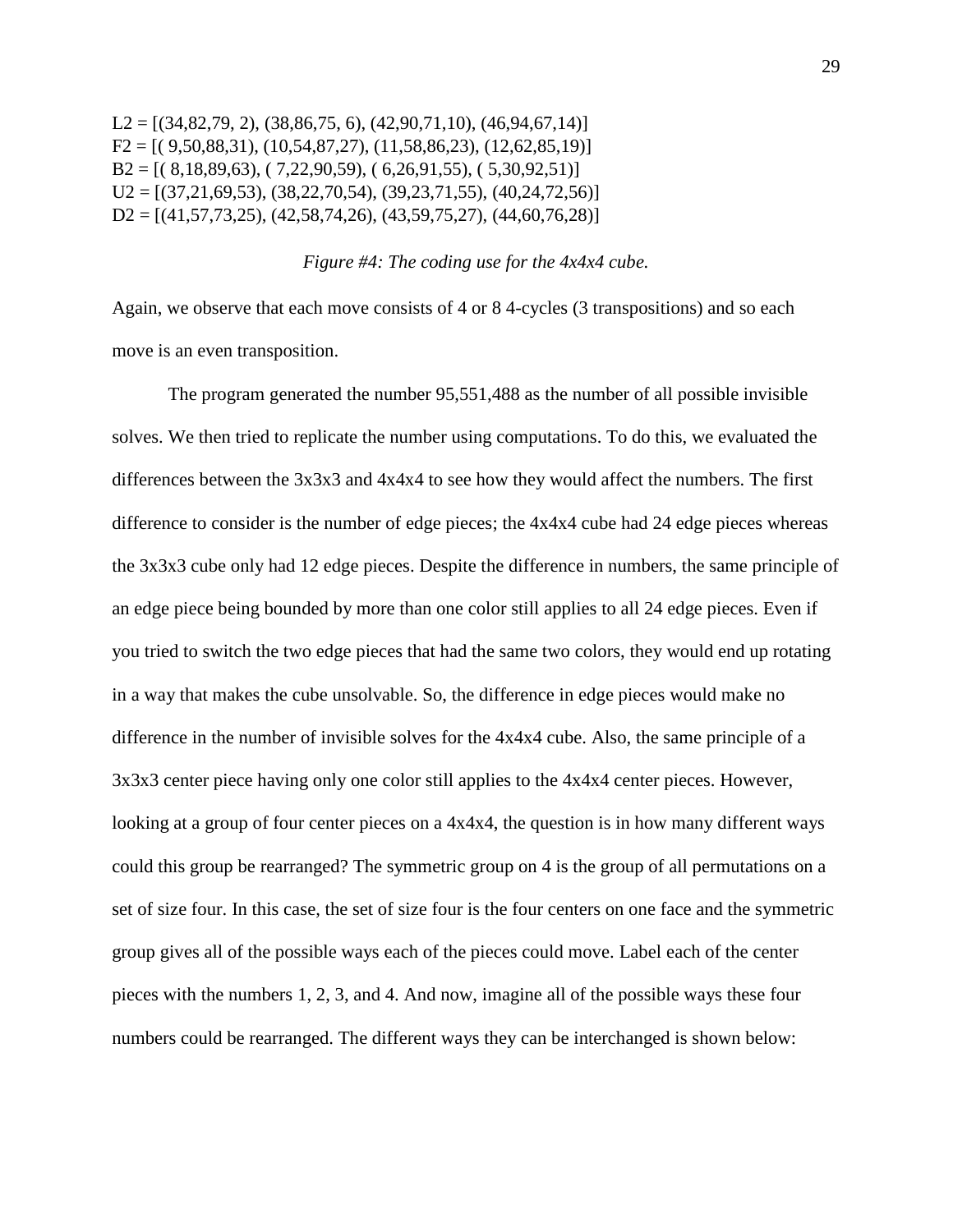| 1234 | 1423 | 2314 | 3124 | 3412 | 4213 |
|------|------|------|------|------|------|
| 1243 | 1432 | 2341 | 3142 | 3421 | 4231 |
| 1324 | 2134 | 2413 | 3214 | 4123 | 4312 |
| 1342 | 2143 | 2431 | 3241 | 4132 | 4321 |

*Table #3: S4 is the 24 element symmetric group generated by transpositions.*

At this point, one might assume that each group of centers can be interchanged a total of 24 different ways. This group of 24 can be described as the group  $S<sup>4</sup>$ , the symmetric group which contains 24 elements. And like the 3x3x3 cube, there are six sides with each side containing the same number of center pieces. This calculation gives us  $24*24*24*24*24$  or  $24<sup>6</sup>$  which is 191,102,976. But there is still one more factor to take into consideration: the parity. As with the 3x3x3 cube, the actual groups generated by the 4x4x4 cube do not allow for any odd permutations to occur. For example, in the coding for  $R_2$ , the first number, 32, moves to 3, 3 moves to 75, 75 moves to 80, and then 80 goes to where 32 originally was. This creates a set of three transpositions:  $(32,3,75,80) = (32,3)(32,75)(32,80)$ . This by itself is not an even permutation. But each move of the 4x4x4 cube is made up of either 4 or 8 sets of these cycles. So that means there will be either  $4*3$  (12) transpositions or  $8*3$  (24) transpositions for any move. In either case, it is an even permutation. Since there are only even permutations, there will not be any odd permutations produced. Therefore, the original number, 191,102,976, must be divided it by 2. This gives a total of 95,551,488 possible invisible solves. This matches the number generated by the SageMath program and suggests that it is the number of invisible solves for the 4x4x4 cube. If that is the case, then with the 4x4x4 Rubik's Revenge, the Invisible Solves Group is based off of the group *S4*, the symmetric group of 24 elements.

Our next step was to see if there was a way to generate every single one of these invisible solves from a minimal set of algorithms. With the 3x3x3 cube, there are fewer moves to track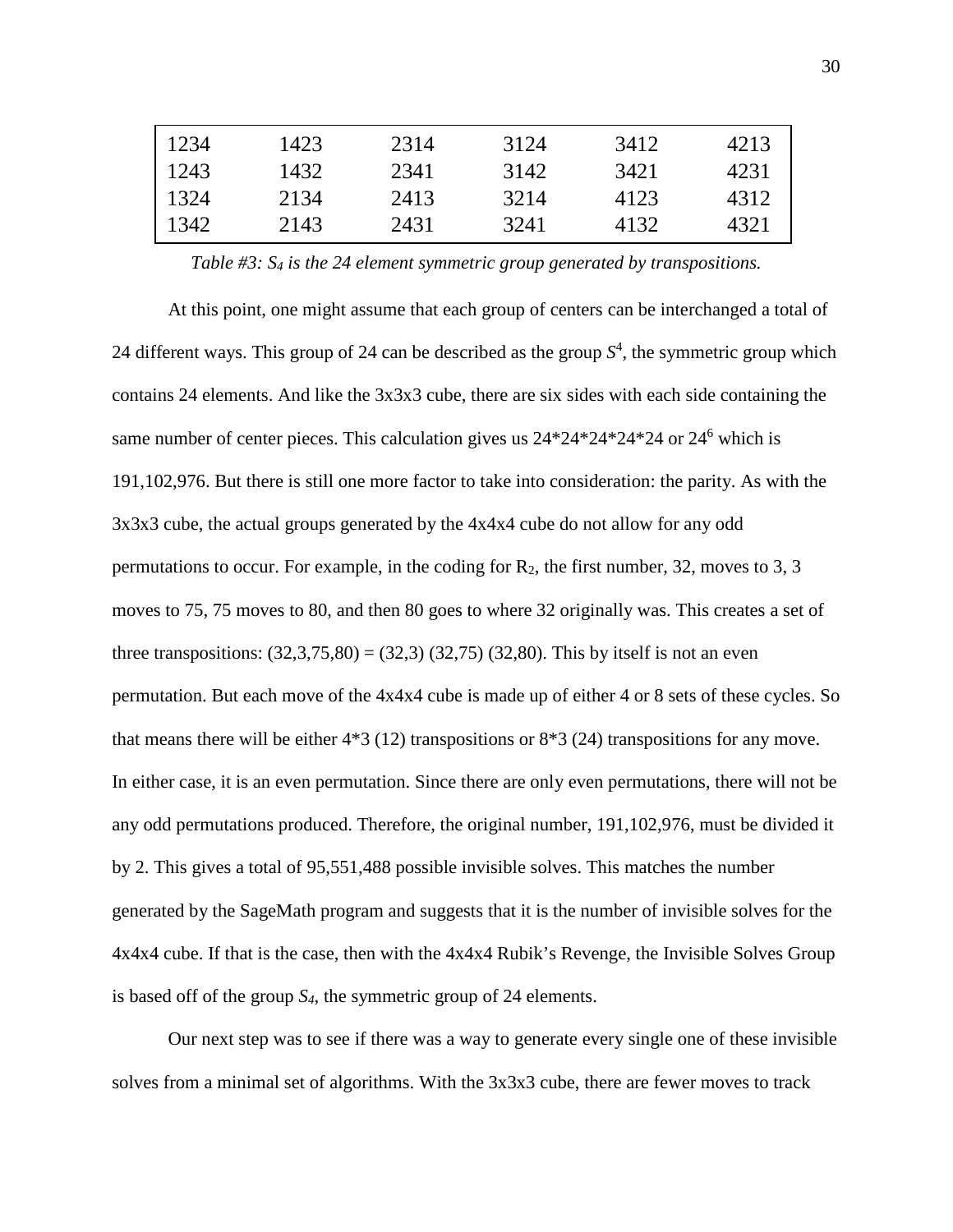which makes it much easier to come up with a way to track all of them. In the  $4x4x4$  case however, there are too many possibilities to use the same method of finding all of the permutations. Instead, to find all of the invisible solves, a good course of action is to create algorithms that would be able to generate all of the 24 possible ways to reorient each of the center groups.

After trying out already known algorithms and making any necessary modifications, we created two algorithms that affect the centers of the 4x4x4 cube in very specific ways. The two algorithms and how they affect the center pieces are shown below:

Algorithm #1:  $F_2^1, D_2^1, F_2^{-1}, D_2^{-1}, U_1^{-1}, D_2^1, F_2^1, D_2^{-1}, F_2^{-1}, U_1^1, F_2^{-1}, D_2^{-1}, F_2^1, D_2^1, U_1^1, D_2^{-1}, F_2^{-1}, D_2^1, F_2^{-1},$  $U_1^{-1}$ ,  $F_2^{-1}$ ,  $D_2^{-1}$ ,  $F_2^{-1}$ ,  $D_2^{-1}$ ,  $U_1^{-1}$ ,  $D_2^{-1}$ ,  $F_2^{-1}$ ,  $D_2^{-1}$ ,  $F_2^{-1}$ ,  $U_1^{-1}$ Algorithm #2:  $R_2^{-1}$ ,  $U_1^1$ ,  $R_2^{-1}$ ,  $D_2^2$ ,  $R_2^1$ ,  $U_1^{-1}$ ,  $R_2^{-1}$ ,  $D_2^2$ ,  $R_2^2$ 

*Table #4: The two algorithms for the 4x4x4 Master Cube.*

As shown in Figure #5, the first algorithm is able to switch two side-by-side center pieces with each other while rotating each of them 90° around its outer center. The second algorithm is able to switch three center pieces in a cycle with each piece rotating in relation where the original pieces were.



*Figure #5: Movements of the center pieces that are possible by the algorithms produced.*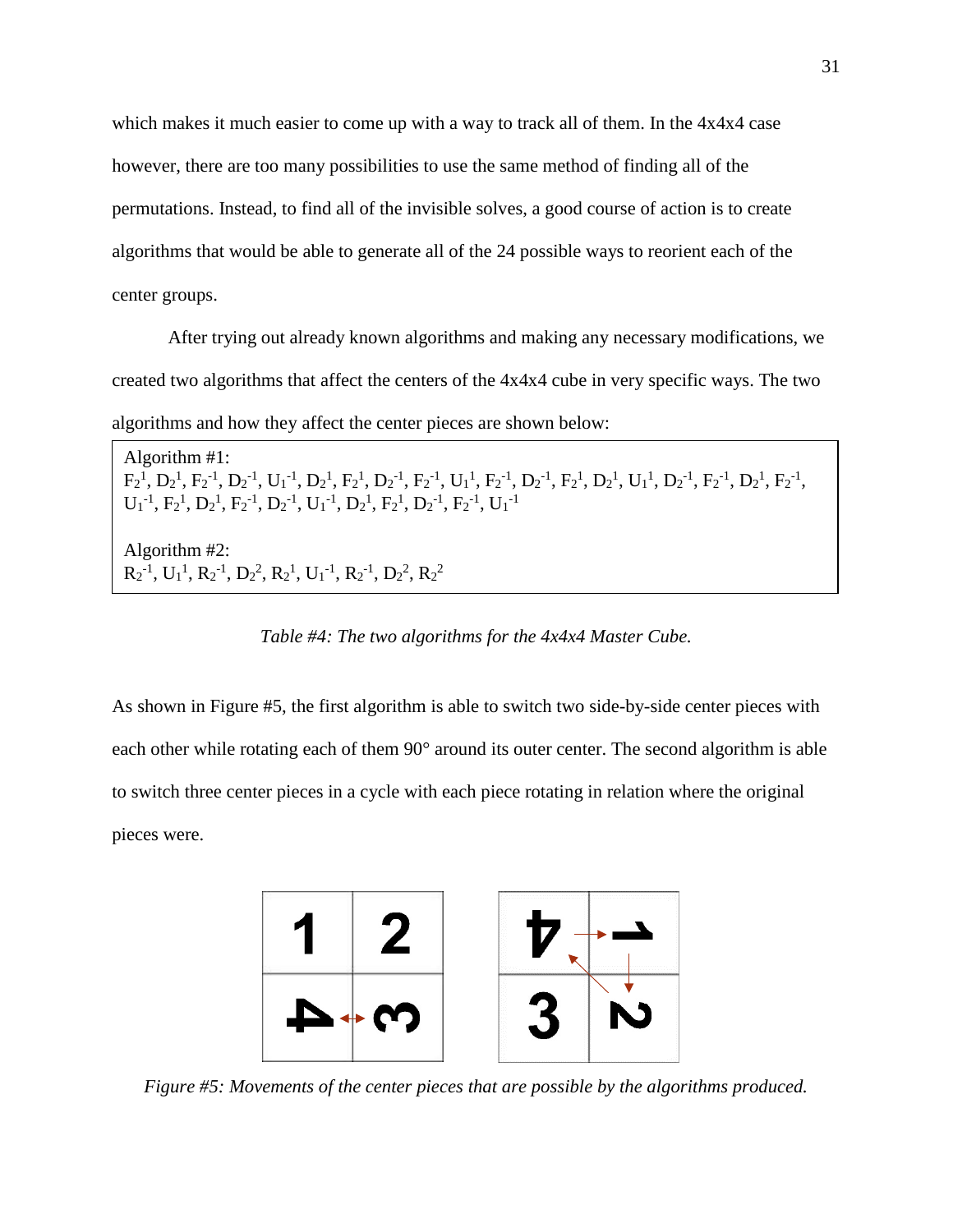Before we could start combining algorithms to produce the 24 possible arrangements of the center pieces, we had to consider some rules that went along with each algorithm. The first rule is a consequence of the first algorithm. When two centers on one side of the cube switch, two centers on another non-opposite side of the cube switch as well. This occurs because of the already established parity rule which forces the cube to not have an odd permutation occur. If only one switch of two center pieces was to occur, it would be an odd permutation and is therefore impossible. Since each of these center switches is equivalent to 1 transposition, we end up with 2 transpositions. The image below shows how different variations of Algorithm #1 affect two groups of center pieces.



*Figure #6: All of the different ways the 4x4x4 center pieces can be rearranged by Algorithm #1.*

With the second algorithm, three of the center pieces on only one face are affected which creates a total of 2 transpositions. In either case, we are only having to deal with even transpositions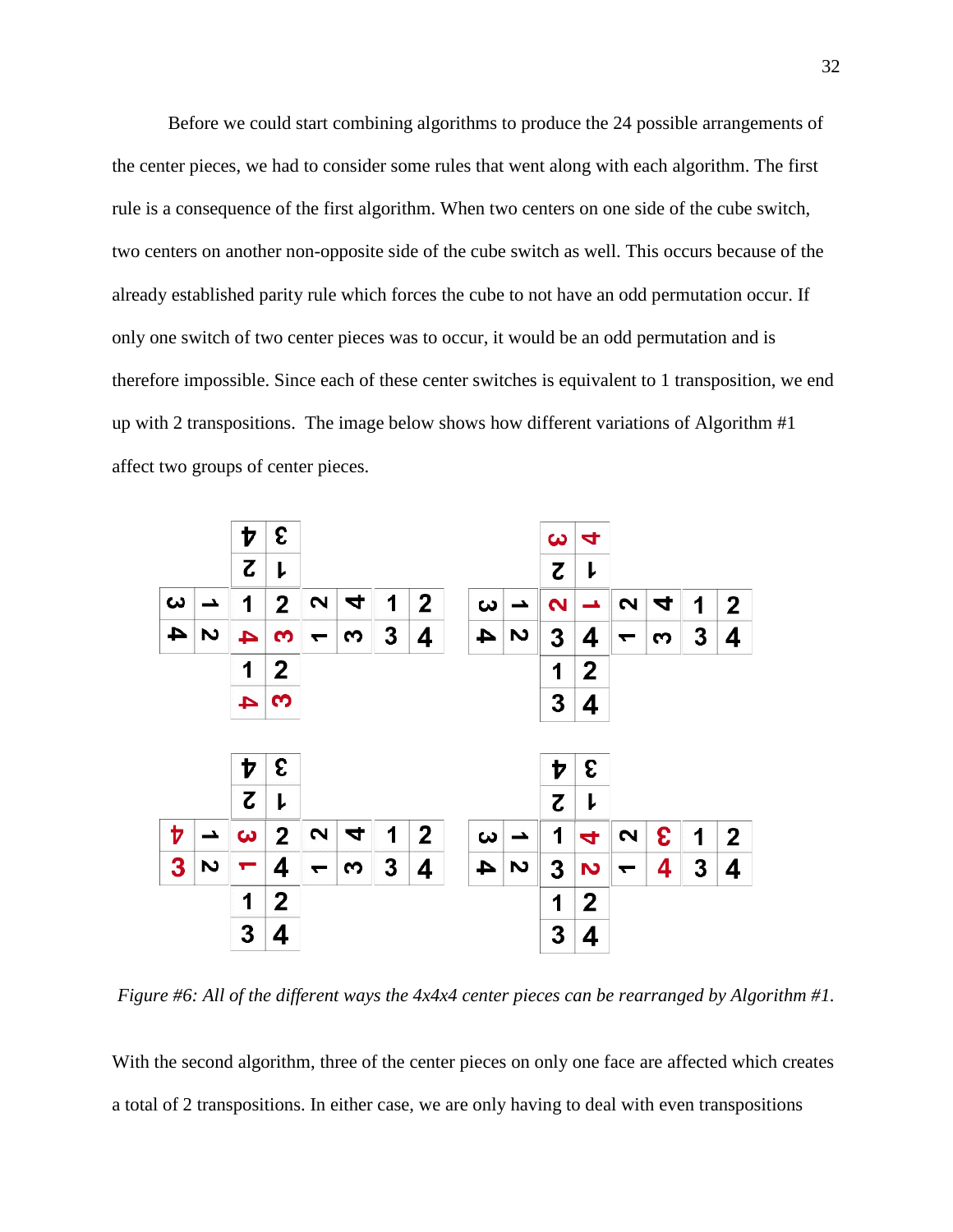which follows the rules set by the parity. The other rule we identified is the way centers are affected. Dependent on which way the cube is held changes drastically the way the cube is reoriented. For example, holding the cube one way and using Algorithm #1 will cause two center pieces to switch. But, if held in a different way and using the same algorithm, two horizontally different center pieces are switched instead. This rule actually plays in our favor since it gives us more options when trying to figure out how to create all of the possible arrangements of the center pieces.

Now we are able to create each of the center permutations for the 4x4x4 cube. Here is how each of them are produced:

# **4x4x4 Center Permutations:**

<span id="page-34-0"></span>**With the discussion about different centers rotating, one question that needs to be asked is if each the center pieces can move similarly with the 3x3x3 center piece. From all the movements and algorithms we have done, the rotations of each of the 4x4x4 center pieces have only occurred in these ways:**

|  | $\mathcal{C}$ |                | $\omega$ | $\mathcal{L}$ |  |  |
|--|---------------|----------------|----------|---------------|--|--|
|  |               | $\overline{C}$ |          | ო             |  |  |

**But as of right now, we cannot say for certain if any of the center pieces can move in any other ways. We hope to answer that question at some point in the future.**

**We read the permutation as expressing the order of the center cubies starting in the upper left corner, going to the upper right, then the lower left, and finally the lower right corner.**

**(1234):**

![](_page_34_Figure_8.jpeg)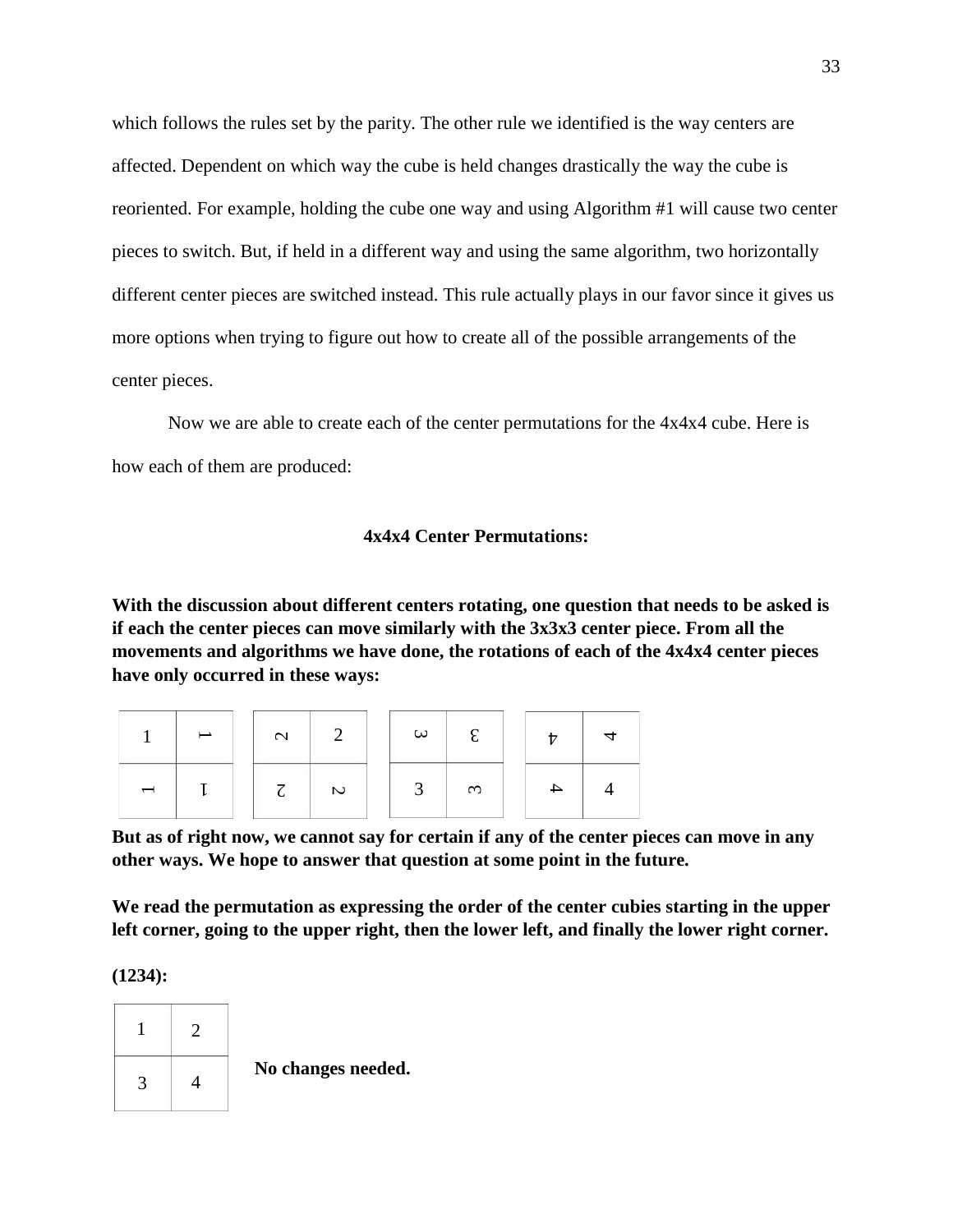![](_page_35_Figure_1.jpeg)

**(1324):**

![](_page_35_Figure_3.jpeg)

|   | Algorithm #2 |  |  |
|---|--------------|--|--|
| い |              |  |  |

**(1342):**

![](_page_35_Figure_6.jpeg)

# **(1423):**

![](_page_35_Figure_8.jpeg)

# **(1432):**

|  | Algorithm #1 |   |
|--|--------------|---|
|  |              | N |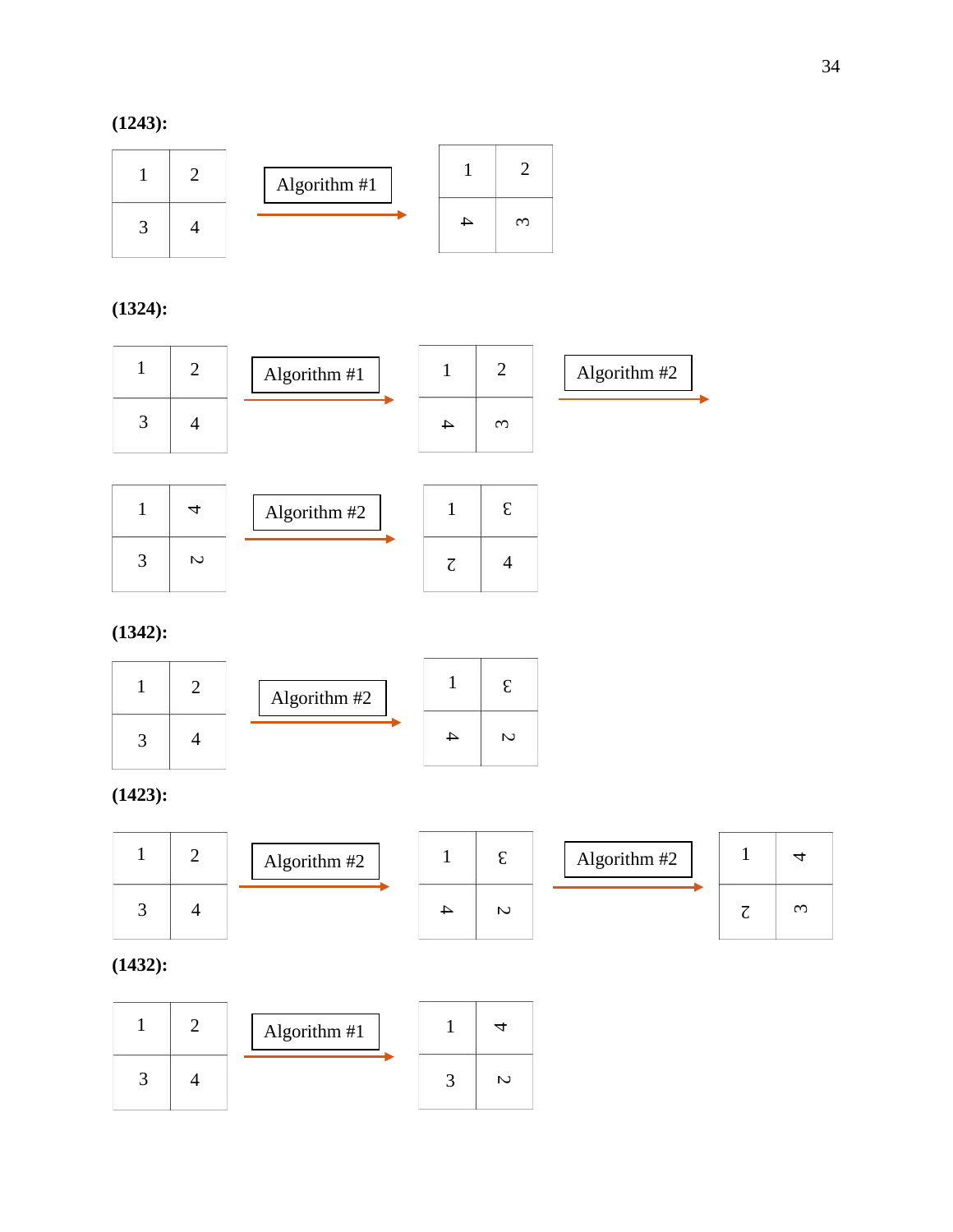**(2134):**

![](_page_36_Figure_2.jpeg)

**(2143):**

![](_page_36_Figure_4.jpeg)

**(2314):**

|  | Algorithm #2 | $\omega$ | Algorithm #2 | $\sim$ |  |
|--|--------------|----------|--------------|--------|--|
|  |              |          |              |        |  |

**(2341):**

![](_page_36_Figure_8.jpeg)

**(2413):**

![](_page_36_Figure_10.jpeg)

| $\mathrel{\sim}$ | Algorithm #2 |  |  |
|------------------|--------------|--|--|
|                  |              |  |  |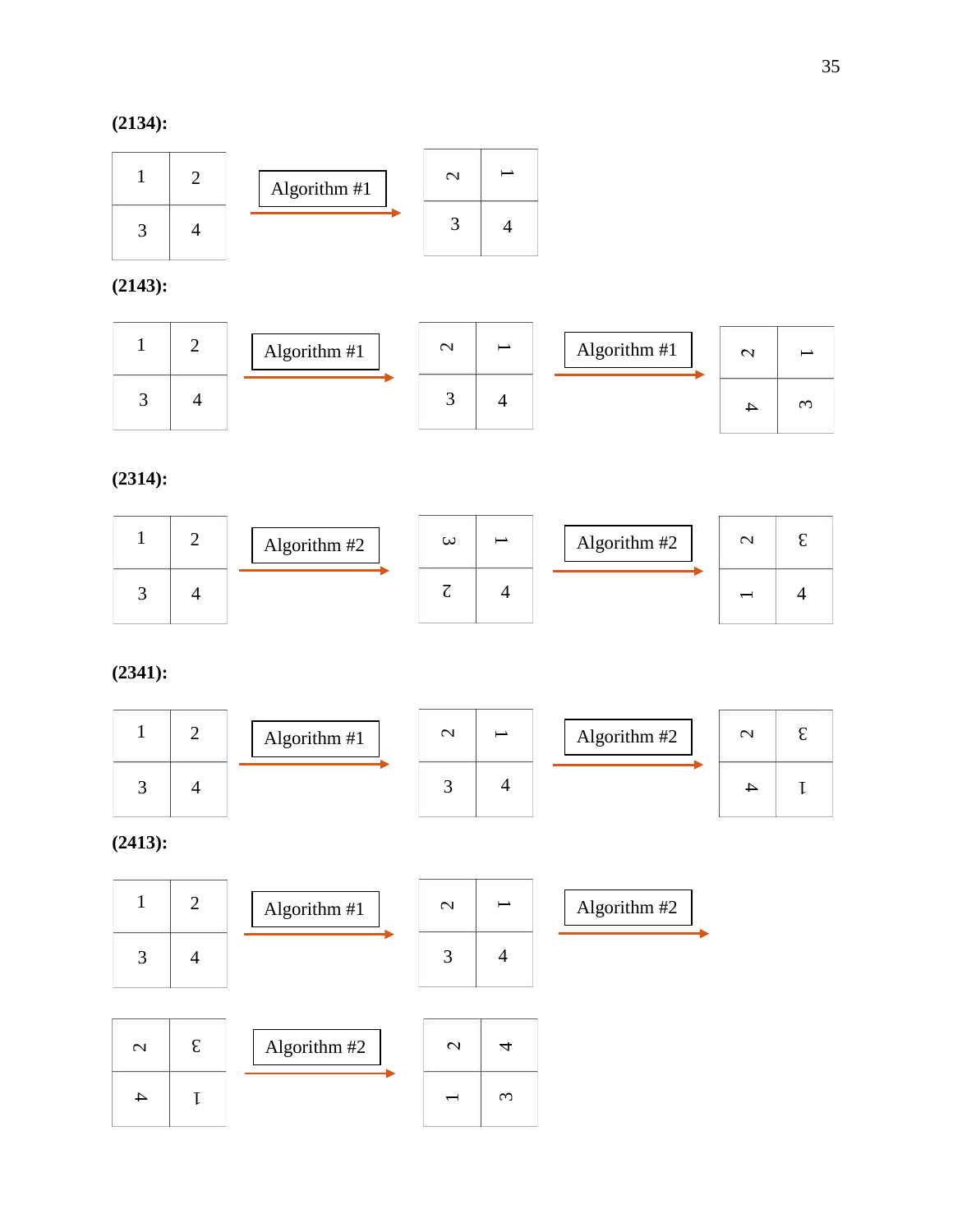# **(2431):**

![](_page_37_Figure_2.jpeg)

**(3124):**

![](_page_37_Figure_4.jpeg)

**(3142):**

|  | Algorithm $#1$ | $\omega$ | Algorithm #2 | $\omega$ |   |
|--|----------------|----------|--------------|----------|---|
|  |                |          |              |          | N |

**(3214):**

![](_page_37_Figure_8.jpeg)

**(3241):**

![](_page_37_Figure_10.jpeg)

# **(3412):**

![](_page_37_Figure_12.jpeg)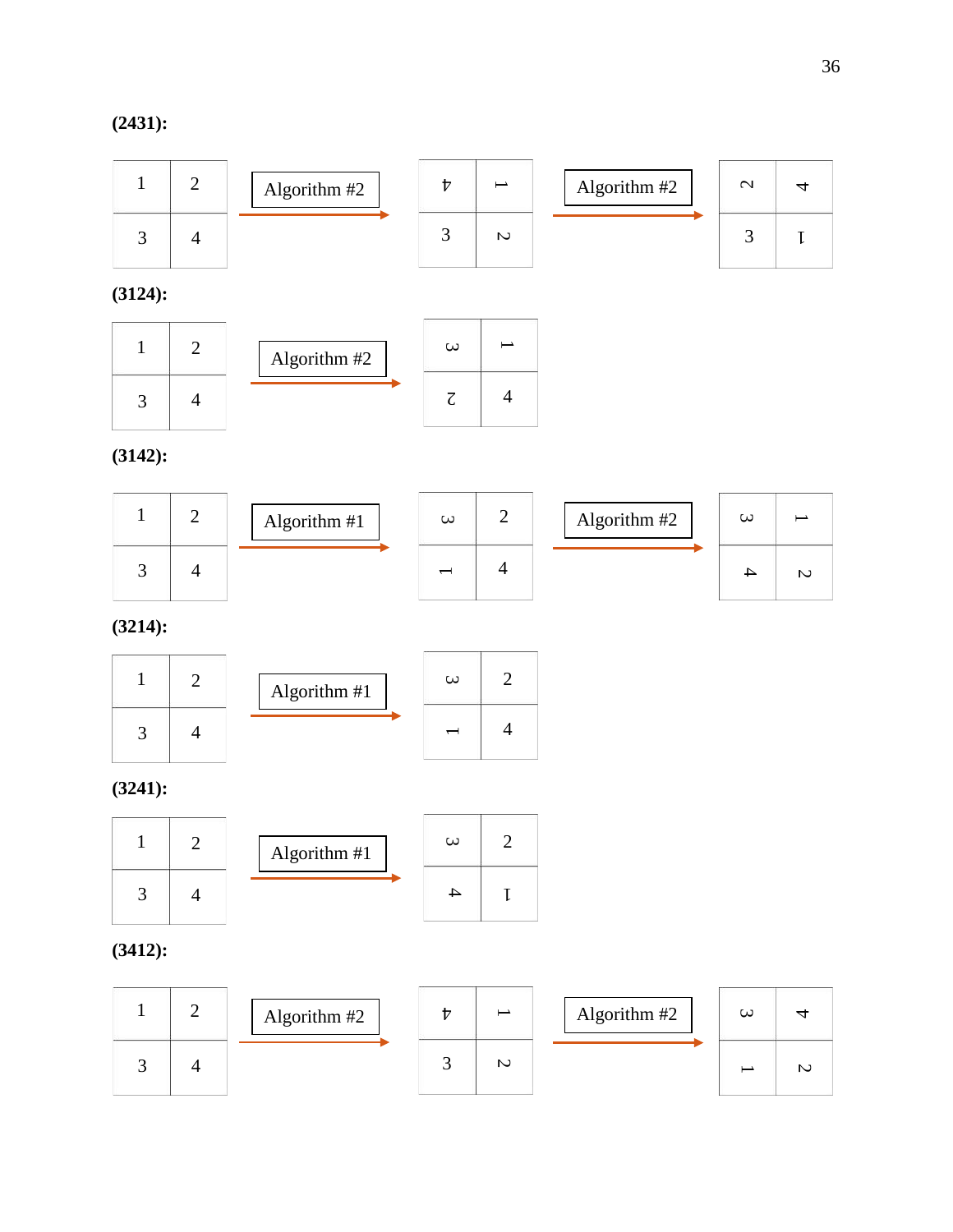![](_page_38_Figure_1.jpeg)

# **(4132):**

![](_page_38_Figure_3.jpeg)

# **(4213):**

|  | Algorithm #2 | $\omega$ | Algorithm #2 |   |
|--|--------------|----------|--------------|---|
|  |              |          |              | ᡤ |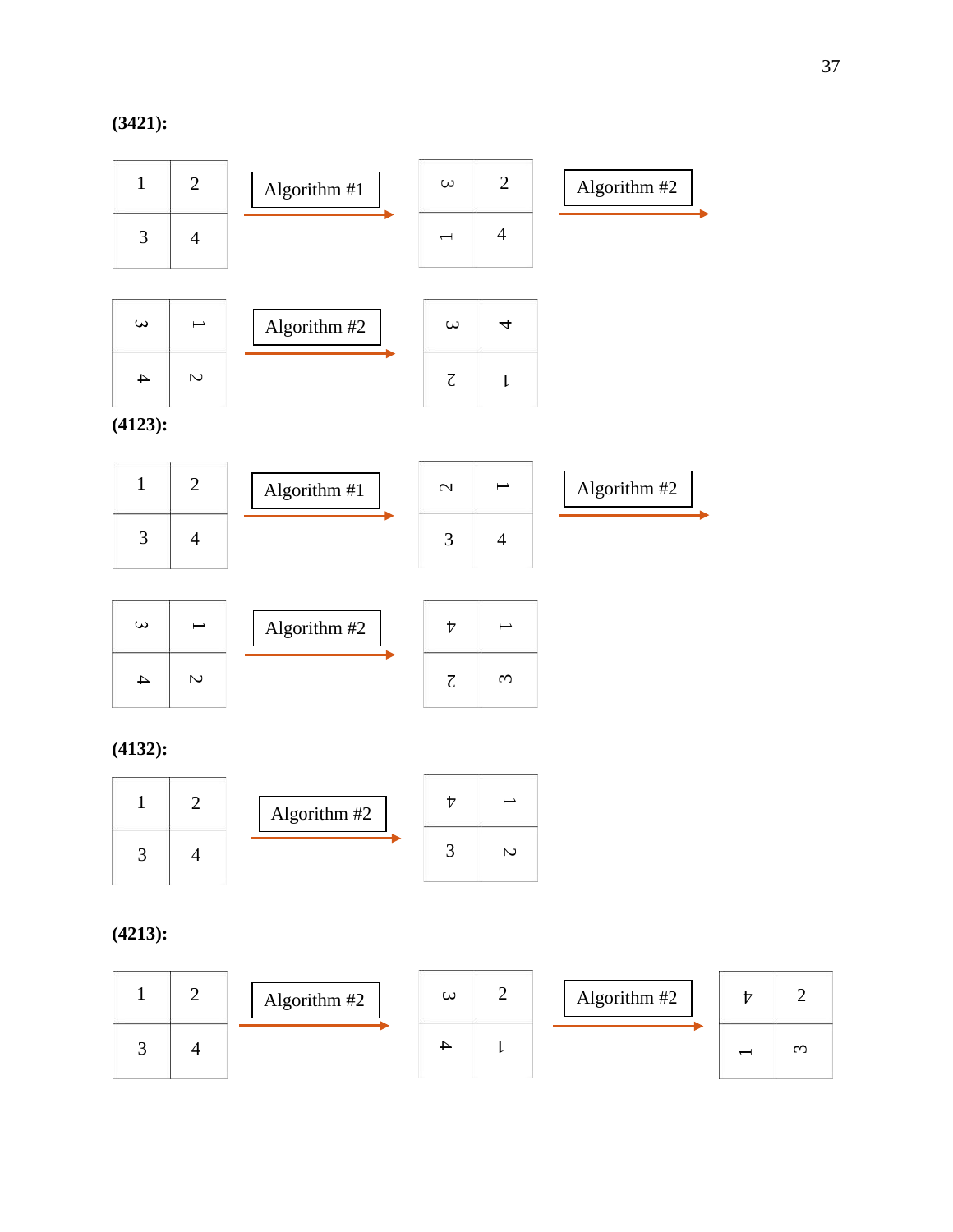**(4231):**

![](_page_39_Figure_2.jpeg)

Now that we proved all of the possible arrangements of four center pieces are possible, we can show how in combination, there would be  $24^{6}/2$  possible ways to reorient the center since we already proved that half of these orientations are not possible because of the parity. Since this is the same number we had gotten both from the program and the computations of the center pieces, we have identified and know how to generate all of the invisible solves for the 4x4x4 Rubik's Revenge. We wanted to see if we could keep doing this same method with any cube.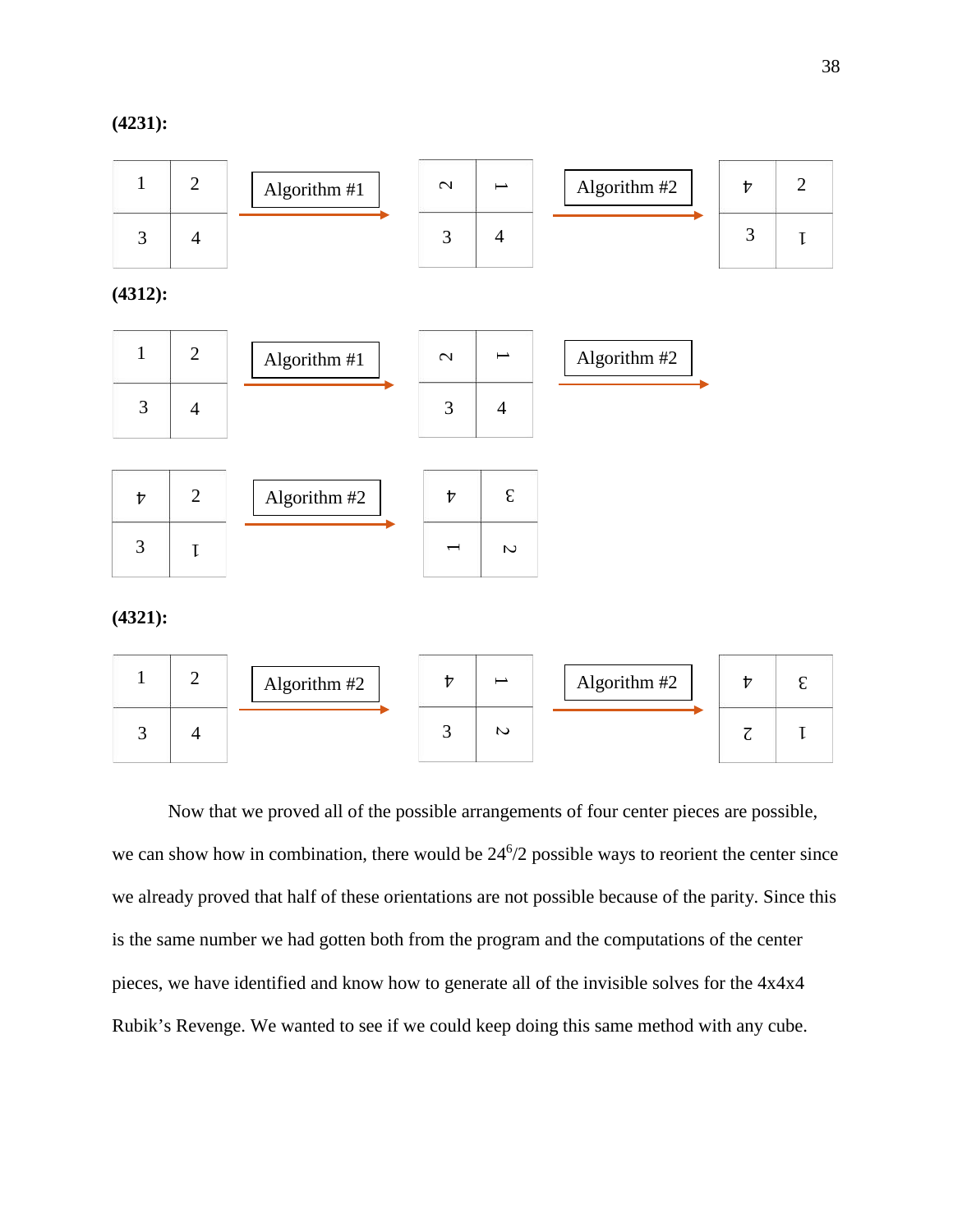Our next goal was to see if the same method can be applied to any size cube. So, we decided to take a step back and tackle the 2x2x2 Pocket Cube.

#### **The 2x2x2 Case:**

<span id="page-40-0"></span>Invented in 1970 by Larry D. Nichols, the 2x2x2 cube is essentially a 3x3x3 cube but without any of the center or edge pieces. Since it is made up of only corner pieces, we were curious to see if there are any possible invisible solves. Up until now, all of the invisible solves on all of the other cubes have been caused by their center pieces. So, by taking those center pieces out of the equation, the assumption would be that the  $2x2x2$  cube would have no invisible solves. To find out for sure, we used a similar method of using the SageMath program in order to figure out all of the combinations possible on a  $2x2x2$  cube. As with the  $4x4x4$  cube, there is no piece on the 2x2x2 cube that is in a fixed place. This affects the number the program would produce since the program would not be able to keep the cube in one fixed position. To keep the cube in one fixed position, we chose a piece on the cube that would not move and would keep the cube from being flipped around. Again, we choose the front upper left corner piece. Once this piece is kept in place, all of the single moves that would alter this piece would have to be taken out of the equation; these moves are U, L, and F. We also find the number of permutations given for a standard 2x2x2 cube in order to give the program something to compare with. The known number of permutations for a 2x2x2 cube is 3,674,160. This is the number that the program must to match if there were no invisible solves. The programming for the  $2x2x2$  cube is shown below: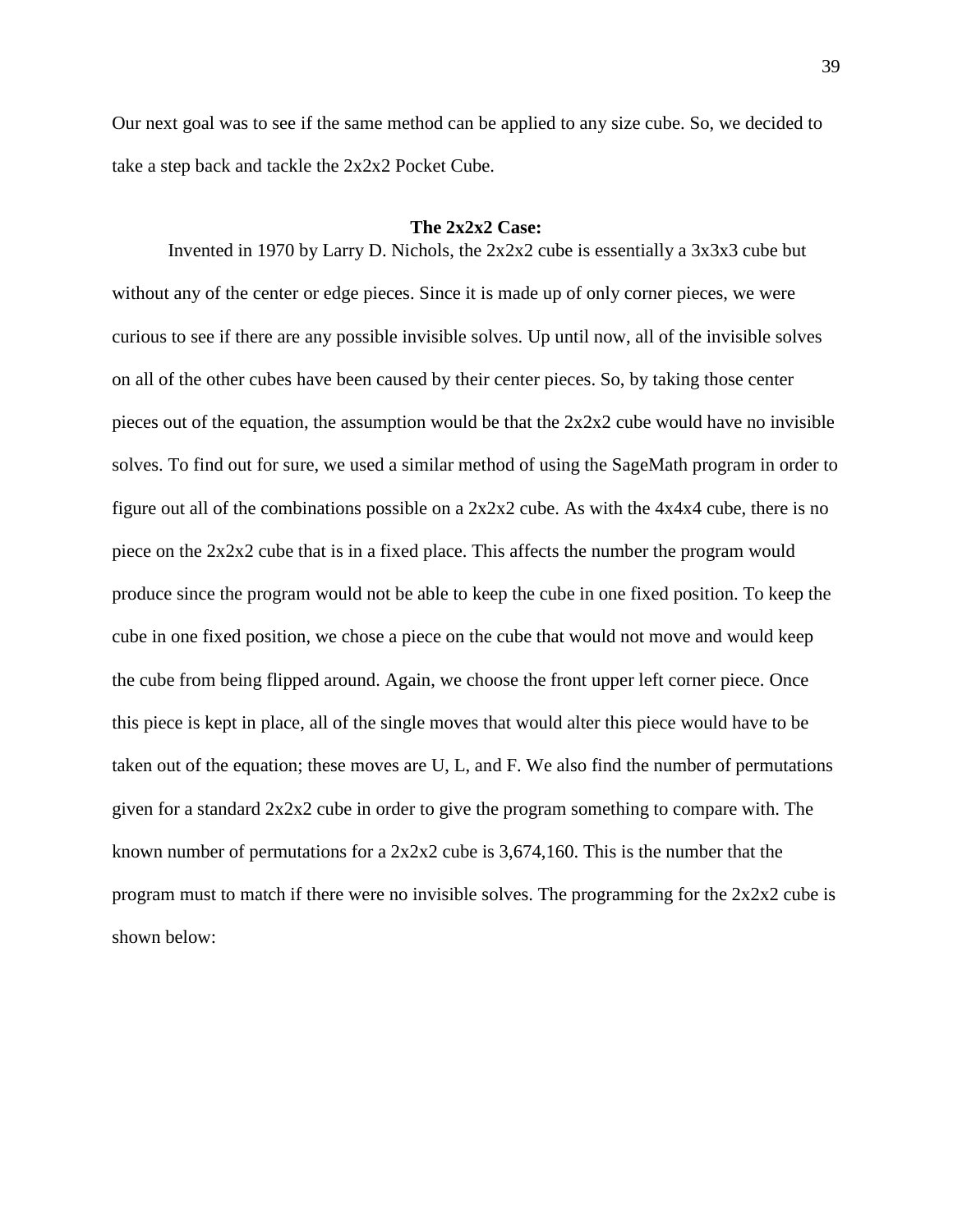![](_page_41_Figure_0.jpeg)

*Figure #7: The coding used for the 2x2x2 Cube.*

The program generated the number 3,674,160. As mentioned before, this is the exact same number as the generally know number of permutations for the 2x2x2 cube. From this result, we concluded that the  $2x2x2$  cube does not have any invisible solves and that invisible solves only occur through the existence of center pieces.

<span id="page-41-0"></span>Another argument we came up with is that each of the pieces on the  $2x2x2$  cube are composed of corner pieces that each contain 3 different colors. As was mentioned, this forces each of the faces of that corner piece to be fixed in one position; otherwise, the colors would be off and the cube would not be solved. From both the coding standpoint and a constructional standpoint, it is shown that the 2x2x2 cube only has one state in which on each side, all of the cubies on that side are the same color. Next, we move on to a cube that definitely has center pieces to look at: the 5x5x5 Professor's Cube.

40

# **The 5x5x5 Case:**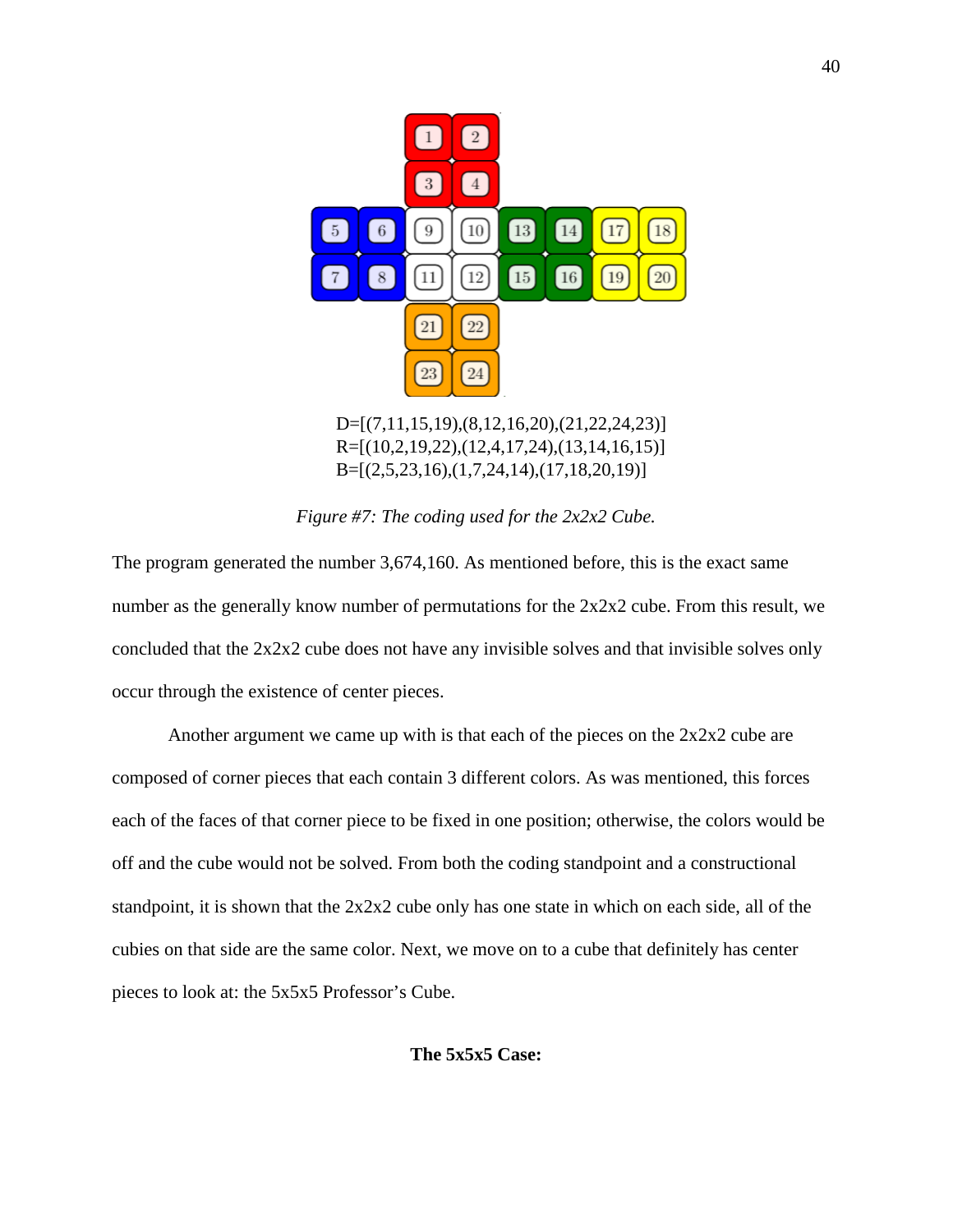Invented in 1981 by Udo Krell, the 5x5x5 cube added a new layer of difficulty both to Rubik's Cubes in general and to this particular line of research. With all of the cubes looked at previously, we only had one kind of group of invisible solves to look at. For the 3x3x3 cube, it was the cyclic group with four elements  $(\mathbb{Z}^4)$  and for the 4x4x4 cube, it was the symmetric group with twenty-four elements  $(S_4)$ . But with the 5x5x5 cube, there are multiple groups of center pieces that have to be taken into consideration. First, consider the set of 6 center pieces (one on each face) that have only one physical place but multiple positions. Similarly, with the 3x3x3 cube, there is one center piece located on each side that can be rotated four different ways. On the 5x5x5 cube however, there are 8 additional centers on each side that work differently. Four of these centers are located on the corners of the group of center pieces and the other four were located in between pairs of the corner center pieces. At this point, we theorized that these two groups of center pieces behave independently from one another. This means that a corner center piece would not be able to move to where a middle or side center piece would normally go. If these groups work independently from one another, they would each have their own group of invisible solves affecting the number of possible combinations for the entire 5x5x5 cube.

The image below shows all of the center pieces on one side of the 5x5x5 cube and where they can move in relation to one another.

![](_page_42_Figure_2.jpeg)

*Figure #8: The different movement placed on each of the center pieces of the 5x5x5 cube.*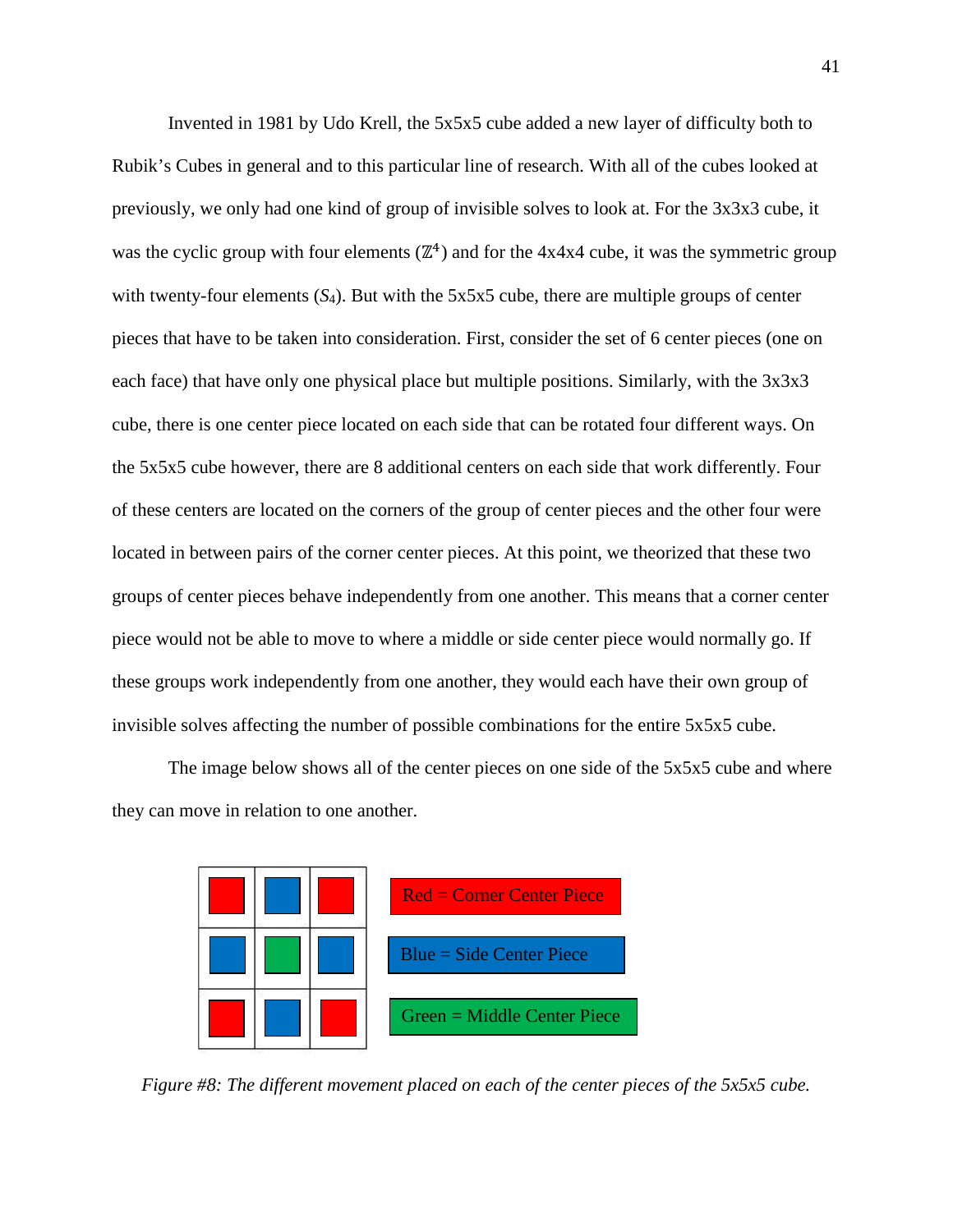First, look at the middle center piece. Since there are six of them and each one can be rotated four different ways, we theorized that there were  $\mathbb{Z}^4$  possible movements similar with what was seen in the 3x3x3 cube. With both the corner center pieces and the side center pieces, there are four of them on each face and we theorized that each of them moves in relation only to one another of the same type similar to the 4x4x4 cube. If this hypothesis is true, then there would be two groups of *S*4 elements that would be included in the amount of invisible solves To get a better idea of what this number could be, we created a program using all of the information we had available about the 5x5x5 cube and its movements.

One of the main differences between the 4x4x4 cube and the 5x5x5 center pieces is that 4x4x4 cube had no fixed center which meant we had to create one for the program to work. Whereas with the 5x5x5 cube, there is a fixed center which would keep the cube in one position in the eyes of the program. Another difference is that there are more four-cycle groups to input into the program. Before, it was noted how each of those four-cycles added up to three transpositions and that an even number of these cycles would create an even permutation. But with the 5x5x5 cube, this is not the case for some of the moves. Consider the difference between the  $R_1$  and  $R_2$  movements for the 5x5x5 cube. With the  $R_1$  movement, there are a total of 12 four cycle groups each containing 3 transpositions. Of these four cycle groups, 5 of them occur on the side of the face that's being moved, 4 on the outer layer of the face, 2 on the inner layer of the face, and 1 on the center pieces of the face. This means there is a total of 36 transpositions creating an even permutation for the  $R_1$  movement. However, with the  $R_2$  movement, there are only 5 four cycle groups each containing 3 transpositions. This means there are only 15 transpositions; giving an odd amount of changes which is not consistent with what happens with all of the smaller cubes. The movements of both the 3x3x3 and 4x4x4 cubes create only even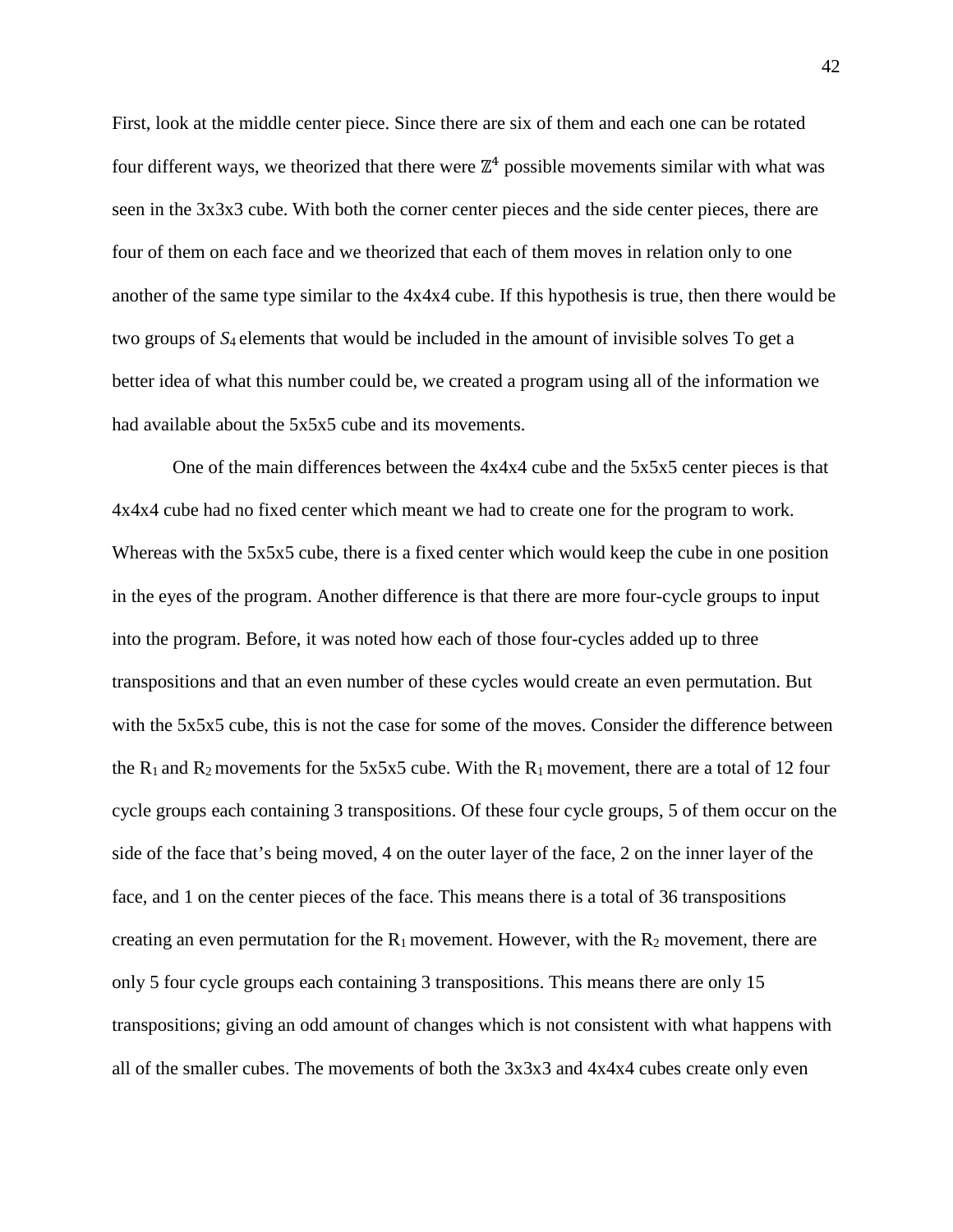permutations which make it possible to prove that half of the moves were not possible because of parity. But in the 5x5x5 situation, it is not possible to prove this using the same theory since some of the moves are odd and others are even. Currently, we have not found an explanation as to how these different move sets would affect the number of invisible solves. To try and shed some light on what the number could be, we ran the program to see what it would produce. Here is an image to show how the program was done.

![](_page_44_Figure_1.jpeg)

- $R1 = \left[\frac{53,5,116,125}{63,5,116,125}\right], \left[\frac{58,10,111,130}{62,14,107,134}\right], \left[\frac{67,19,102,139}{67,19,102,139}\right], \left[\frac{72,24,97,144}{67,19,102,139}\right], \left[\frac{72,24,97,144}{67,19,102,139}\right], \left[\frac{72,24,97,144}{67,19,102,139}\right], \left[\frac{72,24,9$  (73,77,96,92), (74,82,95,87), (75,86,94,83), (76,91,93,78), (79,81,90,88), (80,85,89,84), (157,158,160,159)]
- $R2 = [(52,4,117,124),(57,9,112,129),(61,13,108,133),(66,18,103,138),(71,23,98,143)]$
- $L1 = [(49,121,120,1), (54,126,115,6), (59,131,110,11), (63,135,106,15), (68,140,101,20),$  (25,29,48,44), (26,34,47,39), (27,38,46,35), (28,43,45,30), (31,33,42,40), (32,37,41,36),  $(149,150,152,151)$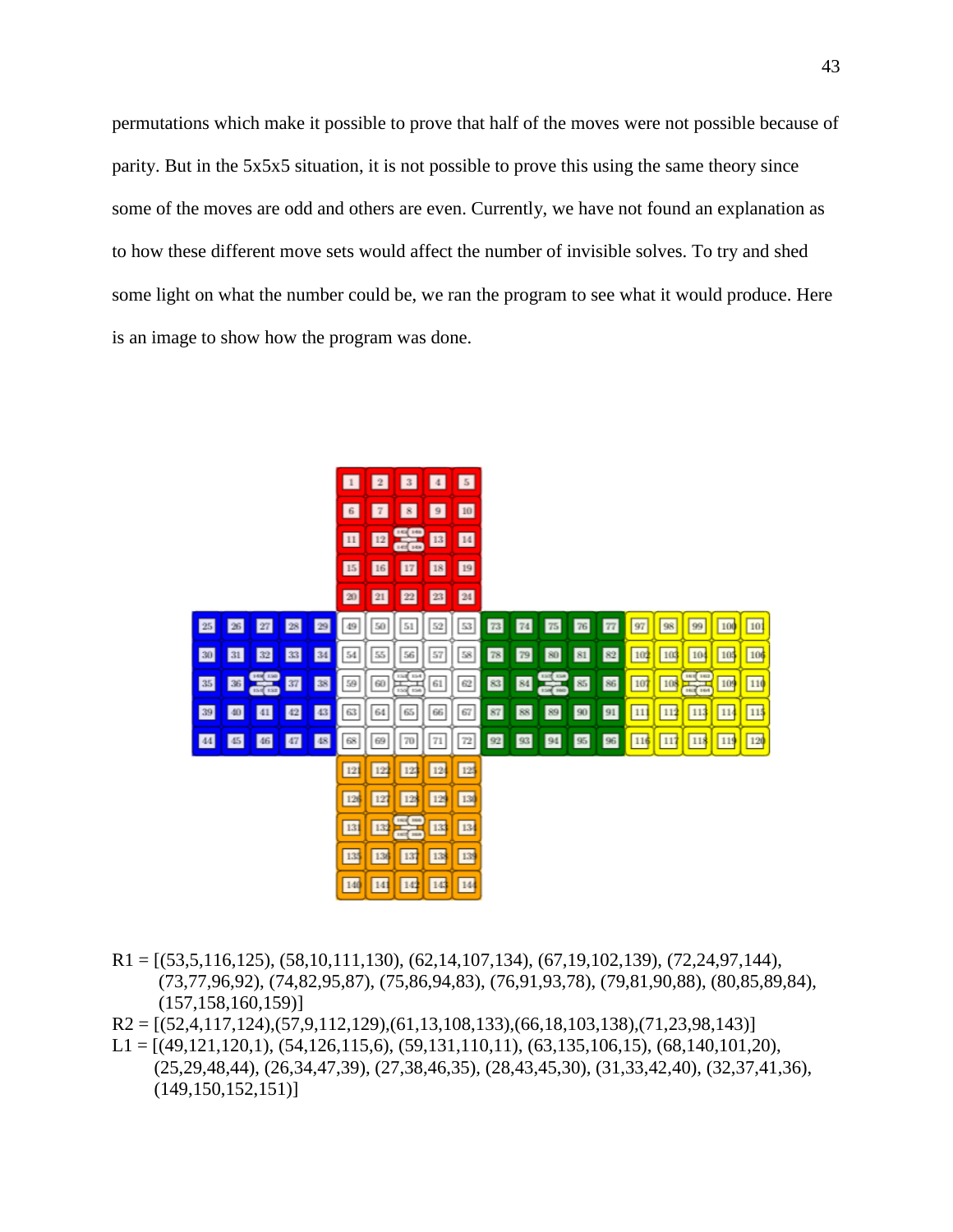$L2 = [(50,122,119,2), (55,127,114,7), (60,132,109,12), (64,136,105,16), (69,141,100,21)]$  $B1 = [(5,25,140,96), (4,30,141,91), (3,35,142,86), (2,39,143,82), (1,44,144,77),$  (97,101,120,116), (98,106,119,111), (99,110,118,107), (100,115,117,102), (103,105,114,112), (104,109,113,108), (161,162,164,163)]  $B2 = [(10,26,135,95), (9,31,136,90), (8,36,137,85), (7,40,138,81), (6,45,139,76)]$ F1 = [(20,73,125,48), (21,78,124,43), (22,83,123,38), (23,87,122,34), (24,92,121,29), (49,53,72,68), (50,58,71,63), (51,62,70,59), (52,67,69,54), (55,57,66,64), (56,61,65,60),  $(153, 154, 156, 155)$  $F2 = [(15,74,130,47), (16,79,129,42), (17,84,128,37), (18,88,127,33), (19,93,126,28)]$  $U1 = [(49,25,97,73), (50,26,98,74), (51,27,99,75), (52,28,100,76), (53,29,101,77), (1,5,24,20),$  (2,10,23,15), (3,14,22,11), (4,19,21,6), (7,9,18,16), (8,13,17,12), (145,146,148,147)]  $U2 = [(54,30,102,78), (55,31,103,79), (56,32,104,80), (57,33,105,81), (58,34,106,82)]$ D1 = [(68,92,116,44), (69,93,117,45), (70,94,118,46), (71,95,119,47), (72,96,120,48), (121,125,144,140), (122,130,143,135), (123,134,142,131), (124,139,141,126), (127,129,138,136), (128,133,137,132), (165,166,168,167)]

 $D2 = [(63,87,111,39),(64,88,112,40),(65,89,113,41),(66,90,114,42),(67,91,115,43)]$ 

#### *Figure #9: Coding used for the 5x5x5 cube.*

The program generated the number 18,698,417,887,260,966,912  $\approx 18 \times 10^{18}$  as the number of all possible invisible solves. For each side, there are three different groups to deal with: one  $\mathbb{Z}^4$ cyclic group with four possible outcomes and two  $S^4$  symmetric groups with twenty-four possible outcomes. Since there are six faces on the 5x5x5 cube, this calculation gives us  $(4*24*24)^6$  possible combinations. This number is equal to 149,587,343,098,087,740,000  $\approx 1.49$  $x 10^{20}$  which ends up being exactly 8 times the number that the program calculated. One theory behind why this occurs is that for each of the three groups contained in the center pieces, the parity is reducing the amount of movements by half. Taking each group and dividing them by 2 divides the entire group by 8. This would explain why the difference between the program number and computational number is a factor of 8. The problem at this point is that there is no way to show that the groups are being affected by the parity since there are both even and odd permutations on the 5x5x5 cube. As of right now, it remains an open question how to prove the exact amount of invisible solves for this particular cube.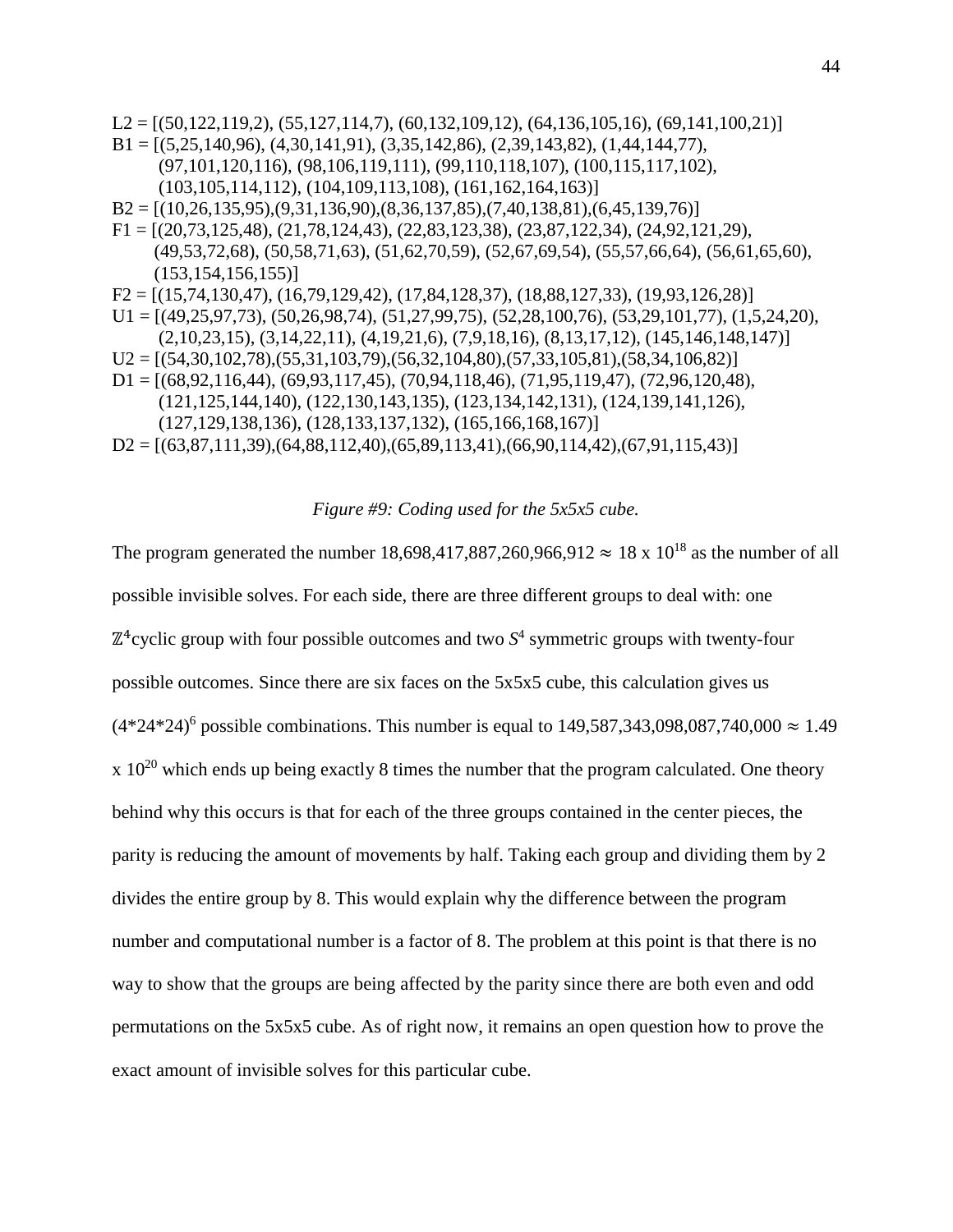#### **Conclusion:**

<span id="page-46-0"></span>The Rubik's Cube and its variations have been studied for over 40 years is a fascinating one. Each time we study them, there is the possibility of discovering something we may not have seen before. By looking at these hidden solves, we were able to show in the 2x2x2, 3x3x3, and 4x4x4 cases how each of them is produced and discover what they tell us about the similarity in design of these cubes. Using concepts from Group Theory and Parity, this same concept could also be applied to different shapes of cubes like pyraminxes, gear balls, and megaminxes. In the future, we may be able show there are more to these puzzles than meets the eye.